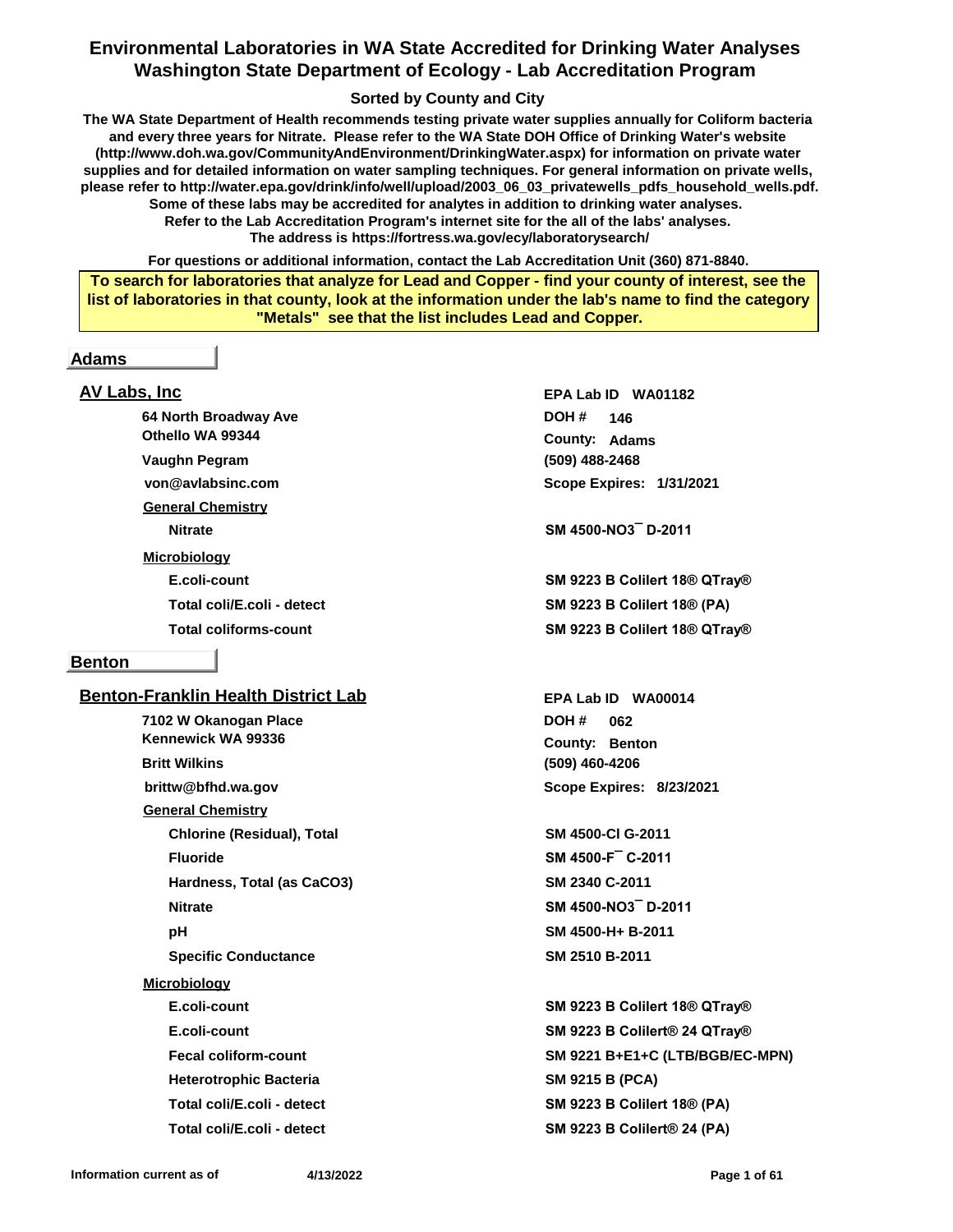## **Benton-Franklin Health District Lab**

**7102 W Okanogan Place brittw@bfhd.wa.gov Kennewick WA 99336 Britt Wilkins Microbiology Total coli/E.coli - detect SM 9223 B Colisure® (PA)**

## **Energy Northwest Environmental Services Lab**

**350 Hills Street, Suite 107 mrturner@energy-northwest.com Richland WA 99354 Matt Turner General Chemistry Bromide EPA 300.0\_2.1\_1993 Chloride EPA 300.0\_2.1\_1993 Fluoride EPA 300.0\_2.1\_1993 Nitrate EPA 300.0\_2.1\_1993 Nitrate EPA 353.2\_2\_1993 Nitrate + Nitrite EPA 300.0\_2.1\_1993 Nitrate + Nitrite EPA 353.2\_2\_1993 Nitrite EPA 300.0\_2.1\_1993 Nitrite EPA 353.2\_2\_1993 Solids, Total Dissolved SM 2540 C-2011 Solids, Total Suspended SM 2540 D-2011 Sulfate EPA 300.0\_2.1\_1993 Total Organic Carbon SM 5310 B-2011 Metals**

**Aluminum EPA 200.8\_5.4\_1994 Antimony EPA 200.8\_5.4\_1994 Arsenic EPA 200.8\_5.4\_1994 Barium EPA 200.8\_5.4\_1994 Beryllium EPA 200.8\_5.4\_1994 Cadmium EPA 200.8\_5.4\_1994 Chromium EPA 200.8\_5.4\_1994 Copper EPA 200.8\_5.4\_1994 Lead EPA 200.8\_5.4\_1994 Manganese EPA 200.8\_5.4\_1994 Nickel EPA 200.8\_5.4\_1994 Selenium EPA 200.8\_5.4\_1994 Silver EPA 200.8\_5.4\_1994 Thallium EPA 200.8\_5.4\_1994**

#### **(509) 460-4206** County: Benton **062 DOH # Scope Expires: 8/23/2021 EPA Lab ID WA00014**

**Total coliforms-count SM 9221 B+E1+C (LTB/BGB/EC-MPN) Total coliforms-count SM 9223 B Colilert 18® QTray® Total coliforms-count SM 9223 B Colilert® 24 QTray®**

> **(509) 377-8058** County: Benton **168 DOH # Scope Expires: 4/11/2021 EPA Lab ID WA01210**

**Zinc EPA 200.8\_5.4\_1994**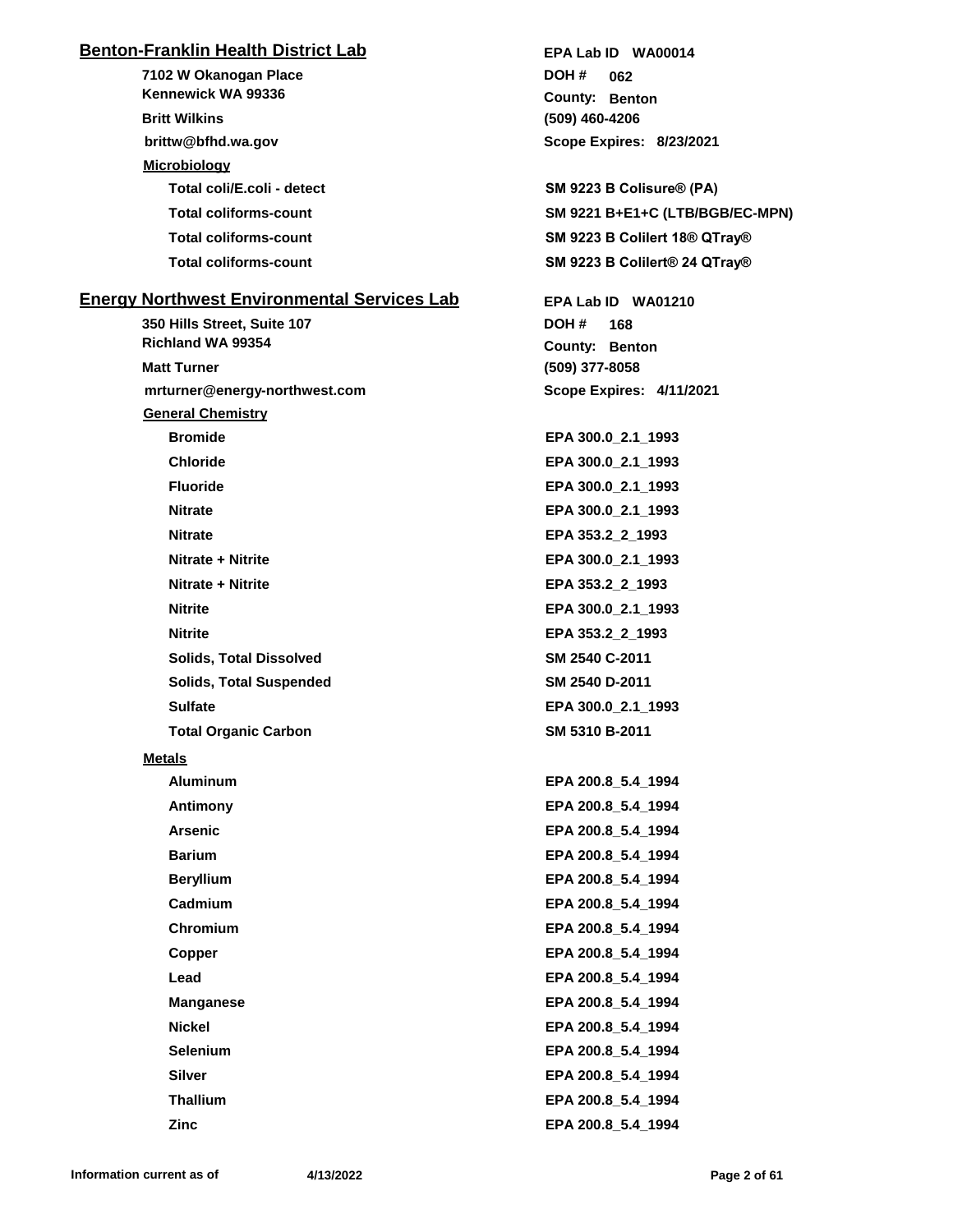| <b>Energy NW Environmental (PPL) Lab</b> | EPA Lab ID WA01163                |
|------------------------------------------|-----------------------------------|
| <b>76 N Power Plant Loop</b>             | DOH #<br>027                      |
| <b>Richland WA 99352-0968</b>            | County: Benton                    |
| <b>Matt Turner</b>                       | (509) 377-8462                    |
| mrturner@energy-northwest.com            | <b>Scope Expires:</b><br>8/7/2021 |
| <b>General Chemistry</b>                 |                                   |
| <b>Chlorine (Residual), Total</b>        | SM 4500-CI G-2011                 |
| <b>Mass Spectrometry</b>                 |                                   |
| 1,1,1,2-Tetrachloroethane                | EPA 524.2 4.1 1995                |
| 1,1,1-Trichloroethane                    | EPA 524.2_4.1_1995                |
| 1,1,2,2-Tetrachloroethane                | EPA 524.2_4.1_1995                |
| 1,1,2-Trichloroethane                    | EPA 524.2_4.1_1995                |
| 1,1-Dichloroethane                       | EPA 524.2_4.1_1995                |
| 1,1-Dichloroethylene                     | EPA 524.2_4.1_1995                |
| 1,1-Dichloropropene                      | EPA 524.2_4.1_1995                |
| 1,2,3-Trichlorobenzene                   | EPA 524.2_4.1_1995                |
| 1,2,3-Trichloropropane                   | EPA 524.2_4.1_1995                |
| 1,2,4-Trichlorobenzene                   | EPA 524.2_4.1_1995                |
| 1,2,4-Trimethylbenzene                   | EPA 524.2_4.1_1995                |
| 1,2-Dichlorobenzene                      | EPA 524.2_4.1_1995                |
| 1,2-Dichloroethane (Ethylene dichloride) | EPA 524.2_4.1_1995                |
| 1,2-Dichloropropane                      | EPA 524.2_4.1_1995                |
| 1,3,5-Trimethylbenzene                   | EPA 524.2_4.1_1995                |
| 1,3-Dichlorobenzene                      | EPA 524.2_4.1_1995                |
| 1,3-Dichloropropane                      | EPA 524.2_4.1_1995                |
| 1,3-Dichloropropene                      | EPA 524.2_4.1_1995                |
| 1,4-Dichlorobenzene                      | EPA 524.2_4.1_1995                |
| 2,2-Dichloropropane                      | EPA 524.2_4.1_1995                |
| 2-Chlorotoluene                          | EPA 524.2_4.1_1995                |
| 4-Chlorotoluene                          | EPA 524.2_4.1_1995                |
| 4-Isopropyltoluene (p-Cymene)            | EPA 524.2_4.1_1995                |
| <b>Benzene</b>                           | EPA 524.2 4.1 1995                |
| <b>Bromobenzene</b>                      | EPA 524.2_4.1_1995                |
| <b>Bromochloromethane</b>                | EPA 524.2_4.1_1995                |
| <b>Bromodichloromethane</b>              | EPA 524.2_4.1_1995                |
| <b>Bromoform</b>                         | EPA 524.2_4.1_1995                |
| Carbon tetrachloride                     | EPA 524.2_4.1_1995                |
| Chlorobenzene                            | EPA 524.2 4.1 1995                |
| Chlorodibromomethane                     | EPA 524.2_4.1_1995                |
| <b>Chloroethane (Ethyl chloride)</b>     | EPA 524.2 4.1 1995                |
| <b>Chloroform</b>                        | EPA 524.2_4.1_1995                |
| cis-1,2-Dichloroethylene                 | EPA 524.2_4.1_1995                |
| cis-1,3-Dichloropropene                  | EPA 524.2 4.1 1995                |
| <b>Dibromomethane</b>                    | EPA 524.2 4.1 1995                |
| Dichlorodifluoromethane (Freon-12)       | EPA 524.2_4.1_1995                |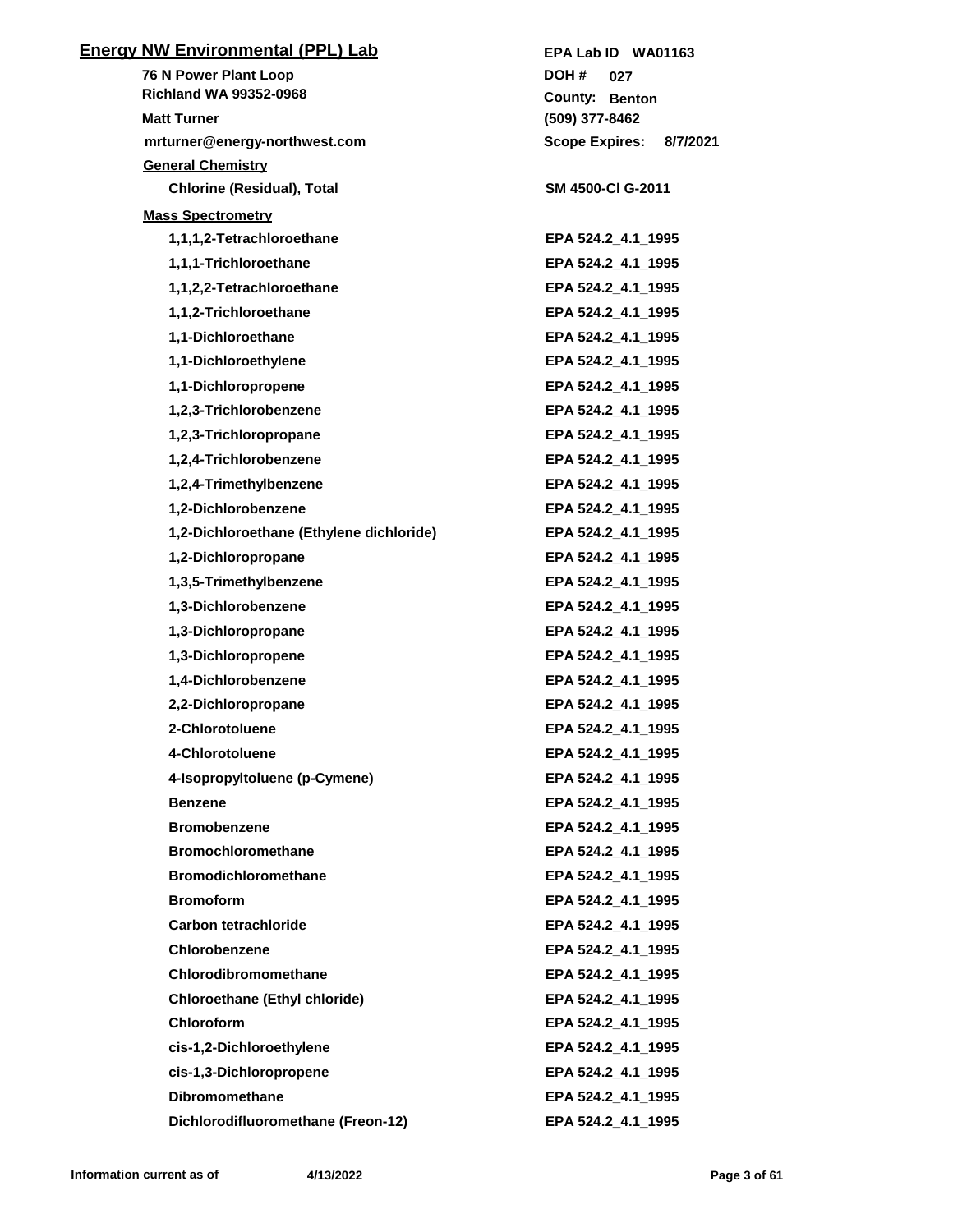| <b>Energy NW Environmental (PPL) Lab</b>       | EPA Lab ID WA01163                |
|------------------------------------------------|-----------------------------------|
| 76 N Power Plant Loop                          | DOH #<br>027                      |
| <b>Richland WA 99352-0968</b>                  | County: Benton                    |
| <b>Matt Turner</b>                             | (509) 377-8462                    |
| mrturner@energy-northwest.com                  | <b>Scope Expires:</b><br>8/7/2021 |
| <b>Mass Spectrometry</b>                       |                                   |
| Dichloromethane (DCM, Methylene chloride)      | EPA 524.2_4.1_1995                |
| Ethylbenzene                                   | EPA 524.2 4.1 1995                |
| Hexachlorobutadiene                            | EPA 524.2_4.1_1995                |
| Isopropylbenzene                               | EPA 524.2_4.1_1995                |
| m+p-xylene                                     | EPA 524.2_4.1_1995                |
| <b>Methyl bromide (Bromomethane)</b>           | EPA 524.2_4.1_1995                |
| Methyl chloride (Chloromethane)                | EPA 524.2_4.1_1995                |
| Methyl tert-butyl ether (MTBE)                 | EPA 524.2_4.1_1995                |
| <b>Naphthalene</b>                             | EPA 524.2 4.1 1995                |
| n-Butylbenzene                                 | EPA 524.2_4.1_1995                |
| n-Propylbenzene                                | EPA 524.2_4.1_1995                |
| o-Xylene                                       | EPA 524.2 4.1 1995                |
| sec-Butylbenzene                               | EPA 524.2_4.1_1995                |
| <b>Styrene</b>                                 | EPA 524.2_4.1_1995                |
| tert-Butylbenzene                              | EPA 524.2_4.1_1995                |
| Tetrachloroethylene (Perchloroethylene)        | EPA 524.2_4.1_1995                |
| <b>Toluene</b>                                 | EPA 524.2_4.1_1995                |
| <b>Total Trihalomethanes</b>                   | EPA 524.2_4.1_1995                |
| trans-1,2-Dichloroethylene                     | EPA 524.2_4.1_1995                |
| trans-1,3-Dichloropropylene                    | EPA 524.2 4.1 1995                |
| <b>Trichloroethene (Trichloroethylene)</b>     | EPA 524.2 4.1 1995                |
| Trichlorofluoromethane (Freon 11)              | EPA 524.2 4.1 1995                |
| <b>Vinyl chloride</b>                          | EPA 524.2 4.1 1995                |
| Xylene (total)                                 | EPA 524.2_4.1_1995                |
| <b>Microbiology</b>                            |                                   |
| Total coli/E.coli - detect                     | SM 9223 B Colilert® 24 (PA)       |
|                                                |                                   |
| <b>Chelan</b>                                  |                                   |
| <b>Eurofins Cascade Analytical - Wenatchee</b> | EPA Lab ID WA00077                |
| 3019 GS Center Road                            | DOH #<br>105                      |
| Wenatchee WA 98801                             | County: Chelan                    |
| Laura Mrachek                                  | $(509)$ 662-1888                  |
| Laura.Mrachek@eurofinsET.com                   | Scope Expires: 8/28/2021          |
| <b>General Chemistry</b>                       |                                   |
| <b>Alkalinity</b>                              | SM 2320 B-2011                    |
| <b>Chloride</b>                                | <b>EPA 9212</b>                   |
| <b>Chloride</b>                                | SM 4500-CI B-2011                 |
| <b>Color</b>                                   | SM 2120 B-2011                    |
| <b>Cyanide, Free</b>                           | OIA 1677-09                       |
| <b>Fluoride</b>                                | SM 4500-F C-2011                  |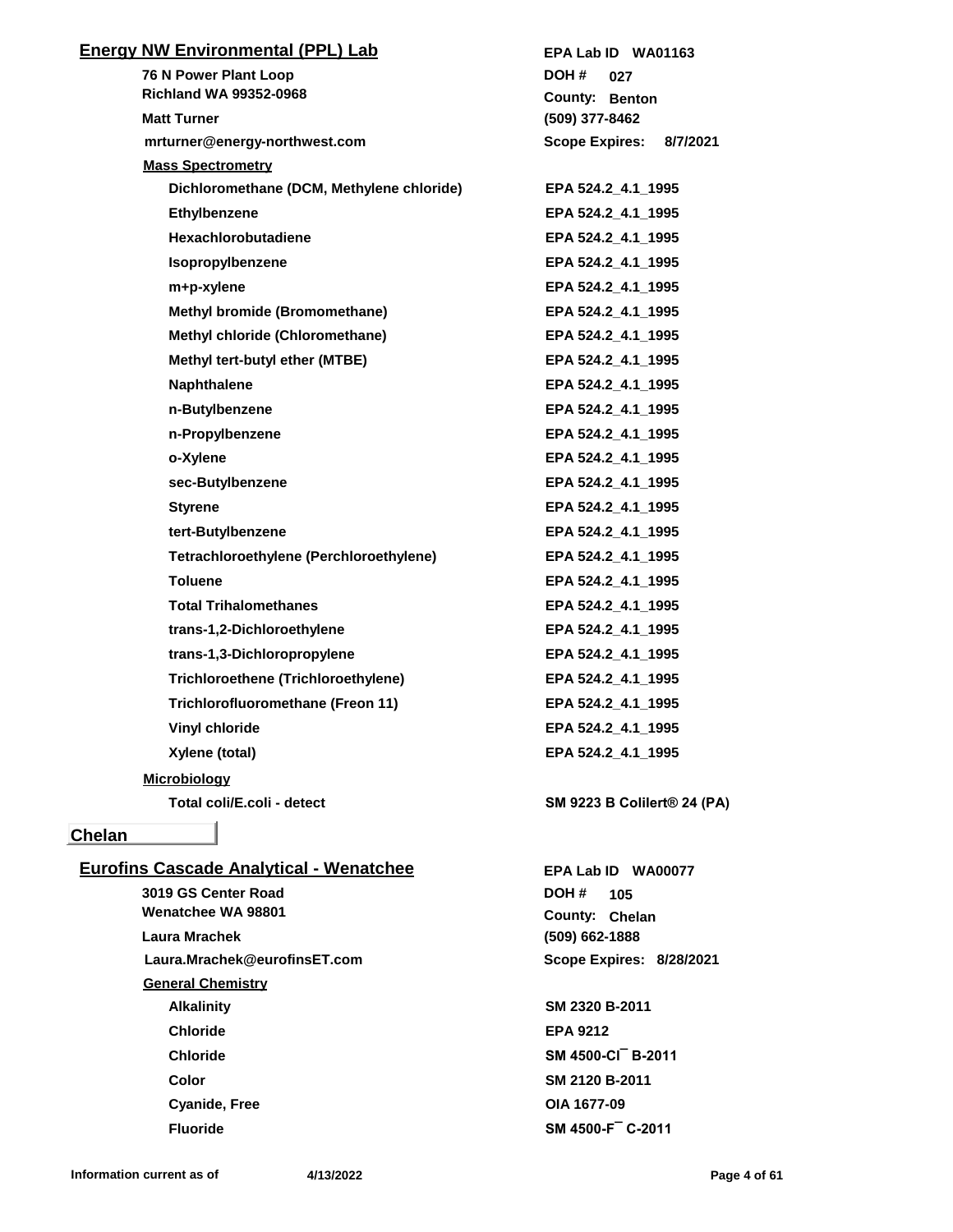## **Eurofins Cascade Analytical - Wenatchee**

**3019 GS Center Road Laura.Mrachek@eurofinsET.com Wenatchee WA 98801 Laura Mrachek General Chemistry Hardness (calc.) SM 2340 B-2011 Hardness, Total (as CaCO3) SM 2340 C-2011 Nitrate SM 4500-NO3¯ F-2011 Nitrate + Nitrite SM 4500-NO3¯ F-2011 Nitrite SM 4500-NO3¯ F-2011 Orthophosphate EPA 365.1\_2\_1993 Orthophosphate SM 4500-P E-2011 Orthophosphate SM 4500-P G-2011 Silica SM 4500-SiO2 C-2011 Solids, Total Dissolved SM 2540 C-2011 Specific Conductance SM 2510 B-2011 Sulfate EPA 375.2\_2\_1993 Sulfate SM 4500-SO4¯ E-2011 Sulfate SM 4500-SO4¯ G-2011 Turbidity SM 2130 B-2011 Metals Aluminum EPA 200.7\_4.4\_1994 Aluminum EPA 200.8\_5.4\_1994 Antimony EPA 200.8\_5.4\_1994 Antimony EPA 200.9 Rev 2.2 (1994) Arsenic EPA 200.8\_5.4\_1994 Arsenic EPA 200.9 Rev 2.2 (1994) Barium EPA 200.7\_4.4\_1994 Barium EPA 200.8\_5.4\_1994 Beryllium EPA 200.7\_4.4\_1994 Beryllium EPA 200.8\_5.4\_1994 Cadmium EPA 200.7\_4.4\_1994 Cadmium EPA 200.8\_5.4\_1994 Cadmium EPA 200.9 Rev 2.2 (1994) Calcium EPA 200.7\_4.4\_1994 Chromium EPA 200.7\_4.4\_1994 Chromium EPA 200.8\_5.4\_1994 Copper EPA 200.7\_4.4\_1994 Copper EPA 200.8\_5.4\_1994 Iron EPA 200.7\_4.4\_1994 Lead EPA 200.8\_5.4\_1994 Lead EPA 200.9 Rev 2.2 (1994) Magnesium EPA 200.7\_4.4\_1994 Manganese EPA 200.7\_4.4\_1994**

**(509) 662-1888 County: Chelan 105 DOH # Scope Expires: 8/28/2021 EPA Lab ID WA00077**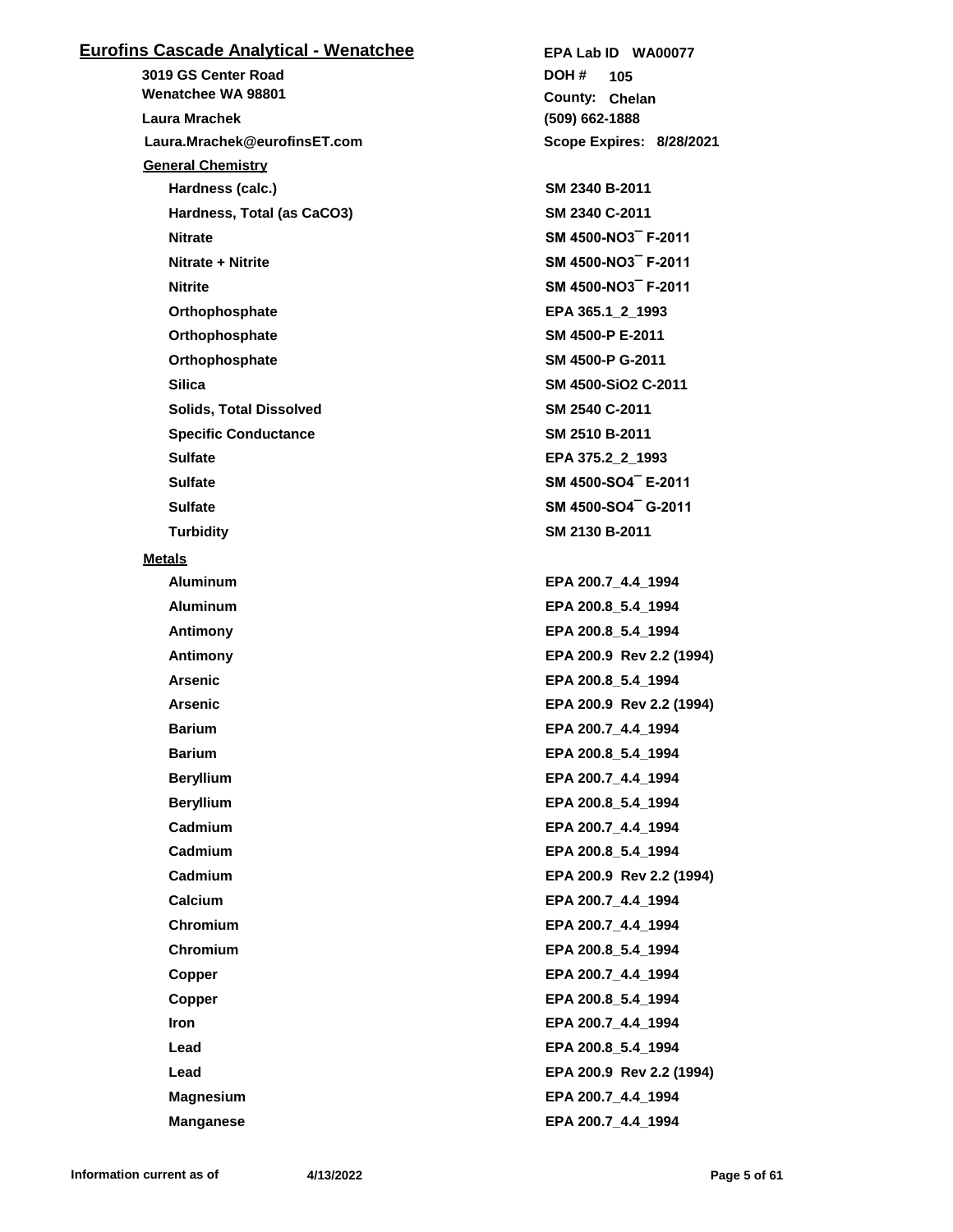## **Eurofins Cascade Analytical - Wenatchee**

**3019 GS Center Road Laura.Mrachek@eurofinsET.com Wenatchee WA 98801 Laura Mrachek Metals Manganese EPA 200.8\_5.4\_1994 Mercury EPA 245.1\_3\_1994 Nickel EPA 200.7\_4.4\_1994 Nickel EPA 200.8\_5.4\_1994 Selenium EPA 200.8\_5.4\_1994 Selenium EPA 200.9 Rev 2.2 (1994) Silver EPA 200.7\_4.4\_1994 Silver EPA 200.8\_5.4\_1994 Sodium EPA 200.7\_4.4\_1994 Thallium EPA 200.8\_5.4\_1994 Thallium EPA 200.9 Rev 2.2 (1994) Zinc EPA 200.7\_4.4\_1994 Zinc EPA 200.8\_5.4\_1994 Microbiology E.coli-count EPA 1604 (MI-counts) E.coli-count SM 9223 B Colilert® 24 QTray® Fecal coliform-count SM 9222 D (mFC)-06 Heterotrophic Bacteria SM 9215 E SimPlate® Total coli/E.coli - detect SM 9223 B Colilert® 24 (PA)**

#### **Clallam**

#### **Clallam County Environmental Laboratory**

**223 East Fourth Street swaldrip@co.clallam.wa.us Port Angeles WA 98362-3015 Sue Waldrip General Chemistry Nitrate SM 4500-NO3¯ D-2011 Microbiology Fecal coliform-count SM 9222 D (mFC)-06**

**(509) 662-1888 County: Chelan 105 DOH # Scope Expires: 8/28/2021 EPA Lab ID WA00077**

**E.coli-count SM 9221 B+F+C (LTB/BGB/EC Mug-MPN) Fecal coliform-count SM 9221 B+E1+C (LTB/BGB/EC-MPN) Fecal coliform-count SM 9222 B+9221 E1 (mEndo/EC-counts) Total coliforms-count SM 9221 B+E1+C (LTB/BGB/EC-MPN) Total coliforms-count SM 9221 B+F+C (LTB/BGB/EC Mug-MPN) Total coliforms-count SM 9222 B+9221 E1 (mEndo/EC-counts) Total coliforms-count SM 9223 B Colilert® 24 QTray®**

> **(360) 417-2334 County: Clallam 092 DOH # Scope Expires: 4/30/2021 EPA Lab ID WA00126**

**E.coli-count SM 9223 B Colilert 18® QTray® E.coli-count SM 9223 B Colilert® 24 QTray® Total coli/E.coli - detect SM 9223 B Colilert 18® (PA)**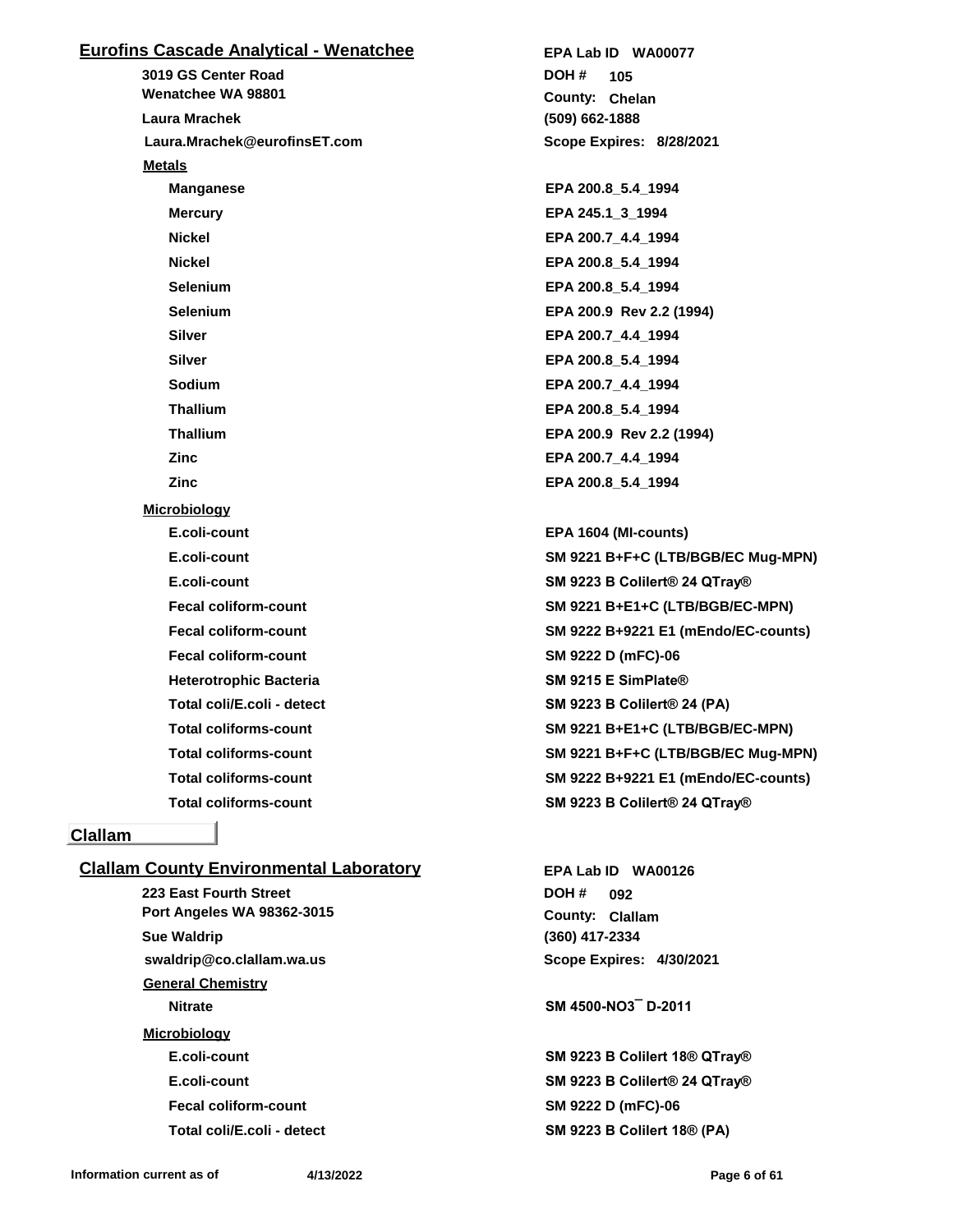## **Clallam County Environmental Laboratory**

**223 East Fourth Street swaldrip@co.clallam.wa.us Port Angeles WA 98362-3015 Sue Waldrip Microbiology**

## **Clark**

**BSK Associates - Vancouver 2517 E Evergreen Blvd ebunger@bskassociates.com Vancouver WA 98661 Elizabeth Bunger General Chemistry Alkalinity SM 2320 B-2011 Chloride EPA 300.0\_2.1\_1993 Chlorine (Residual), Free SM 4500-Cl G-2011 Chlorine (Residual), Total SM 4500-Cl G-2011 Color SM 2120 B-2011 Fluoride EPA 300.0\_2.1\_1993 Nitrate EPA 300.0\_2.1\_1993 Nitrate + Nitrite EPA 300.0\_2.1\_1993 Nitrite EPA 300.0\_2.1\_1993 Orthophosphate EPA 300.0\_2.1\_1993 Orthophosphate EPA 365.3\_1978 pH SM 4500-H+ B-2011 Solids, Total Dissolved SM 2540 C-2011 Specific Conductance SM 2510 B-2011 Sulfate EPA 300.0\_2.1\_1993 Turbidity SM 2130 B-2011 Microbiology E.coli-count SM 9223 B Colilert 18® QTray® E.coli-count SM 9223 B Colilert® 24 QTray® Heterotrophic Bacteria SM 9215 B (PCA) Total coli/E.coli - detect SM 9223 B Colilert 18® (PA) Total coli/E.coli - detect SM 9223 B Colilert® 24 (PA) Total coliforms-count SM 9223 B Colilert 18® QTray® Total coliforms-count SM 9223 B Colilert® 24 QTray®**

**(360) 417-2334** County: Clallam **092 DOH # Scope Expires: 4/30/2021 EPA Lab ID WA00126**

**Total coli/E.coli - detect SM 9223 B Colilert® 24 (PA) Total coliforms-count SM 9223 B Colilert 18® QTray® Total coliforms-count SM 9223 B Colilert® 24 QTray®**

> **(360) 750-0055 County: Clark 144 DOH # Scope Expires: 9/12/2021 EPA Lab ID WA12806**

**Fecal coliform-count SM 9221 B+E1+C (LTB/BGB/EC-MPN) Total coliforms-count SM 9221 B+E1+C (LTB/BGB/EC-MPN)**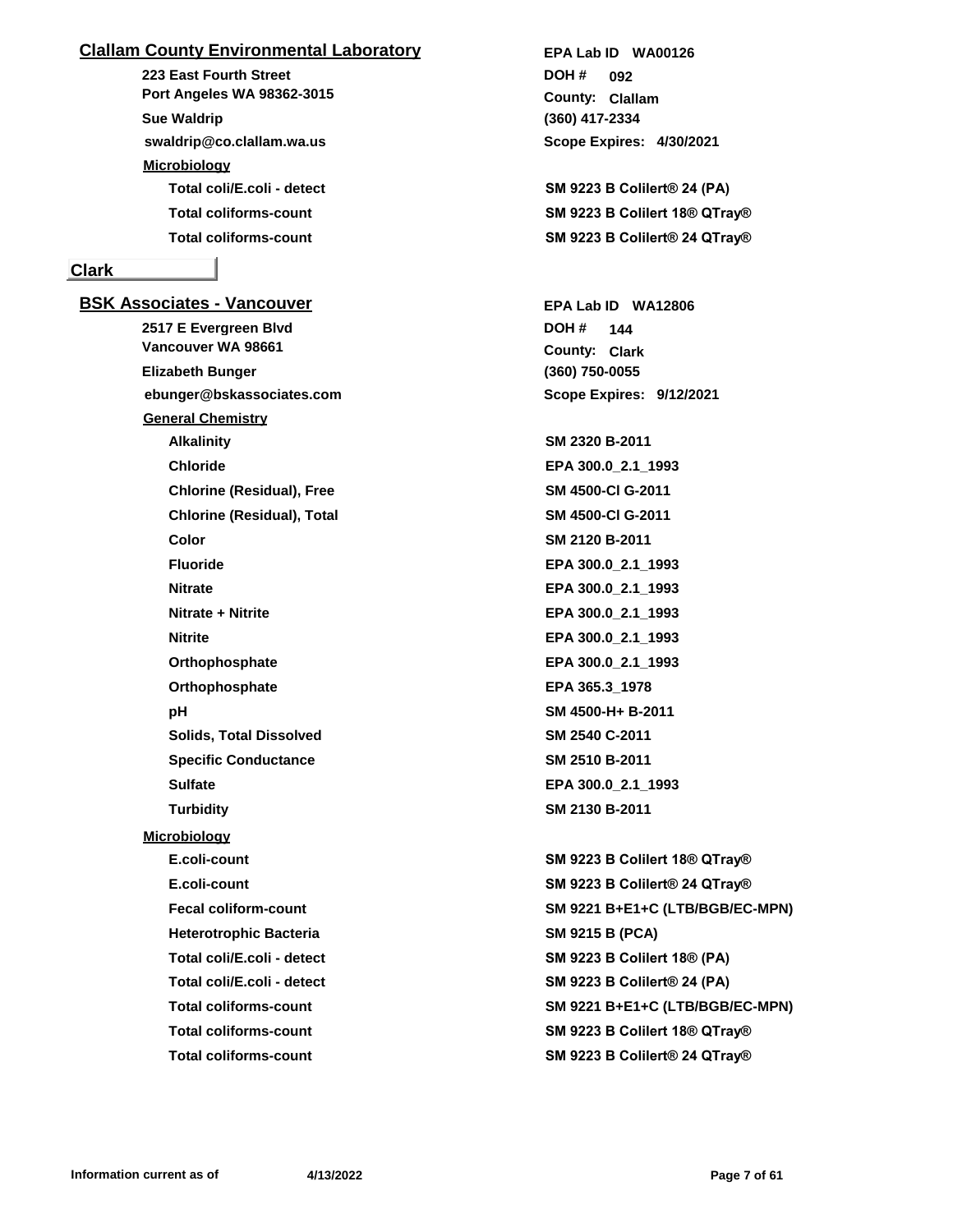## **Cowlitz**

| <b>ALS Environmental - Kelso</b>            | EPA Lab ID WA01276                |
|---------------------------------------------|-----------------------------------|
| 1317 S 13th Ave                             | DOH #<br>017                      |
| <b>Kelso WA 98626</b>                       | <b>County: Cowlitz</b>            |
| <b>Bob Dirienzo</b>                         | (360) 577-7222                    |
| bob.dirienzo@alsglobal.com                  | <b>Scope Expires:</b><br>7/8/2021 |
| Chromatography                              |                                   |
| 1,2,3-Trichloropropane                      | EPA 504.1 1.1 1995                |
| 1,2-Dibromoethane (EDB, Ethylene dibromide) | EPA 504.1_1.1_1995                |
| <b>Bromoacetic acid (MBAA, BAA)</b>         | EPA 552.2 1 1995                  |
| <b>Bromochloroacetic acid (BCAA)</b>        | EPA 552.2_1_1995                  |
| Chloroacetic acid (MCAA, CAA)               | EPA 552.2_1_1995                  |
| Dibromoacetic acid (DBAA)                   | EPA 552.2_1_1995                  |
| Dibromochloropropane                        | EPA 504.1_1.1_1995                |
| Dichloroacetic acid (DCAA)                  | EPA 552.2_1_1995                  |
| <b>Total haloacetic acids (HAA5)</b>        | EPA 552.2 1 1995                  |
| <b>Trichloroacetic acid (TCAA)</b>          | EPA 552.2_1_1995                  |
| <b>General Chemistry</b>                    |                                   |
| <b>Alkalinity</b>                           | SM 2320 B-2011                    |
| <b>Bromate</b>                              | EPA 300.1_1_1997                  |
| <b>Bromide</b>                              | EPA 300.1_1_1997                  |
| <b>Chlorate</b>                             | EPA 300.1_1_1997                  |
| <b>Chloride</b>                             | EPA 300.0 2.1 1993                |
| <b>Chlorite</b>                             | EPA 300.1_1_1997                  |
| Color                                       | SM 2120 B-2011                    |
| Cyanide, Total                              | EPA 335.4_1_1993                  |
| Cyanide, Total                              | SM 4500-CN E-2011                 |
| <b>Fluoride</b>                             | EPA 300.0_2.1_1993                |
| <b>Fluoride</b>                             | SM 4500-F C-2011                  |
| <b>Nitrate</b>                              | EPA 300.0_2.1_1993                |
| <b>Nitrate</b>                              | EPA 353.2 2 1993                  |
| <b>Nitrite</b>                              | EPA 300.0 2.1 1993                |
| <b>Nitrite</b>                              | EPA 353.2_2_1993                  |
| Orthophosphate                              | SM 4500-P E-2011                  |
| рH                                          | SM 4500-H+ B-2011                 |
| <b>Solids, Total Dissolved</b>              | SM 2540 C-2011                    |
| <b>Specific Conductance</b>                 | SM 2510 B-2011                    |
| <b>Sulfate</b>                              | EPA 300.0_2.1_1993                |
| <b>Total Organic Carbon</b>                 | SM 5310 C-2011                    |
| <b>Mass Spectrometry</b>                    |                                   |
| 1,1,1,2-Tetrachloroethane                   | EPA 524.2_4.1_1995                |
| 1,1,1-Trichloroethane                       | EPA 524.2 4.1 1995                |
| 1,1,2,2-Tetrachloroethane                   | EPA 524.2_4.1_1995                |
| 1,1,2-Trichloroethane                       | EPA 524.2_4.1_1995                |
| 1,1-Dichloroethane                          | EPA 524.2_4.1_1995                |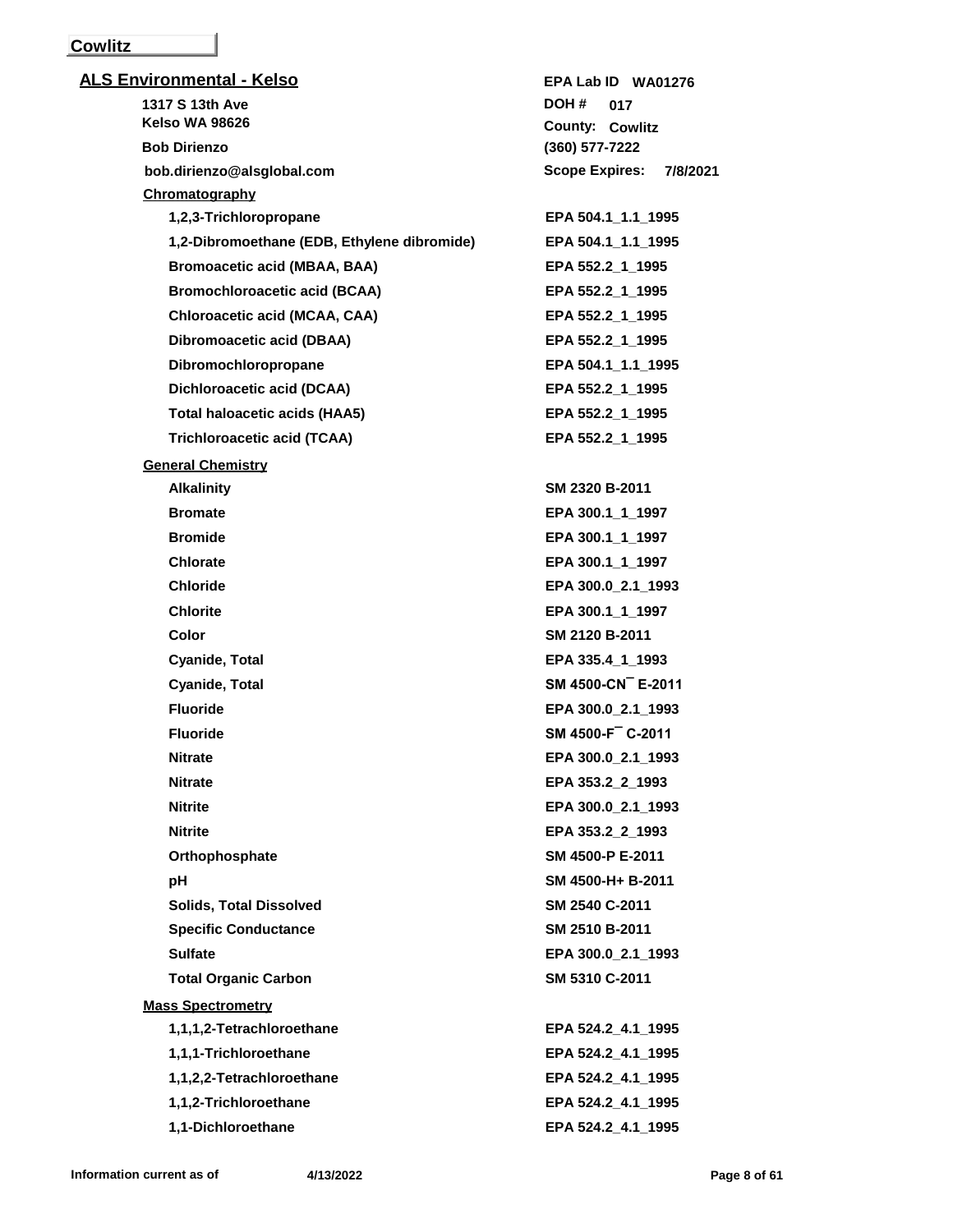| <b>ALS Environmental - Kelso</b>            | EPA Lab ID WA01276                |
|---------------------------------------------|-----------------------------------|
| 1317 S 13th Ave                             | DOH #<br>017                      |
| Kelso WA 98626                              | County: Cowlitz                   |
| <b>Bob Dirienzo</b>                         | (360) 577-7222                    |
| bob.dirienzo@alsglobal.com                  | <b>Scope Expires:</b><br>7/8/2021 |
| <b>Mass Spectrometry</b>                    |                                   |
| 1,1-Dichloroethylene                        | EPA 524.2_4.1_1995                |
| 1,1-Dichloropropene                         | EPA 524.2 4.1 1995                |
| 1,2,3-Trichlorobenzene                      | EPA 524.2_4.1_1995                |
| 1,2,3-Trichloropropane                      | EPA 524.2 4.1 1995                |
| 1,2,4-Trichlorobenzene                      | EPA 524.2_4.1_1995                |
| 1,2,4-Trimethylbenzene                      | EPA 524.2_4.1_1995                |
| 1,2-Dibromo-3-chloropropane (DBCP)          | EPA 524.2 4.1 1995                |
| 1,2-Dibromoethane (EDB, Ethylene dibromide) | EPA 524.2_4.1_1995                |
| 1,2-Dichlorobenzene                         | EPA 524.2_4.1_1995                |
| 1,2-Dichloroethane (Ethylene dichloride)    | EPA 524.2 4.1 1995                |
| 1,2-Dichloropropane                         | EPA 524.2_4.1_1995                |
| 1,3,5-Trimethylbenzene                      | EPA 524.2_4.1_1995                |
| 1,3-Dichlorobenzene                         | EPA 524.2_4.1_1995                |
| 1,3-Dichloropropane                         | EPA 524.2_4.1_1995                |
| 1,4-Dichlorobenzene                         | EPA 524.2_4.1_1995                |
| 2,2-Dichloropropane                         | EPA 524.2_4.1_1995                |
| 2-Butanone (Methyl ethyl ketone, MEK)       | EPA 524.2_4.1_1995                |
| 2-Chlorotoluene                             | EPA 524.2_4.1_1995                |
| 2-Hexanone                                  | EPA 524.2_4.1_1995                |
| 4-Chlorotoluene                             | EPA 524.2_4.1_1995                |
| 4-Isopropyltoluene (p-Cymene)               | EPA 524.2_4.1_1995                |
| 4-Methyl-2-pentanone (MIBK)                 | EPA 524.2 4.1 1995                |
| Acetone                                     | EPA 524.2_4.1_1995                |
| <b>Benzene</b>                              | EPA 524.2 4.1 1995                |
| <b>Bromobenzene</b>                         | EPA 524.2 4.1 1995                |
| <b>Bromochloromethane</b>                   | EPA 524.2 4.1 1995                |
| <b>Bromodichloromethane</b>                 | EPA 524.2_4.1_1995                |
| <b>Bromoform</b>                            | EPA 524.2 4.1 1995                |
| <b>Carbon disulfide</b>                     | EPA 524.2 4.1 1995                |
| Carbon tetrachloride                        | EPA 524.2 4.1 1995                |
| Chlorobenzene                               | EPA 524.2 4.1 1995                |
| Chlorodibromomethane                        | EPA 524.2 4.1 1995                |
| <b>Chloroethane (Ethyl chloride)</b>        | EPA 524.2_4.1_1995                |
| Chloroform                                  | EPA 524.2 4.1 1995                |
| cis-1,2-Dichloroethylene                    | EPA 524.2_4.1_1995                |
| cis-1,3-Dichloropropene                     | EPA 524.2_4.1_1995                |
| <b>Dibromomethane</b>                       | EPA 524.2_4.1_1995                |
| Dichlorodifluoromethane (Freon-12)          | EPA 524.2 4.1 1995                |
| Dichloromethane (DCM, Methylene chloride)   | EPA 524.2 4.1 1995                |
|                                             |                                   |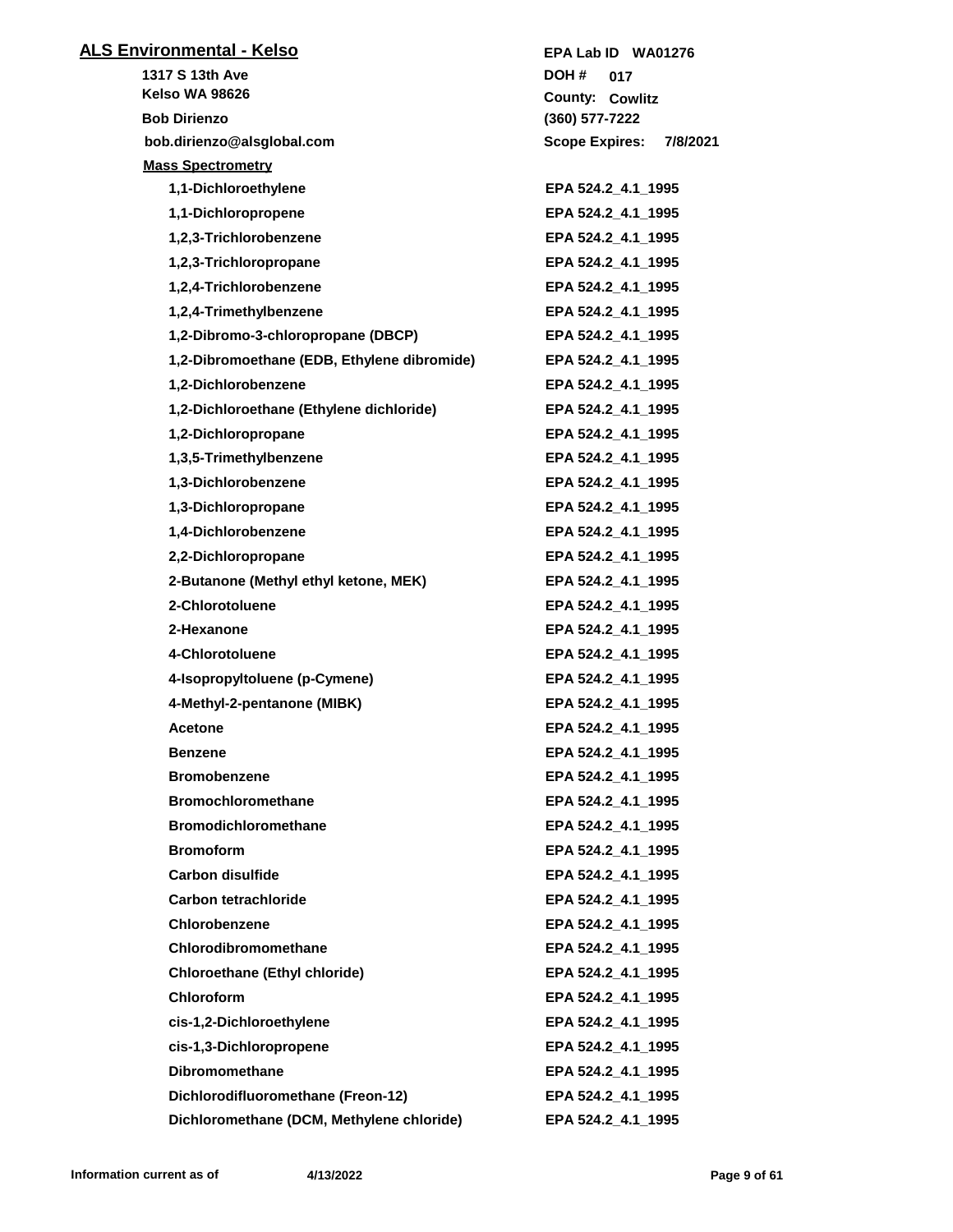| <b>ALS Environmental - Kelso</b>                                       | EPA Lab ID WA01276                |
|------------------------------------------------------------------------|-----------------------------------|
| 1317 S 13th Ave                                                        | DOH #<br>017                      |
| <b>Kelso WA 98626</b>                                                  | County: Cowlitz                   |
| <b>Bob Dirienzo</b>                                                    | (360) 577-7222                    |
| bob.dirienzo@alsglobal.com                                             | <b>Scope Expires:</b><br>7/8/2021 |
| <b>Mass Spectrometry</b>                                               |                                   |
| Ethylbenzene                                                           | EPA 524.2 4.1 1995                |
| <b>Hexachlorobutadiene</b>                                             | EPA 524.2 4.1 1995                |
| Isopropylbenzene                                                       | EPA 524.2 4.1 1995                |
| m+p-xylene                                                             | EPA 524.2 4.1 1995                |
| <b>Methyl bromide (Bromomethane)</b>                                   | EPA 524.2_4.1_1995                |
| Methyl chloride (Chloromethane)                                        | EPA 524.2_4.1_1995                |
| Methyl tert-butyl ether (MTBE)                                         | EPA 524.2_4.1_1995                |
| <b>Naphthalene</b>                                                     | EPA 524.2_4.1_1995                |
| n-Butylbenzene                                                         | EPA 524.2 4.1 1995                |
| N-Ethylperfluorooctane sulfonamido acetic acid (NEtFO EPA 537_1.1_2009 |                                   |
| N-Methylperfluorooctane sulfonamido acetic acid (NMe EPA 537_1.1_2009  |                                   |
| n-Propylbenzene                                                        | EPA 524.2_4.1_1995                |
| o-Xylene                                                               | EPA 524.2_4.1_1995                |
| Perfluorobutane sulfonate (PFBS)                                       | EPA 537_1.1_2009                  |
| Perfluorodecanoic acid (PFDA)                                          | EPA 537_1.1_2009                  |
| Perfluorododecanoic acid (PFDoA)                                       | EPA 537_1.1_2009                  |
| Perfluoroheptanoic acid (PFHpA)                                        | EPA 537_1.1_2009                  |
| Perfluorohexane sulfonate (PFHxS)                                      | EPA 537_1.1_2009                  |
| Perfluorohexanoic acid (PFHxA)                                         | EPA 537_1.1_2009                  |
| Perfluorononanoic acid (PFNA)                                          | EPA 537_1.1_2009                  |
| Perfluorooctane sulfonate (PFOS)                                       | EPA 537_1.1_2009                  |
| Perfluorooctanoic acid (PFOA)                                          | EPA 537_1.1_2009                  |
| Perfluorotetradecanoic acid (PFTeDA)                                   | EPA 537_1.1_2009                  |
| Perfluorotridecanoic acid (PFTrDA)                                     | EPA 537_1.1_2009                  |
| Perfluoroundecanoic acid (PFUnA)                                       | EPA 537_1.1_2009                  |
| sec-Butylbenzene                                                       | EPA 524.2 4.1 1995                |
| <b>Styrene</b>                                                         | EPA 524.2_4.1_1995                |
| tert-Butylbenzene                                                      | EPA 524.2_4.1_1995                |
| Tetrachloroethylene (Perchloroethylene)                                | EPA 524.2_4.1_1995                |
| <b>Toluene</b>                                                         | EPA 524.2_4.1_1995                |
| <b>Total Trihalomethanes</b>                                           | EPA 524.2_4.1_1995                |
| trans-1,2-Dichloroethylene                                             | EPA 524.2_4.1_1995                |
| trans-1,3-Dichloropropylene                                            | EPA 524.2_4.1_1995                |
| <b>Trichloroethene (Trichloroethylene)</b>                             | EPA 524.2 4.1 1995                |
| Trichlorofluoromethane (Freon 11)                                      | EPA 524.2_4.1_1995                |
| <b>Vinyl chloride</b>                                                  | EPA 524.2_4.1_1995                |
| Xylene (total)                                                         |                                   |
|                                                                        | EPA 524.2_4.1_1995                |
| <b>Metals</b>                                                          |                                   |
| Aluminum                                                               | EPA 200.7_4.4_1994                |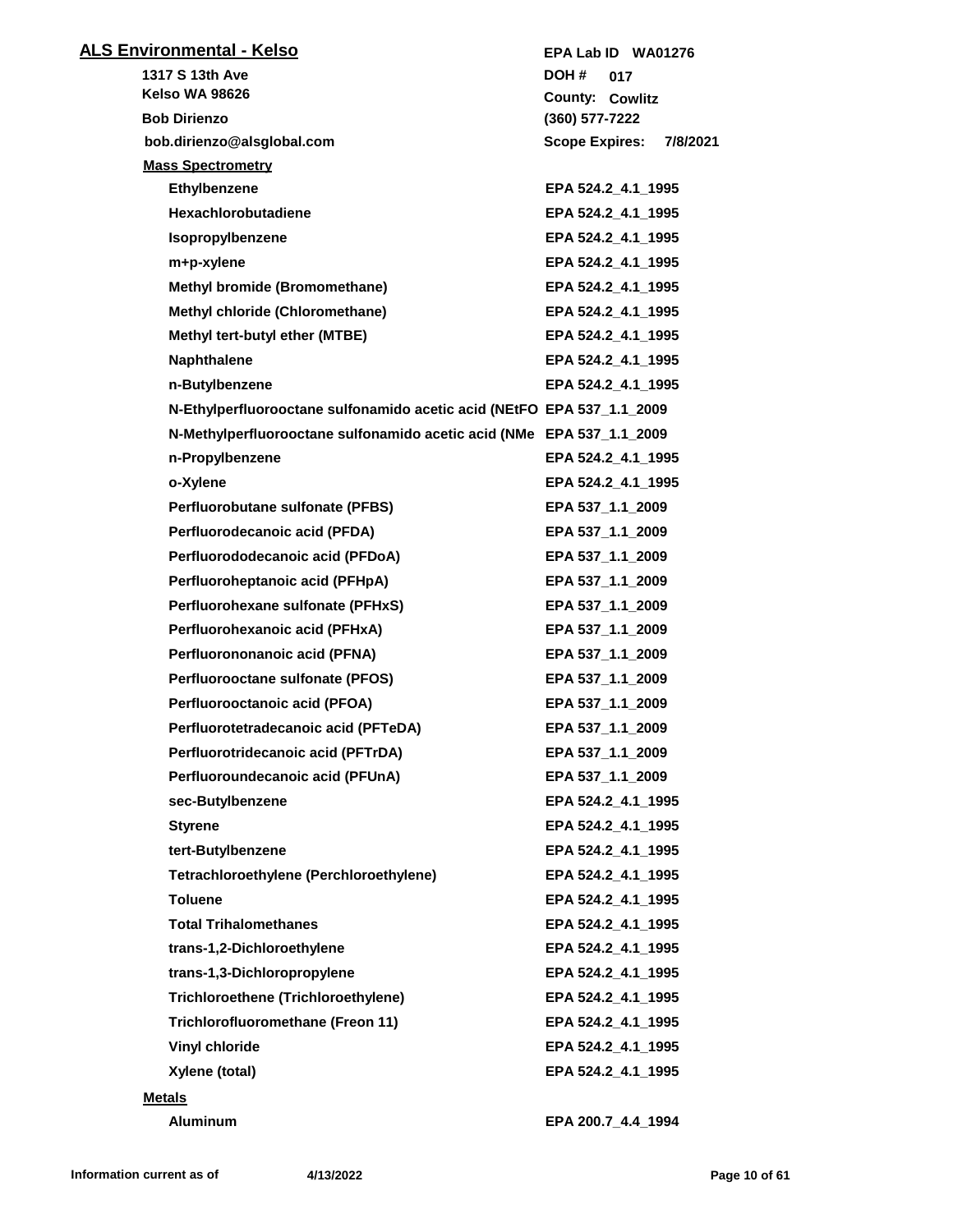| <u> ALS Environmental - Kelso</u> | EPA Lab ID WA01276                 |
|-----------------------------------|------------------------------------|
| 1317 S 13th Ave                   | DOH #<br>017                       |
| <b>Kelso WA 98626</b>             | <b>County: Cowlitz</b>             |
| <b>Bob Dirienzo</b>               | (360) 577-7222                     |
| bob.dirienzo@alsglobal.com        | Scope Expires: 7/8/2021            |
| <b>Metals</b>                     |                                    |
| <b>Aluminum</b>                   | EPA 200.8_5.4_1994                 |
| Antimony                          | EPA 200.8 5.4 1994                 |
| <b>Arsenic</b>                    | EPA 200.8_5.4_1994                 |
| <b>Barium</b>                     | EPA 200.7_4.4_1994                 |
| <b>Barium</b>                     | EPA 200.8_5.4_1994                 |
| <b>Beryllium</b>                  | EPA 200.7_4.4_1994                 |
| <b>Beryllium</b>                  | EPA 200.8_5.4_1994                 |
| <b>Boron</b>                      | EPA 200.7_4.4_1994                 |
| Cadmium                           | EPA 200.7_4.4_1994                 |
| Cadmium                           | EPA 200.8 5.4 1994                 |
| Calcium                           | EPA 200.7_4.4_1994                 |
| Chromium                          | EPA 200.7_4.4_1994                 |
| Chromium                          | EPA 200.8_5.4_1994                 |
| Copper                            | EPA 200.7_4.4_1994                 |
| Copper                            | EPA 200.8_5.4_1994                 |
| Hardness, Total (as CaCO3)        | EPA 200.7_4.4_1994                 |
| Iron                              | EPA 200.7_4.4_1994                 |
| Lead                              | EPA 200.8_5.4_1994                 |
| <b>Magnesium</b>                  | EPA 200.7_4.4_1994                 |
| <b>Manganese</b>                  | EPA 200.7_4.4_1994                 |
| <b>Manganese</b>                  | EPA 200.8_5.4_1994                 |
| <b>Mercury</b>                    | EPA 245.1_3_1994                   |
| Nickel                            | EPA 200.7_4.4_1994                 |
| <b>Nickel</b>                     | EPA 200.8_5.4_1994                 |
| Selenium                          | EPA 200.8_5.4_1994                 |
| <b>Silica</b>                     | EPA 200.7_4.4_1994                 |
| <b>Silver</b>                     | EPA 200.7_4.4_1994                 |
| <b>Silver</b>                     | EPA 200.8_5.4_1994                 |
| Sodium                            | EPA 200.7_4.4_1994                 |
| <b>Thallium</b>                   | EPA 200.8 5.4 1994                 |
| <b>Uranium</b>                    | EPA 200.8_5.4_1994                 |
| Zinc                              | EPA 200.7_4.4_1994                 |
| Zinc                              | EPA 200.8_5.4_1994                 |
| <b>Microbiology</b>               |                                    |
| E.coli-count                      | SM 9223 B Colilert 18® QTray®      |
| E.coli-count                      | SM 9223 B Colilert® 24 QTray®      |
| <b>Fecal coliform-count</b>       | SM 9222 D (mFC)-06                 |
| <b>Heterotrophic Bacteria</b>     | <b>SM 9215 B (PCA)</b>             |
| Total coli/E.coli - detect        | <b>SM 9223 B Colilert 18® (PA)</b> |
|                                   |                                    |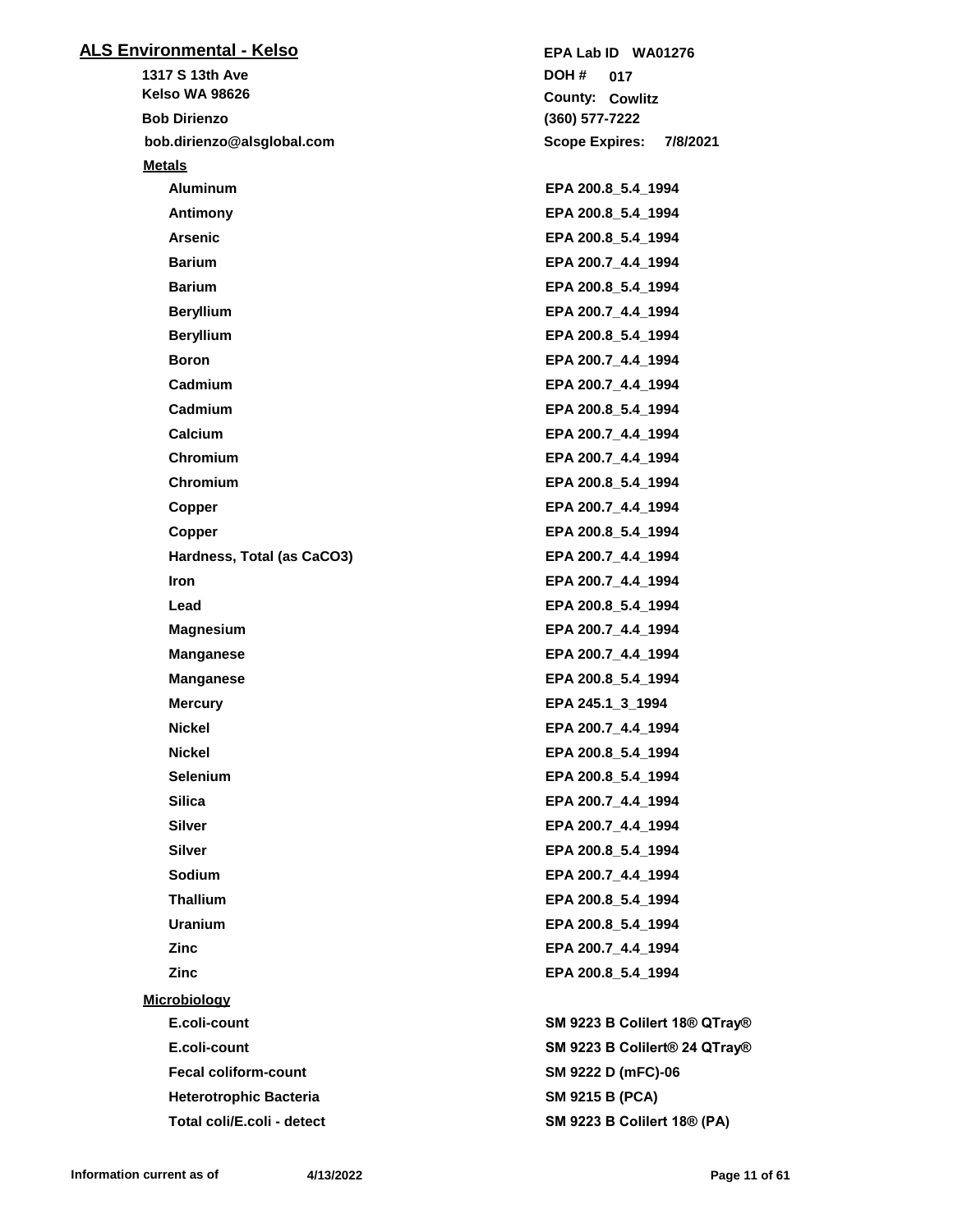## **ALS Environmental - Kelso**

**1317 S 13th Ave bob.dirienzo@alsglobal.com Kelso WA 98626 Bob Dirienzo Microbiology**

## **Franklin**

**Kuo Testing Labs 1320 E Spokane Street jonathan.cox@kuotestinglabs.com Pasco WA 99301 Jonathan Cox General Chemistry Alkalinity SM 2320 B-2011 Chloride SM 4500-Cl¯ B-2011 Chloride SM 4500-Cl¯ E-2011 Color SM 2120 B-2011 Fluoride SM 4500-F¯ C-2011 Nitrate SM 4500-NO3¯ F-2011 Nitrate + Nitrite SM 4500-NO3¯ F-2011 Nitrite SM 4500-NO3¯ F-2011 Orthophosphate SM 4500-P E-2011 pH SM 4500-H+ B-2011 Solids, Total SM 2540 B-2011 Solids, Total Dissolved SM 2540 C-2011 Specific Conductance SM 2510 B-2011 Sulfate SM 4500-SO4¯ E-2011 Turbidity SM 2130 B-2011 Metals**

**Aluminum EPA 200.5\_4.2\_2003 Aluminum EPA 200.7\_4.4\_1994 Antimony EPA 200.7\_4.4\_1994 Barium EPA 200.5\_4.2\_2003 Barium EPA 200.7\_4.4\_1994 Beryllium EPA 200.5\_4.2\_2003 Cadmium EPA 200.5\_4.2\_2003 Cadmium EPA 200.7\_4.4\_1994 Calcium EPA 200.7\_4.4\_1994 Chromium EPA 200.5\_4.2\_2003 Chromium EPA 200.7\_4.4\_1994 Copper EPA 200.5\_4.2\_2003 Copper EPA 200.7\_4.4\_1994 Hardness (calc.) EPA 200.7\_4.4\_1994 Iron EPA 200.5\_4.2\_2003**

**(360) 577-7222 Cowlitz County: 017 DOH # Scope Expires: 7/8/2021 EPA Lab ID WA01276**

**Total coli/E.coli - detect SM 9223 B Colilert® 24 (PA)**

**(800) 328-0112 Franklin County: 109 DOH # Scope Expires: 9/2/2021 EPA Lab ID WA00060**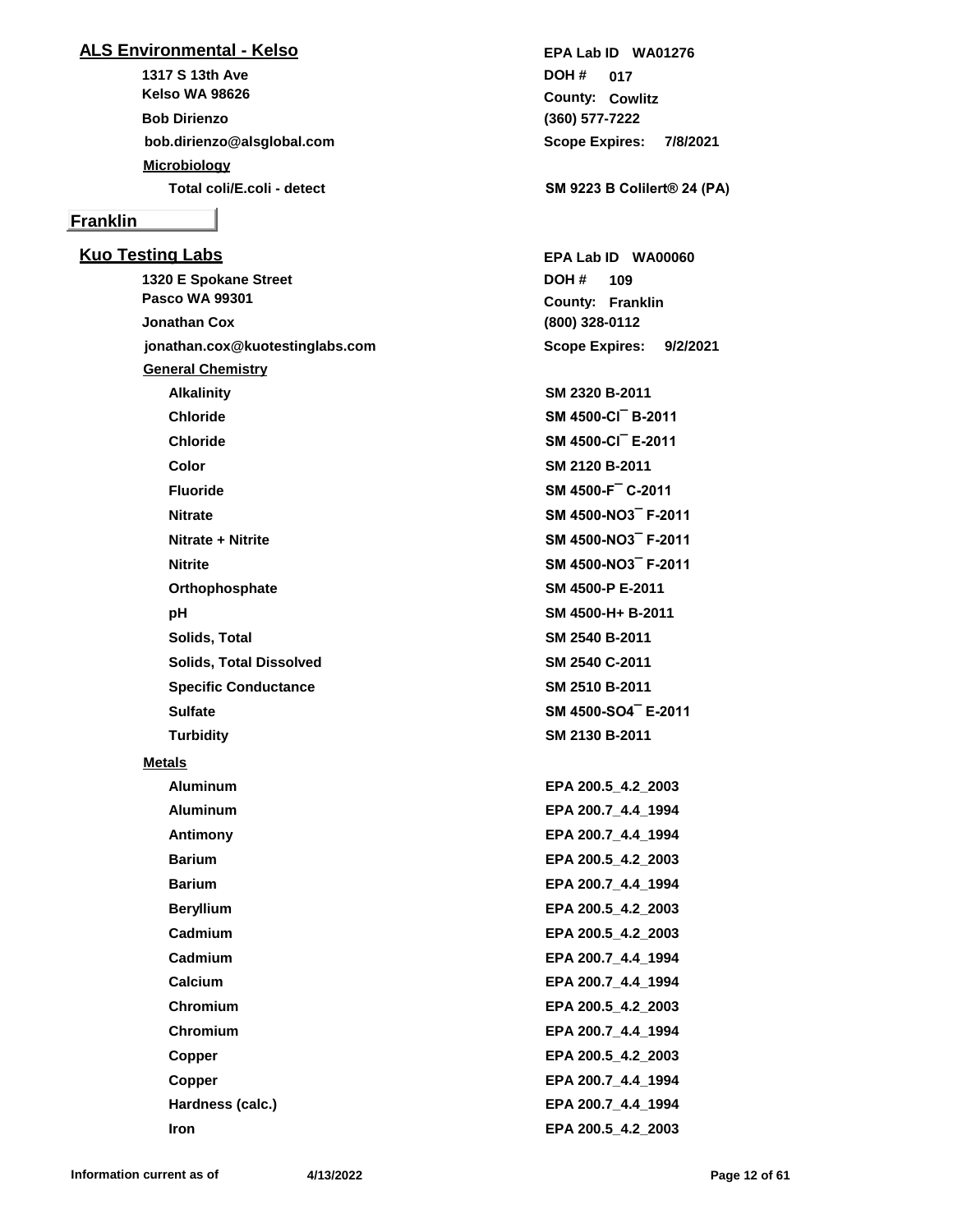| <b>Kuo Testing Labs</b>         | EPA Lab ID WA00060                 |
|---------------------------------|------------------------------------|
| 1320 E Spokane Street           | DOH#<br>109                        |
| <b>Pasco WA 99301</b>           | <b>County: Franklin</b>            |
| <b>Jonathan Cox</b>             | (800) 328-0112                     |
| jonathan.cox@kuotestinglabs.com | <b>Scope Expires:</b><br>9/2/2021  |
| <b>Metals</b>                   |                                    |
| <b>Iron</b>                     | EPA 200.7_4.4_1994                 |
| Lead                            | EPA 200.5 4.2 2003                 |
| Lead                            | EPA 200.7_4.4_1994                 |
| <b>Magnesium</b>                | EPA 200.7_4.4_1994                 |
| <b>Manganese</b>                | EPA 200.5_4.2_2003                 |
| <b>Manganese</b>                | EPA 200.7_4.4_1994                 |
| Molybdenum                      | EPA 200.7_4.4_1994                 |
| <b>Nickel</b>                   | EPA 200.5_4.2_2003                 |
| <b>Nickel</b>                   | EPA 200.7_4.4_1994                 |
| Potassium                       | EPA 200.7_4.4_1994                 |
| Sodium                          | EPA 200.7 4.4 1994                 |
| <b>Zinc</b>                     | EPA 200.5 4.2 2003                 |
| <b>Zinc</b>                     | EPA 200.7 4.4 1994                 |
| <b>Microbiology</b>             |                                    |
| <b>Heterotrophic Bacteria</b>   | SM 9215 E SimPlate®                |
| Total coli/E.coli - detect      | <b>SM 9223 B Colilert 18® (PA)</b> |
|                                 |                                    |
| <b>Mukang Labs, Inc.</b>        | EPA Lab ID WA01223                 |
| 2526 E Saint Helens St.         | DOH #<br>179                       |
| <b>Pasco WA 99301</b>           | <b>County: Franklin</b>            |
| <b>Chen Liu</b>                 | (509) 544-2159                     |
| services@mukanglabs.com         | <b>Scope Expires:</b><br>7/2/2021  |
| <b>General Chemistry</b>        |                                    |
| <b>Alkalinity</b>               | SM 2320 B-2011                     |
| <b>Chloride</b>                 | SM 4500-CI B-2011                  |
| Hardness (calc.)                | SM 2340 B-2011                     |
| <b>Nitrate</b>                  | SM 4500-NO3 F-2011                 |
| <b>Nitrite</b>                  | SM 4500-NO2 B-2011                 |
| Orthophosphate                  | SM 4500-P E-2011                   |
| <b>Specific Conductance</b>     | SM 2510 B-2011                     |
| <b>Sulfate</b>                  | SM 4500-SO4 E-2011                 |
| <b>Metals</b>                   |                                    |
| Antimony                        | EPA 200.5_4.2_2003                 |
| <b>Arsenic</b>                  | EPA 200.5 4.2 2003                 |
| <b>Barium</b>                   | EPA 200.7_4.4_1994                 |
| <b>Beryllium</b>                | EPA 200.7_4.4_1994                 |
| Cadmium                         | EPA 200.7_4.4_1994                 |
| Calcium                         | EPA 200.7 4.4 1994                 |
| Chromium                        | EPA 200.7_4.4_1994                 |
| <b>Copper</b>                   | EPA 200.7_4.4_1994                 |
|                                 |                                    |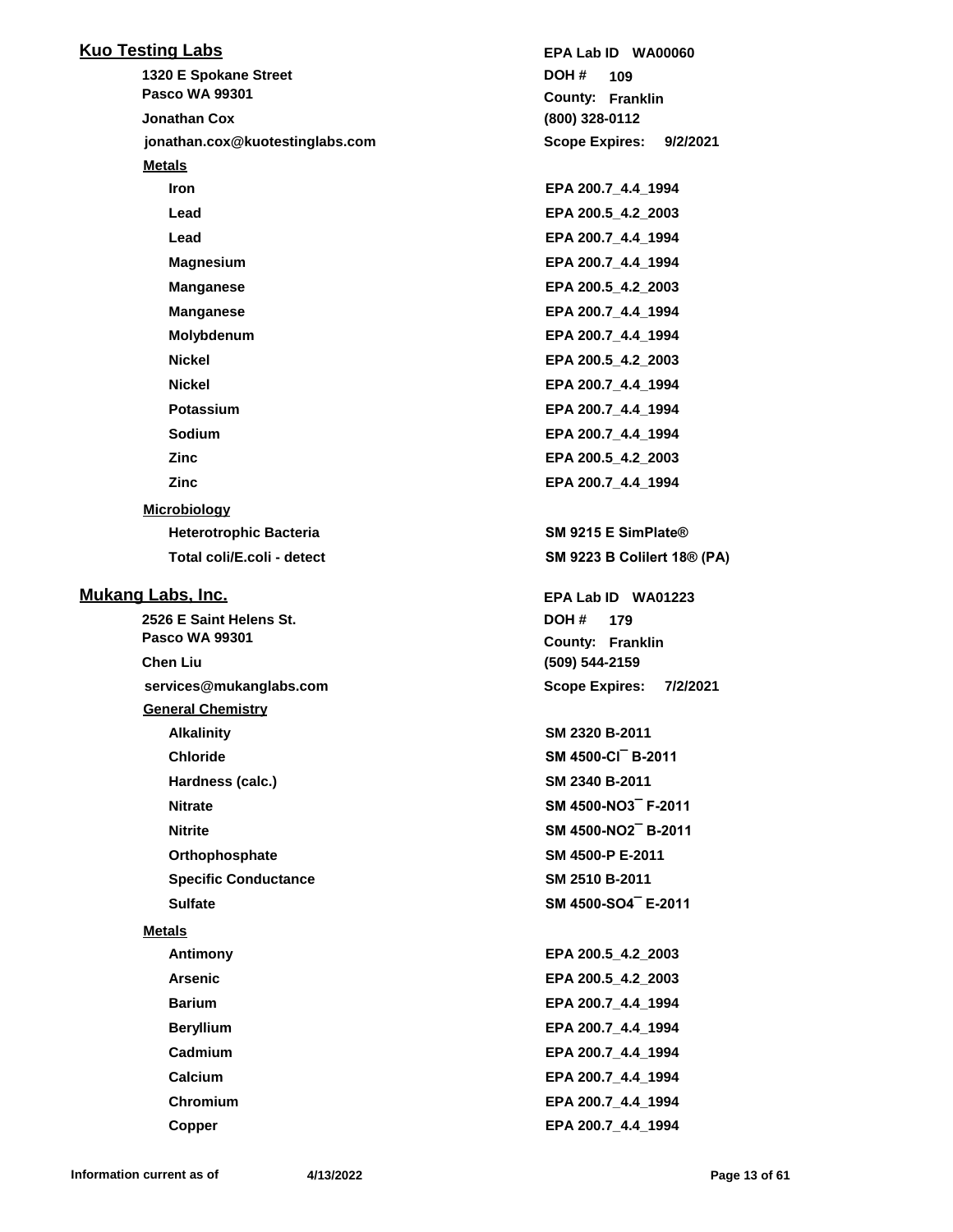| <b>Mukang Labs, Inc.</b>                            | EPA Lab ID WA01223                |
|-----------------------------------------------------|-----------------------------------|
| 2526 E Saint Helens St.                             | DOH #<br>179                      |
| <b>Pasco WA 99301</b>                               | County: Franklin                  |
| <b>Chen Liu</b>                                     | (509) 544-2159                    |
| services@mukanglabs.com                             | <b>Scope Expires:</b><br>7/2/2021 |
| <b>Metals</b>                                       |                                   |
| <b>Iron</b>                                         | EPA 200.7_4.4_1994                |
| Lead                                                | EPA 200.5 4.2 2003                |
| <b>Magnesium</b>                                    | EPA 200.7 4.4 1994                |
| <b>Manganese</b>                                    | EPA 200.7 4.4 1994                |
| <b>Nickel</b>                                       | EPA 200.7_4.4_1994                |
| <b>Potassium</b>                                    | EPA 200.7_4.4_1994                |
| <b>Selenium</b>                                     | EPA 200.5_4.2_2003                |
| Sodium                                              | EPA 200.7 4.4 1994                |
| Zinc                                                | EPA 200.7 4.4 1994                |
| <b>Microbiology</b>                                 |                                   |
| Total coli/E.coli - detect                          | SM 9223 B Colilert® 24 (PA)       |
| RJ Lee Group, Inc. Columbia Basin Analytical Labora | EPA Lab ID WA01195                |
| 2710 North 20th Avenue                              | DOH #<br>259                      |
| <b>Pasco WA 99301</b>                               | County: Franklin                  |
| Veronika Vasquez                                    | (509) 545-4989                    |
| vvazquez@rjleegroup.com                             | <b>Scope Expires: 7/13/2021</b>   |
| <b>General Chemistry</b>                            |                                   |
| <b>Bromide</b>                                      | EPA 300.0_2.1_1993                |
| <b>Chloride</b>                                     | EPA 300.0_2.1_1993                |
| <b>Fluoride</b>                                     | EPA 300.0_2.1_1993                |
| <b>Nitrate</b>                                      | EPA 300.0_2.1_1993                |
| <b>Nitrite</b>                                      | EPA 300.0 2.1 1993                |
| Orthophosphate                                      | EPA 300.0_2.1_1993                |
| <b>Sulfate</b>                                      | EPA 300.0_2.1_1993                |
| <b>Metals</b>                                       |                                   |
| <b>Aluminum</b>                                     | EPA 200.8 5.4 1994                |
| Antimony                                            | EPA 200.8_5.4_1994                |
| <b>Arsenic</b>                                      | EPA 200.8 5.4 1994                |
| <b>Barium</b>                                       | EPA 200.8_5.4_1994                |
| <b>Beryllium</b>                                    | EPA 200.8_5.4_1994                |
| <b>Boron</b>                                        | EPA 200.8_5.4_1994                |
| Cadmium                                             | EPA 200.8_5.4_1994                |
| Chromium                                            | EPA 200.8 5.4 1994                |
| Copper                                              | EPA 200.8_5.4_1994                |
| Lead                                                | EPA 200.8_5.4_1994                |
| <b>Manganese</b>                                    | EPA 200.8_5.4_1994                |
| <b>Mercury</b>                                      | EPA 200.8 5.4 1994                |
| Molybdenum                                          | EPA 200.8_5.4_1994                |
|                                                     |                                   |
| <b>Nickel</b>                                       | EPA 200.8_5.4_1994                |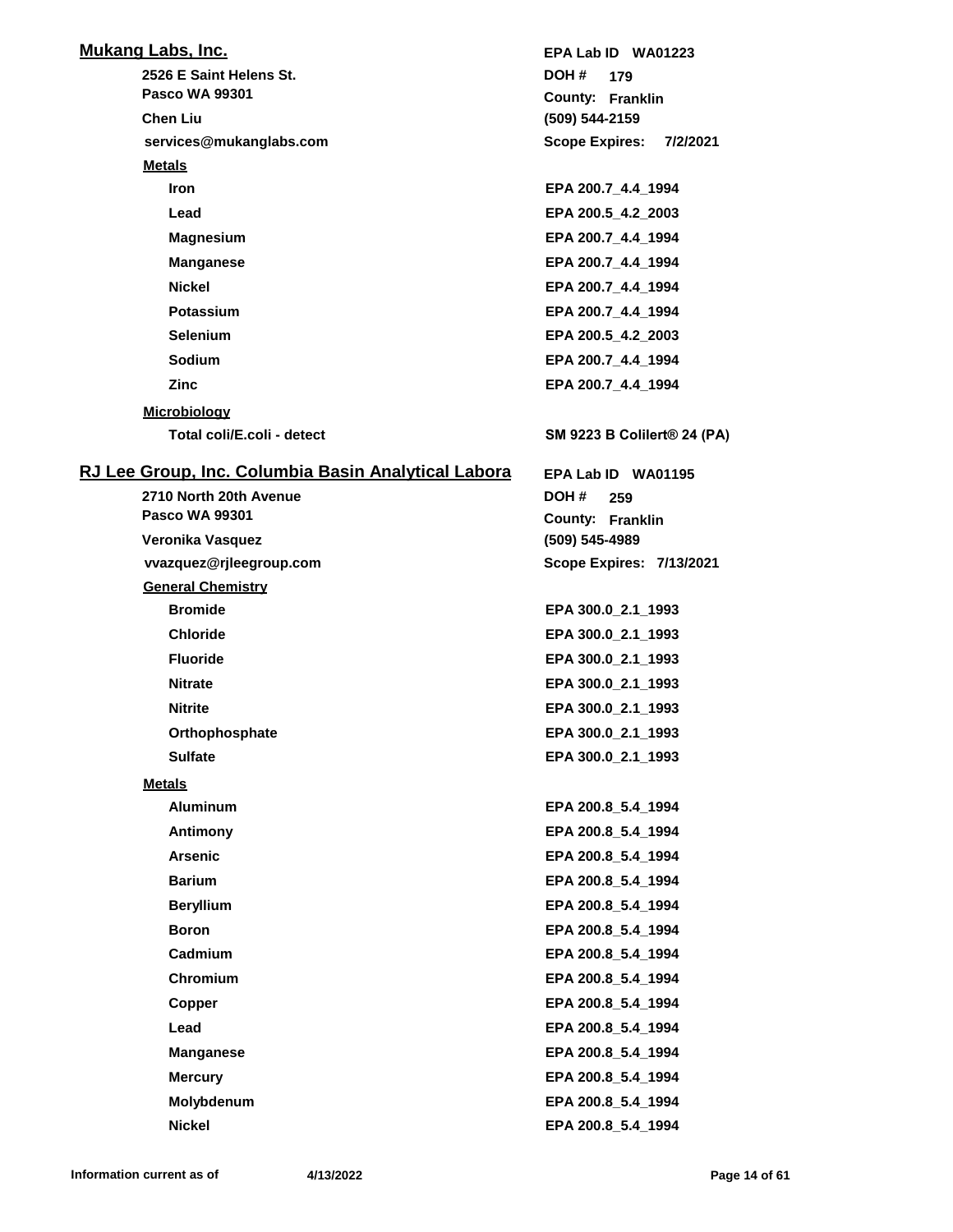## **RJ Lee Group, Inc. Columbia Basin Analytical Labora**

**2710 North 20th Avenue vvazquez@rjleegroup.com Pasco WA 99301 Veronika Vasquez Metals Selenium EPA 200.8\_5.4\_1994 Silver EPA 200.8\_5.4\_1994 Thallium EPA 200.8\_5.4\_1994 Vanadium EPA 200.8\_5.4\_1994 Zinc EPA 200.8\_5.4\_1994**

#### **Grant**

## **Soiltest Farm Consultants, Inc. Laboratory**

**2925 Driggs Drive (509) 765-1622 brent@soiltestlab.com Grant County: 116 Moses Lake WA 98837 Brent Thyssen DOH # General Chemistry Fluoride SM 4500-F¯ C-2011 Nitrate SM 4500-NO3¯ F-2011 Nitrite SM 4500-NO3¯ F-2011 Turbidity SM 2130 B-2011**

#### **Grays Harbor**

## **Grays Harbor County Water Testing Lab**

**310 West Spruce Street ekhambatta@co.grays-harbor.wa.us Montesano WA 98563-2614 Eric Khambatta General Chemistry Nitrate SM 4500-NO3¯ D-2011 Microbiology E.coli-count SM 9223 B Colilert 18® QTray® E.coli-count SM 9223 B Colilert® 24 QTray® Fecal coliform-count SM 9222 D (mFC)-06 Heterotrophic Bacteria SM 9215 E SimPlate® Total coli/E.coli - detect SM 9223 B Colilert 18® (PA) Total coli/E.coli - detect SM 9223 B Colilert® 24 (PA) Total coliforms-count SM 9223 B Colilert 18® QTray®**

**(509) 545-4989 Franklin County: 259 DOH # Scope Expires: 7/13/2021 EPA Lab ID WA01195**

**Scope Expires: 9/7/2021 EPA Lab ID WA00064**

**(360) 249-4222 Grays Harbor County: 070 DOH # Scope Expires: 2/1/2021 EPA Lab ID WA00118**

**Total coliforms-count SM 9223 B Colilert® 24 QTray®**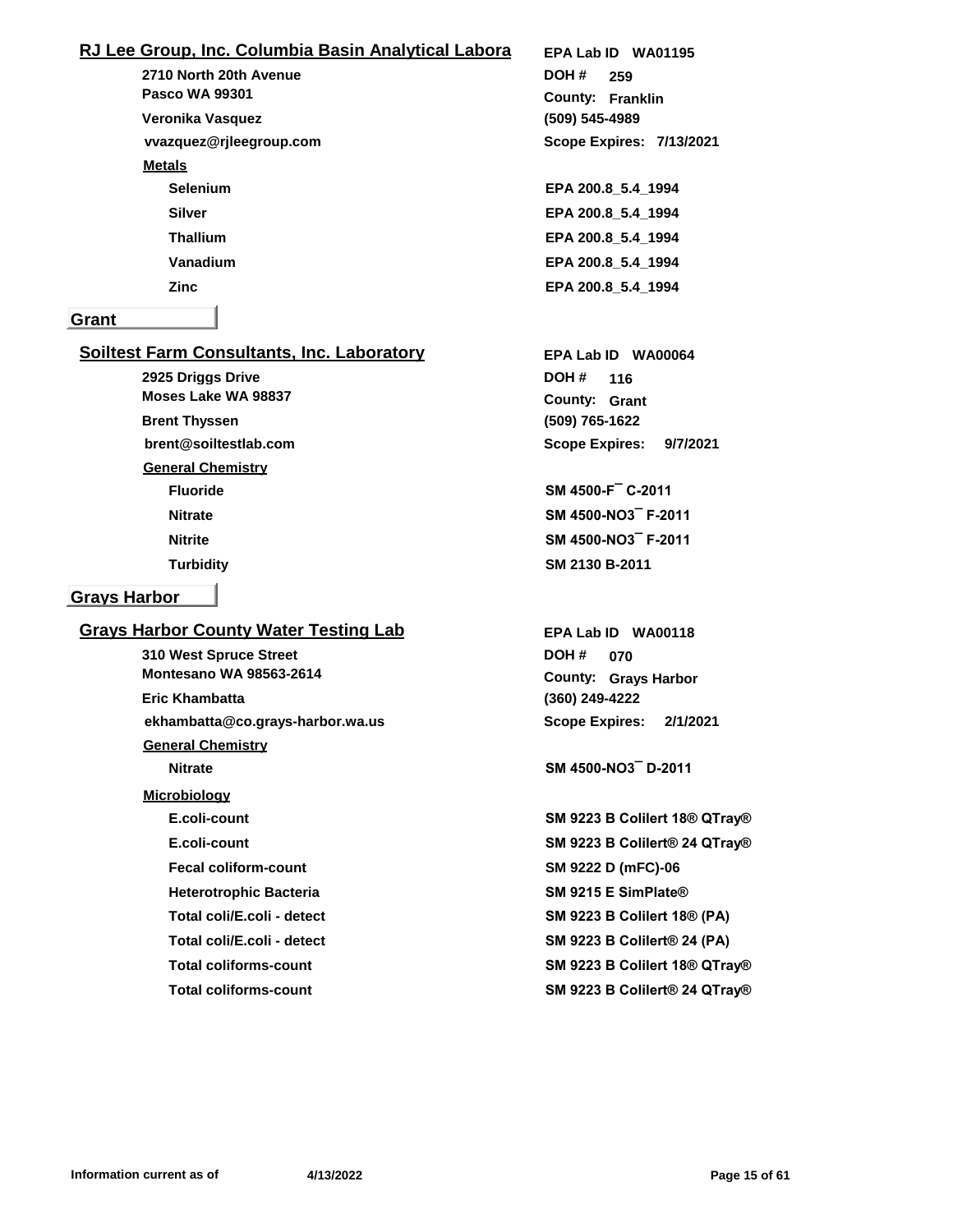#### **King**

| <b>AmTest Laboratories</b>           | EPA Lab ID WA00012              |
|--------------------------------------|---------------------------------|
| 13600 NE 126th Place, Suite C        | DOH #<br>066                    |
| Kirkland WA 98034                    | County: King                    |
| <b>Kathy Fugiel</b>                  | (425) 885-1664                  |
| kathyf@amtestlab.com                 | <b>Scope Expires: 7/25/2021</b> |
| Chromatography                       |                                 |
| <b>Bromoacetic acid (MBAA, BAA)</b>  | EPA 552.2 1 1995                |
| <b>Bromochloroacetic acid (BCAA)</b> | EPA 552.2_1_1995                |
| Chloroacetic acid (MCAA, CAA)        | EPA 552.2_1_1995                |
| Dibromoacetic acid (DBAA)            | EPA 552.2 1 1995                |
| Dichloroacetic acid (DCAA)           | EPA 552.2_1_1995                |
| <b>Total haloacetic acids (HAA5)</b> | EPA 552.2 1 1995                |
| <b>Trichloroacetic acid (TCAA)</b>   | EPA 552.2_1_1995                |
| <b>General Chemistry</b>             |                                 |
| <b>Alkalinity</b>                    | SM 2320 B-2011                  |
| <b>Bromide</b>                       | EPA 300.0_2.1_1993              |
| <b>Chloride</b>                      | EPA 300.0_2.1_1993              |
| <b>Color</b>                         | SM 2120 B-2011                  |
| Cyanide, Total                       | SM 4500-CN E-2011               |
| <b>Fluoride</b>                      | EPA 300.0_2.1_1993              |
| <b>Nitrate</b>                       | EPA 300.0_2.1_1993              |
| Nitrate + Nitrite                    | EPA 353.2_2_1993                |
| <b>Nitrite</b>                       | EPA 300.0_2.1_1993              |
| <b>Nitrite</b>                       | SM 4500-NO2 B-2011              |
| Orthophosphate                       | SM 4500-P E-2011                |
| <b>Solids, Total Dissolved</b>       | SM 2540 C-2011                  |
| <b>Specific Conductance</b>          | SM 2510 B-2011                  |
| <b>Sulfate</b>                       | EPA 300.0 2.1 1993              |
| <b>Total Organic Carbon</b>          | SM 5310 B-2011                  |
| <b>Turbidity</b>                     | EPA 180.1_2_1993                |
| <b>UV Absorbing Organics</b>         | SM 5910 B-2011                  |
| <b>Mass Spectrometry</b>             |                                 |
| <b>Bromodichloromethane</b>          | EPA 524.2 4.1 1995              |
| <b>Bromoform</b>                     | EPA 524.2_4.1_1995              |
| Chlorodibromomethane                 | EPA 524.2_4.1_1995              |
| <b>Chloroform</b>                    | EPA 524.2 4.1 1995              |
| <b>Total Trihalomethanes</b>         | EPA 524.2 4.1 1995              |
| <b>Metals</b>                        |                                 |
| <b>Aluminum</b>                      | EPA 200.8_5.4_1994              |
| Antimony                             | EPA 200.8_5.4_1994              |
| <b>Arsenic</b>                       | EPA 200.8 5.4 1994              |
| <b>Barium</b>                        | EPA 200.8 5.4 1994              |
| <b>Beryllium</b>                     | EPA 200.8_5.4_1994              |
| Cadmium                              | EPA 200.8_5.4_1994              |
|                                      |                                 |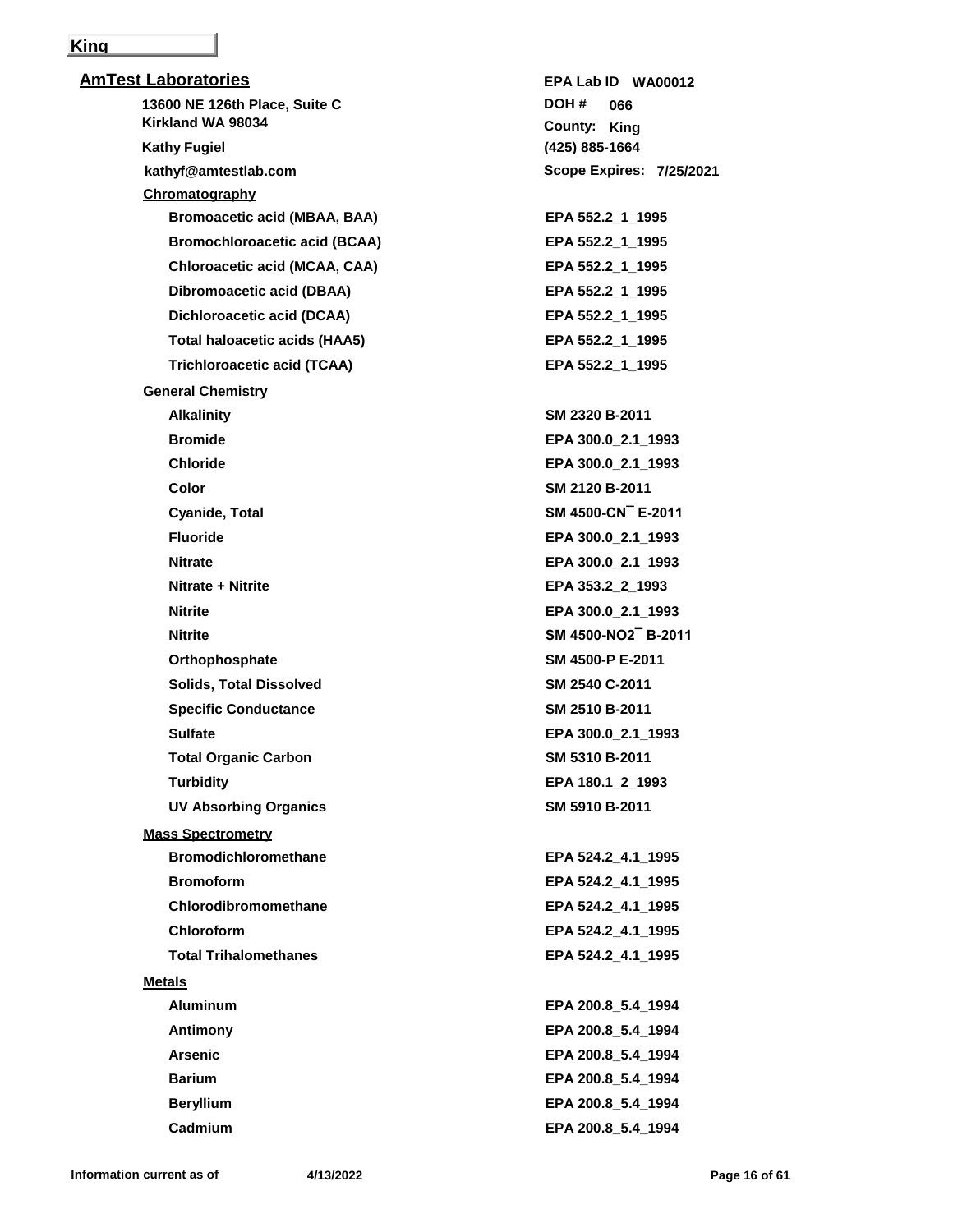| <b>AmTest Laboratories</b>                | EPA Lab ID WA00012                     |
|-------------------------------------------|----------------------------------------|
| 13600 NE 126th Place, Suite C             | DOH #<br>066                           |
| Kirkland WA 98034                         | County: King                           |
| <b>Kathy Fugiel</b>                       | (425) 885-1664                         |
| kathyf@amtestlab.com                      | <b>Scope Expires: 7/25/2021</b>        |
| <b>Metals</b>                             |                                        |
| <b>Calcium</b>                            | EPA 200.7_4.4_1994                     |
| Chromium                                  | EPA 200.8 5.4 1994                     |
| Copper                                    | EPA 200.8 5.4 1994                     |
| Hardness, Total (as CaCO3)                | EPA 200.7_4.4_1994                     |
| Iron                                      | EPA 200.7_4.4_1994                     |
| Lead                                      | EPA 200.8_5.4_1994                     |
| <b>Magnesium</b>                          | EPA 200.7_4.4_1994                     |
| <b>Manganese</b>                          | EPA 200.7_4.4_1994                     |
| <b>Manganese</b>                          | EPA 200.8_5.4_1994                     |
| <b>Mercury</b>                            | EPA 245.1_3_1994                       |
| <b>Nickel</b>                             | EPA 200.8_5.4_1994                     |
| <b>Selenium</b>                           | EPA 200.8_5.4_1994                     |
| <b>Silica</b>                             | EPA 200.7_4.4_1994                     |
| <b>Silver</b>                             | EPA 200.8_5.4_1994                     |
| Sodium                                    | EPA 200.7_4.4_1994                     |
| <b>Thallium</b>                           | EPA 200.8_5.4_1994                     |
| Zinc                                      | EPA 200.7_4.4_1994                     |
| <b>Zinc</b>                               | EPA 200.8_5.4_1994                     |
| <b>Microbiology</b>                       |                                        |
| <b>Fecal coliform-count</b>               | SM 9222 B+9221 E1 (LES Endo/EC-counts) |
| <b>Fecal coliform-count</b>               | SM 9222 D (mFC)-06                     |
| <b>Heterotrophic Bacteria</b>             | <b>SM 9215 B (PCA)</b>                 |
| Total coli/E.coli - detect                | SM 9222 B+9221 F (LES Endo/EC MUG-PA)  |
| Total coli/E.coli - detect                | SM 9223 B Colisure® (PA)               |
| <b>Total coliforms-count</b>              | SM 9222 B+9221 E1 (LES Endo/EC-counts) |
| <b>Analytical Resources, Incorporated</b> | EPA Lab ID WA00037                     |
| 4611 S 134th Place                        | DOH#<br>055                            |
| Tukwila WA 98168-3240                     | County: King                           |
| <b>Robert Congleton</b>                   | (206) 695-6232                         |
| bob.congleton@arilabs.com                 | Scope Expires: 6/30/2021               |
| <b>General Chemistry</b>                  |                                        |
| <b>Alkalinity</b>                         | SM 2320 B-2011                         |
| <b>Chloride</b>                           | EPA 300.0_2.1_1993                     |
| <b>Chloride</b>                           | SM 4110 B-2011                         |
| Color                                     | SM 2120 B-2011                         |

**Cyanide, Total SM 4500-CN¯ E-2011 Dissolved Organic Carbon SM 5310 B-2011 Fluoride EPA 300.0\_2.1\_1993 Fluoride SM 4110 B-2011**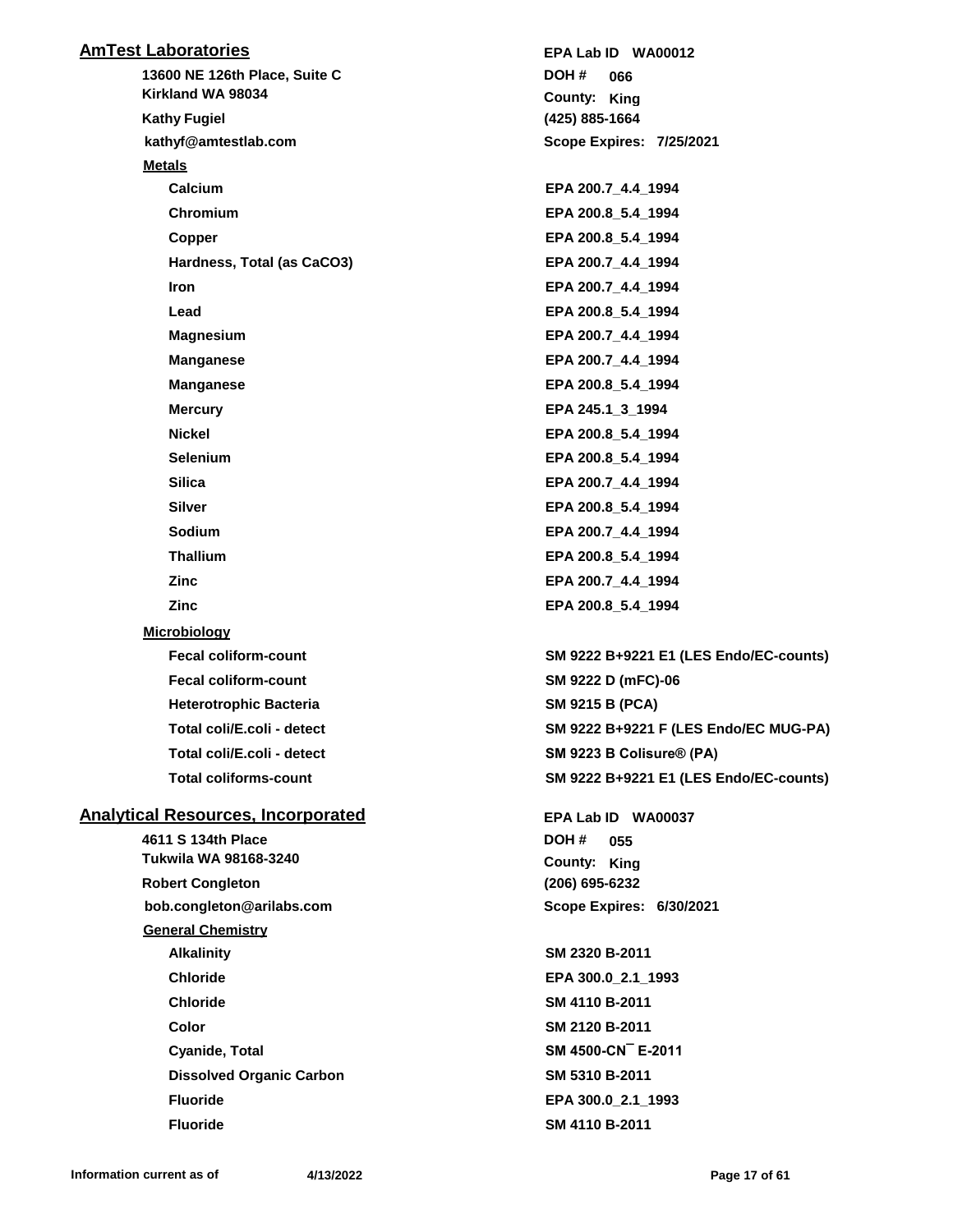## **Analytical Resources, Incorporated**

**4611 S 134th Place bob.congleton@arilabs.com Tukwila WA 98168-3240 Robert Congleton DOH # General Chemistry Hardness (calc.) SM 2340 B-2011 Nitrate EPA 300.0\_2.1\_1993 Nitrate SM 4110 B-2011 Nitrite EPA 300.0\_2.1\_1993 Nitrite SM 4110 B-2011 Orthophosphate SM 4110 B-2011 pH SM 4500-H+ B-2011 Solids, Total Dissolved SM 2540 C-2011 Specific Conductance SM 2510 B-2011 Sulfate EPA 300.0\_2.1\_1993 Sulfate SM 4110 B-2011 Total Organic Carbon SM 5310 B-2011 Turbidity EPA 180.1\_2\_1993 Turbidity SM 2130 B-2011 Mass Spectrometry 1,1,1,2-Tetrachloroethane EPA 524.3\_1.0\_2009 1,1,1-Trichloroethane EPA 524.3\_1.0\_2009 1,1,2,2-Tetrachloroethane EPA 524.3\_1.0\_2009 1,1,2-Trichloroethane EPA 524.3\_1.0\_2009 1,1-Dichloroethane EPA 524.3\_1.0\_2009 1,1-Dichloroethylene EPA 524.3\_1.0\_2009 1,1-Dichloropropene EPA 524.3\_1.0\_2009 1,2,3-Trichlorobenzene EPA 524.3\_1.0\_2009 1,2,3-Trichloropropane EPA 524.3\_1.0\_2009 1,2,4-Trichlorobenzene EPA 524.3\_1.0\_2009 1,2,4-Trimethylbenzene EPA 524.3\_1.0\_2009 1,2-Dichlorobenzene EPA 524.3\_1.0\_2009 1,2-Dichloroethane (Ethylene dichloride) EPA 524.3\_1.0\_2009 1,2-Dichloropropane EPA 524.3\_1.0\_2009 1,3,5-Trimethylbenzene EPA 524.3\_1.0\_2009 1,3-Butadiene EPA 524.3\_1.0\_2009 1,3-Dichloropropane EPA 524.3\_1.0\_2009 1,4-Dichlorobenzene EPA 524.3\_1.0\_2009 1-Chlorobutane EPA 524.3\_1.0\_2009 2-Chlorotoluene EPA 524.3\_1.0\_2009 4-Chlorotoluene EPA 524.3\_1.0\_2009 4-Isopropyltoluene (p-Cymene) EPA 524.3\_1.0\_2009 Allyl chloride (3-Chloropropene) EPA 524.3\_1.0\_2009**

**(206) 695-6232** County: King **055 Scope Expires: 6/30/2021 EPA Lab ID WA00037**

**Benzene EPA 524.3\_1.0\_2009**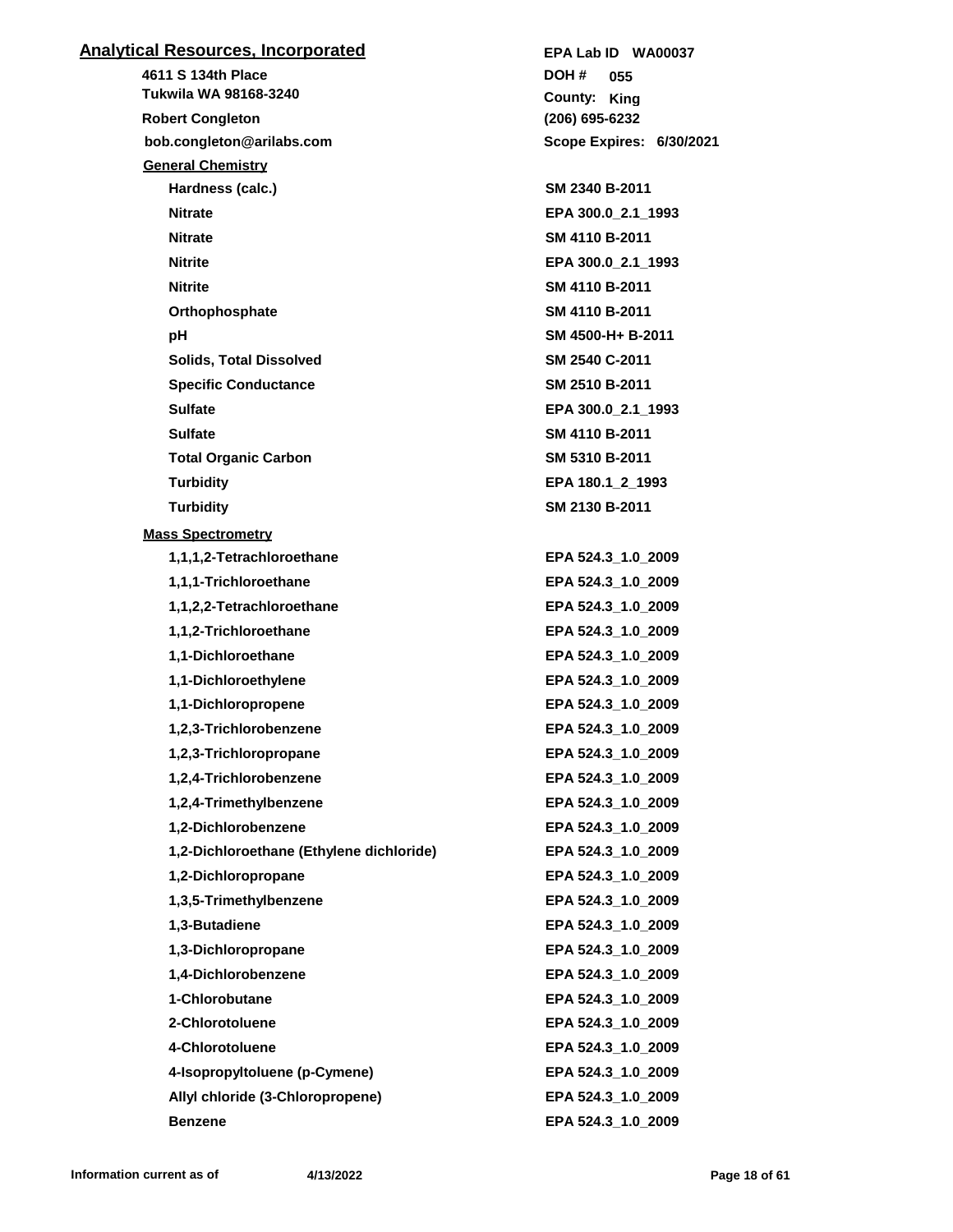| <b>Analytical Resources, Incorporated</b> | EPA Lab ID WA00037       |
|-------------------------------------------|--------------------------|
| 4611 S 134th Place                        | DOH #<br>055             |
| Tukwila WA 98168-3240                     | County: King             |
| <b>Robert Congleton</b>                   | (206) 695-6232           |
| bob.congleton@arilabs.com                 | Scope Expires: 6/30/2021 |
| <b>Mass Spectrometry</b>                  |                          |
| <b>Bromobenzene</b>                       | EPA 524.3 1.0 2009       |
| <b>Bromochloromethane</b>                 | EPA 524.3_1.0_2009       |
| <b>Carbon disulfide</b>                   | EPA 524.3 1.0 2009       |
| <b>Carbon tetrachloride</b>               | EPA 524.3_1.0_2009       |
| <b>Chlorobenzene</b>                      | EPA 524.3_1.0_2009       |
| <b>Chlorodifluoromethane (Freon-22)</b>   | EPA 524.3_1.0_2009       |
| cis & trans-1,2-Dichloroethene            | EPA 524.3_1.0_2009       |
| cis-1,2-Dichloroethylene                  | EPA 524.3_1.0_2009       |
| cis-1,3-Dichloropropene                   | EPA 524.3 1.0 2009       |
| cis-2-Octene                              | EPA 524.3_1.0_2009       |
| <b>Dibromomethane</b>                     | EPA 524.3_1.0_2009       |
| Dichlorodifluoromethane (Freon-12)        | EPA 524.3_1.0_2009       |
| Diethyl ether                             | EPA 524.3 1.0 2009       |
| Di-isopropylether (DIPE)                  | EPA 524.3_1.0_2009       |
| <b>Ethyl methacrylate</b>                 | EPA 524.3_1.0_2009       |
| <b>Ethyl tert-Butyl alcohol</b>           | EPA 524.3_1.0_2009       |
| <b>Ethylbenzene</b>                       | EPA 524.3_1.0_2009       |
| Ethyl-t-butylether (ETBE)                 | EPA 524.3_1.0_2009       |
| <b>Hexachlorobutadiene</b>                | EPA 524.3_1.0_2009       |
| <b>Hexachloroethane</b>                   | EPA 524.3_1.0_2009       |
| Iodomethane (Methyl iodide)               | EPA 524.3_1.0_2009       |
| Isopropylbenzene                          | EPA 524.3_1.0_2009       |
| m+p-xylene                                | EPA 524.3_1.0_2009       |
| <b>Methyl acetate</b>                     | EPA 524.3_1.0_2009       |
| Methyl bromide (Bromomethane)             | EPA 524.3 1.0 2009       |
| Methyl chloride (Chloromethane)           | EPA 524.3 1.0 2009       |
| Methyl tert-butyl ether (MTBE)            | EPA 524.3 1.0 2009       |
| Methylene chloride (Dichloromethane)      | EPA 524.3 1.0 2009       |
| <b>Naphthalene</b>                        | EPA 524.3_1.0_2009       |
| n-Butylbenzene                            | EPA 524.3_1.0_2009       |
| n-Propylbenzene                           | EPA 524.3_1.0_2009       |
| o-Xylene                                  | EPA 524.3_1.0_2009       |
| Pentachloroethane                         | EPA 524.3_1.0_2009       |
| sec-Butylbenzene                          | EPA 524.3 1.0 2009       |
| <b>Styrene</b>                            | EPA 524.3_1.0_2009       |
| tert-Amyl ethyl ether (TAEE)              | EPA 524.3_1.0_2009       |
| tert-amylmethylether (TAME)               | EPA 524.3_1.0_2009       |
| tert-Butylbenzene                         | EPA 524.3 1.0 2009       |
| Tetrachloroethylene (Perchloroethylene)   | EPA 524.3_1.0_2009       |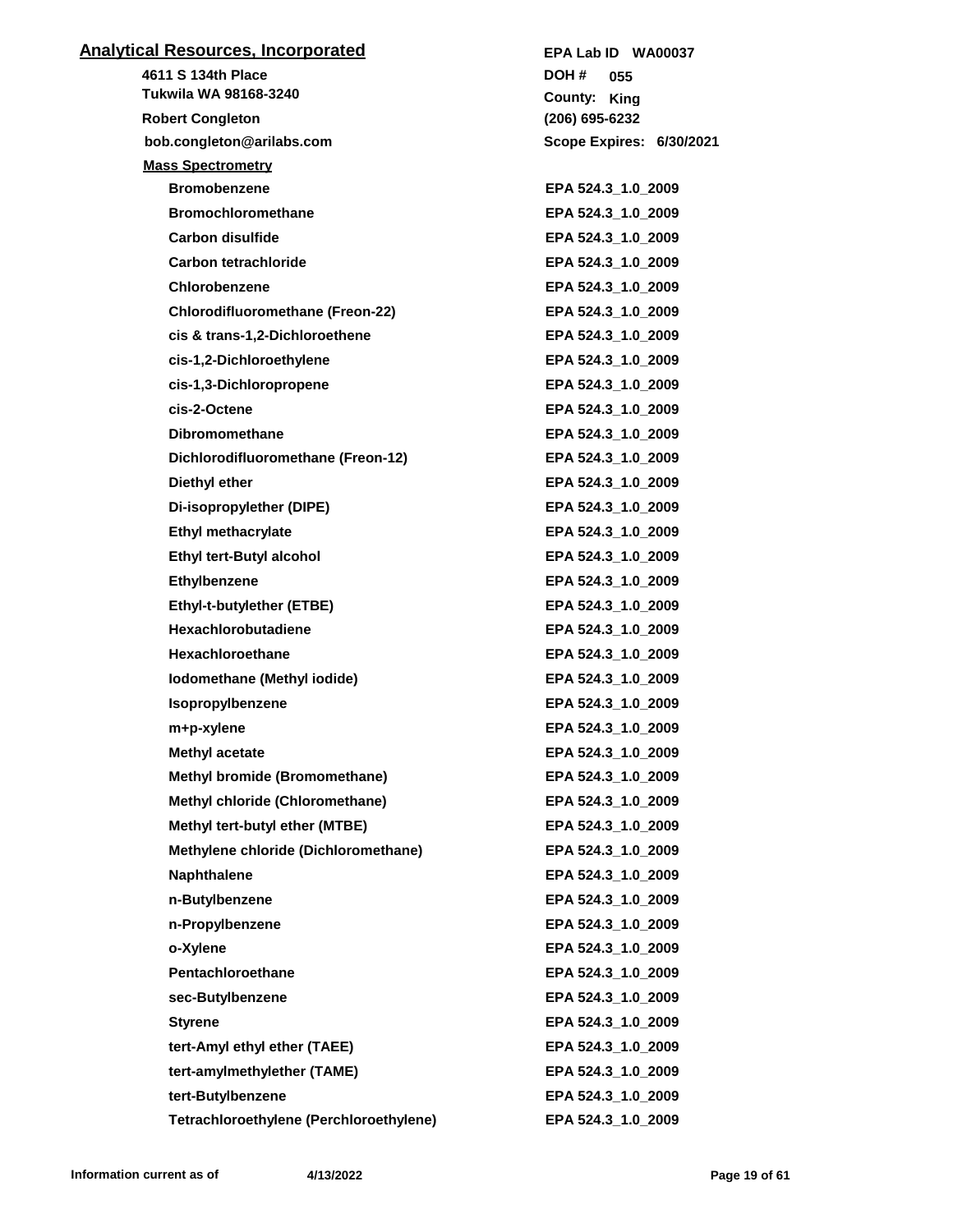| <u>Analytical Resources, Incorporated</u>  | EPA Lab ID WA00037       |
|--------------------------------------------|--------------------------|
| 4611 S 134th Place                         | DOH #<br>055             |
| Tukwila WA 98168-3240                      | County: King             |
| <b>Robert Congleton</b>                    | (206) 695-6232           |
| bob.congleton@arilabs.com                  | Scope Expires: 6/30/2021 |
| <b>Mass Spectrometry</b>                   |                          |
| <b>Tetrahydrofuran (THF)</b>               | EPA 524.3_1.0_2009       |
| <b>Toluene</b>                             | EPA 524.3_1.0_2009       |
| trans-1,3-Dichloropropylene                | EPA 524.3_1.0_2009       |
| <b>Trichloroethene (Trichloroethylene)</b> | EPA 524.3_1.0_2009       |
| Trichlorofluoromethane (Freon 11)          | EPA 524.3_1.0_2009       |
| Vinyl chloride                             | EPA 524.3_1.0_2009       |
| Xylene (total)                             | EPA 524.3_1.0_2009       |
| <b>Metals</b>                              |                          |
| <b>Aluminum</b>                            | EPA 200.7_4.4_1994       |
| <b>Aluminum</b>                            | EPA 200.8_5.4_1994       |
| Antimony                                   | EPA 200.8_5.4_1994       |
| <b>Arsenic</b>                             | EPA 200.8_5.4_1994       |
| <b>Barium</b>                              | EPA 200.7_4.4_1994       |
| <b>Barium</b>                              | EPA 200.8_5.4_1994       |
| <b>Beryllium</b>                           | EPA 200.7_4.4_1994       |
| <b>Beryllium</b>                           | EPA 200.8_5.4_1994       |
| Cadmium                                    | EPA 200.7_4.4_1994       |
| Cadmium                                    | EPA 200.8_5.4_1994       |
| Calcium                                    | EPA 200.7_4.4_1994       |
| Chromium                                   | EPA 200.7_4.4_1994       |
| Chromium                                   | EPA 200.8_5.4_1994       |
| Copper                                     | EPA 200.7 4.4 1994       |
| Copper                                     | EPA 200.8 5.4 1994       |
| Iron                                       | EPA 200.7_4.4_1994       |
| Lead                                       | EPA 200.8 5.4 1994       |
| <b>Magnesium</b>                           | EPA 200.7 4.4 1994       |
| <b>Manganese</b>                           | EPA 200.7 4.4 1994       |
| <b>Manganese</b>                           | EPA 200.8 5.4 1994       |
| <b>Mercury</b>                             | EPA 245.1 3 1994         |
| <b>Nickel</b>                              | EPA 200.7 4.4 1994       |
| <b>Nickel</b>                              | EPA 200.8_5.4_1994       |
| <b>Selenium</b>                            | EPA 200.8 5.4 1994       |
| <b>Silver</b>                              | EPA 200.7 4.4 1994       |
| <b>Silver</b>                              | EPA 200.8 5.4 1994       |
| Sodium                                     | EPA 200.7 4.4 1994       |
| <b>Thallium</b>                            | EPA 200.8_5.4_1994       |
| <b>Zinc</b>                                | EPA 200.7 4.4 1994       |
| Zinc                                       | EPA 200.8 5.4 1994       |
|                                            |                          |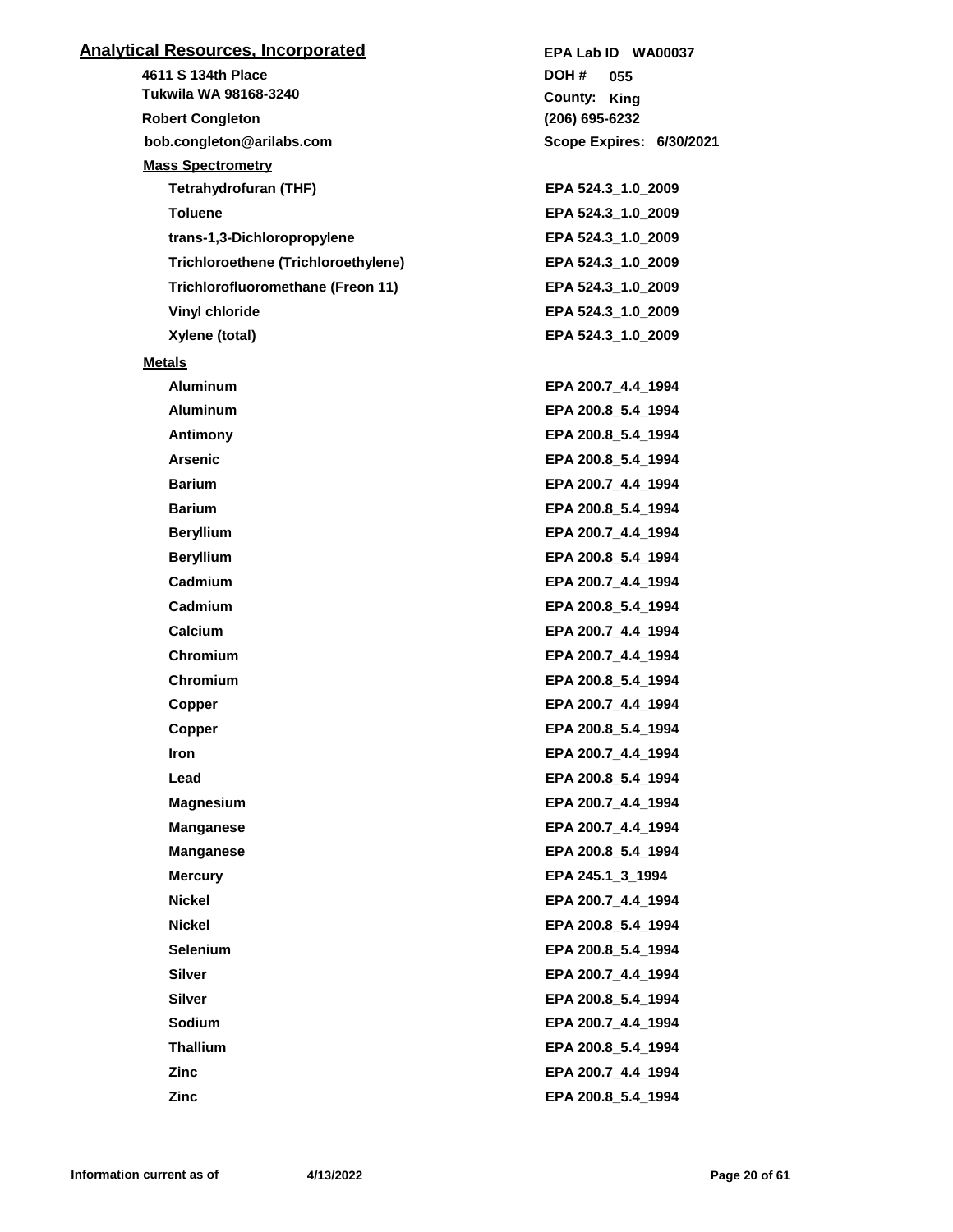## **Aqua Test, Incorporated**

**28620 Maple Valley Road SE kory@aquatestinc.com Maple Valley WA 98038 Kory Krick General Chemistry Nitrate SM 4500-NO3¯ D-2011 Microbiology Total coli/E.coli - detect SM 9223 B Colilert 18® (PA) Fremont Analytical, Inc. 3600 Fremont Ave N Seattle WA 98103**

**akegley@fremontanalytical.com Alex Kegley General Chemistry Chloride EPA 300.0\_2.1\_1993 Cyanide, Total SM 4500-CN¯ E-2011 Dissolved Organic Carbon SM 5310 C-2011 Fluoride EPA 300.0\_2.1\_1993 Nitrate EPA 300.0\_2.1\_1993 Nitrate + Nitrite EPA 300.0\_2.1\_1993 Nitrite EPA 300.0\_2.1\_1993 Orthophosphate EPA 300.0\_2.1\_1993 Solids, Total Dissolved SM 2540 C-2011 Sulfate EPA 300.0\_2.1\_1993 Total Organic Carbon SM 5310 C-2011 Turbidity EPA 180.1\_2\_1993** 

#### **Metals**

**Aluminum EPA 200.8\_5.4\_1994 Antimony EPA 200.8\_5.4\_1994 Arsenic EPA 200.8\_5.4\_1994 Barium EPA 200.8\_5.4\_1994 Beryllium EPA 200.8\_5.4\_1994 Cadmium EPA 200.8\_5.4\_1994 Chromium EPA 200.8\_5.4\_1994 Copper EPA 200.8\_5.4\_1994 Lead EPA 200.8\_5.4\_1994 Manganese EPA 200.8\_5.4\_1994 Mercury EPA 245.1\_3\_1994 Nickel EPA 200.8\_5.4\_1994 Selenium EPA 200.8\_5.4\_1994 Silver EPA 200.8\_5.4\_1994 Thallium EPA 200.8\_5.4\_1994 Vanadium EPA 200.8\_5.4\_1994 Zinc EPA 200.8\_5.4\_1994**

**(425) 432-9360** County: King **162 DOH # Scope Expires: 11/5/2021 EPA Lab ID WA00149 (206) 352-3790** County: King **187 DOH # Scope Expires: 7/8/2021 EPA Lab ID WA01224**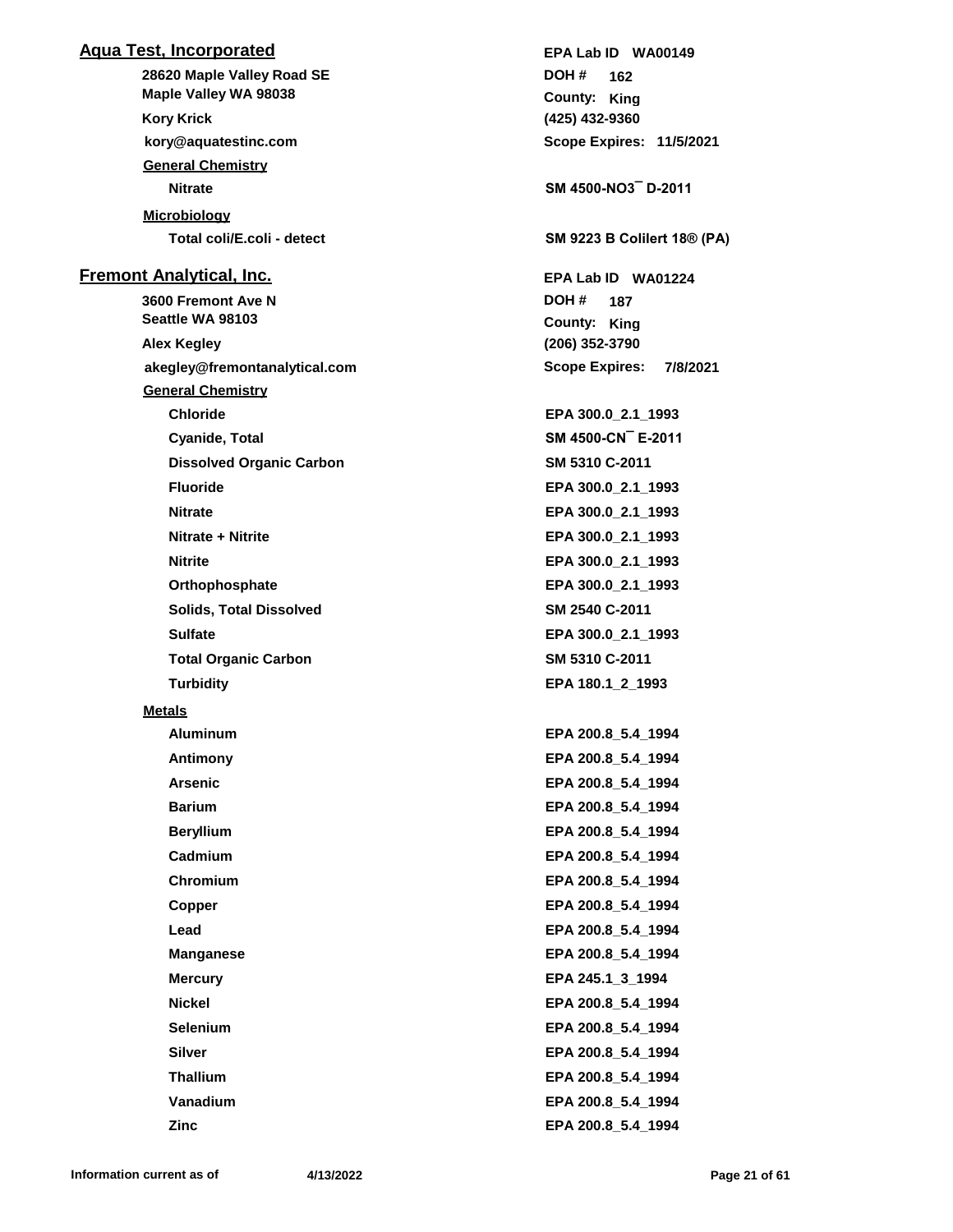### **Fremont Analytical, Inc.**

**3600 Fremont Ave N akegley@fremontanalytical.com Seattle WA 98103 Alex Kegley Microbiology E.coli-count m-ColiBlue24® (MF counts) Fecal coliform-count SM 9222 D (mFC)-06**

#### **IEH Analytical Laboratories**

**3927 Aurora Ave N damieng@iehinc.com Seattle WA 98103 Damien Gadomski General Chemistry Alkalinity SM 2320 B-2011 Nitrate EPA 353.2\_2\_1993 Nitrate SM 4500-NO3¯ F-00 Nitrite EPA 353.2\_2\_1993 Nitrite SM 4500-NO3¯ F-00 Orthophosphate EPA 365.1\_2\_1993 Orthophosphate SM 4500-P F-2011 Solids, Total Dissolved SM 2540 C-2011 Specific Conductance SM 2510 B-2011 Sulfate SM 4500-SO4¯ E-2011 Total Organic Carbon SM 5310 B-2011 Turbidity EPA 180.1\_2\_1993 Metals**

**(206) 352-3790** County: King **187 DOH # Scope Expires: 7/8/2021 EPA Lab ID WA01224**

**(206) 632-2715** County: King **016 DOH # Scope Expires: 6/17/2021 EPA Lab ID WA00040**

**Aluminum EPA 200.7\_4.4\_1994 Aluminum EPA 200.8\_5.4\_1994 Antimony EPA 200.8\_5.4\_1994 Arsenic EPA 200.8\_5.4\_1994 Barium EPA 200.7\_4.4\_1994 Barium EPA 200.8\_5.4\_1994 Beryllium EPA 200.7\_4.4\_1994 Beryllium EPA 200.8\_5.4\_1994 Cadmium EPA 200.7\_4.4\_1994 Cadmium EPA 200.8\_5.4\_1994 Calcium EPA 200.7\_4.4\_1994 Chromium EPA 200.7\_4.4\_1994 Chromium EPA 200.8\_5.4\_1994 Copper EPA 200.7\_4.4\_1994 Copper EPA 200.8\_5.4\_1994 Iron EPA 200.7\_4.4\_1994 Lead EPA 200.8\_5.4\_1994 Magnesium EPA 200.7\_4.4\_1994**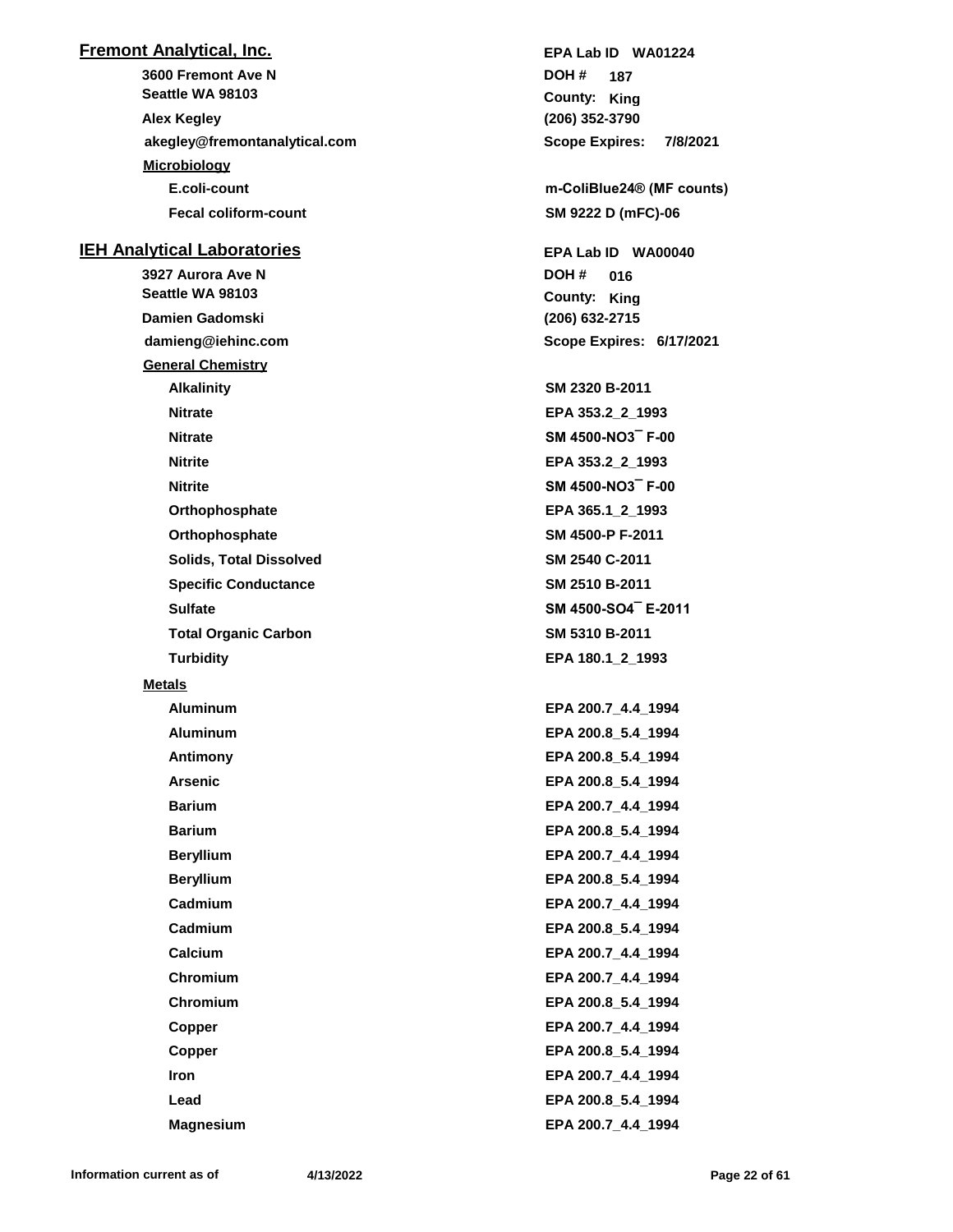#### **IEH Analytical Laboratories**

**3927 Aurora Ave N damieng@iehinc.com Seattle WA 98103 Damien Gadomski Metals**

# **Lab/Cor, Inc.**

**7619 6th Avenue NW dwipprecht@labcor.net Seattle WA 98117 Derk Wipprecht General Chemistry Asbestos EPA 100.2\_1994 Turbidity SM 2130 B-2011 Microbiology Heterotrophic Bacteria SM 9215 B (R2A) Total coliforms-count SM 9223 B Colilert 18® QTray®**

## **MicroChem Laboratories, Inc.**

**711 6th Ave N lab@mclfoodtesting.com Seattle WA 98109 Lisa Srithongsuk Microbiology**

**(206) 632-2715** County: King **016 DOH # Scope Expires: 6/17/2021 EPA Lab ID WA00040 Manganese EPA 200.7\_4.4\_1994 Manganese EPA 200.8\_5.4\_1994 Mercury EPA 200.8 5.4 1994 Nickel EPA 200.7\_4.4\_1994 Nickel EPA 200.8\_5.4\_1994 Selenium EPA 200.8\_5.4\_1994 Silver EPA 200.7\_4.4\_1994 Silver EPA 200.8\_5.4\_1994 Sodium EPA 200.7\_4.4\_1994 Thallium EPA 200.8\_5.4\_1994 Zinc EPA 200.7\_4.4\_1994 Zinc EPA 200.8\_5.4\_1994 (206) 781-0155** County: King **119 DOH # Scope Expires: 4/30/2021 EPA Lab ID WA00255 Cryptosporidia EPA 1623 (Filtration/IMS/FA) E.coli-count SM 9222 D+G (mFC/NA Mug) E.coli-count SM 9223 B Colilert 18® QTray® Enterococci SM 9230 D Enterolert® Fecal coliform-count SM 9222 D+G (mFC/NA Mug) Giardia EPA 1623 (Filtration/IMS/FA) Total coli/E.coli - detect SM 9223 B Colilert 18® (PA) Total coli/E.coli - detect SM 9223 B Colisure® (PA)**

> **(206) 633-3637 County: King 237 DOH # Scope Expires: 4/25/2021 EPA Lab ID WA10270**

**Total coli/E.coli - detect SM 9221 D+F (PA Broth/BGB/EC Mug-PA)**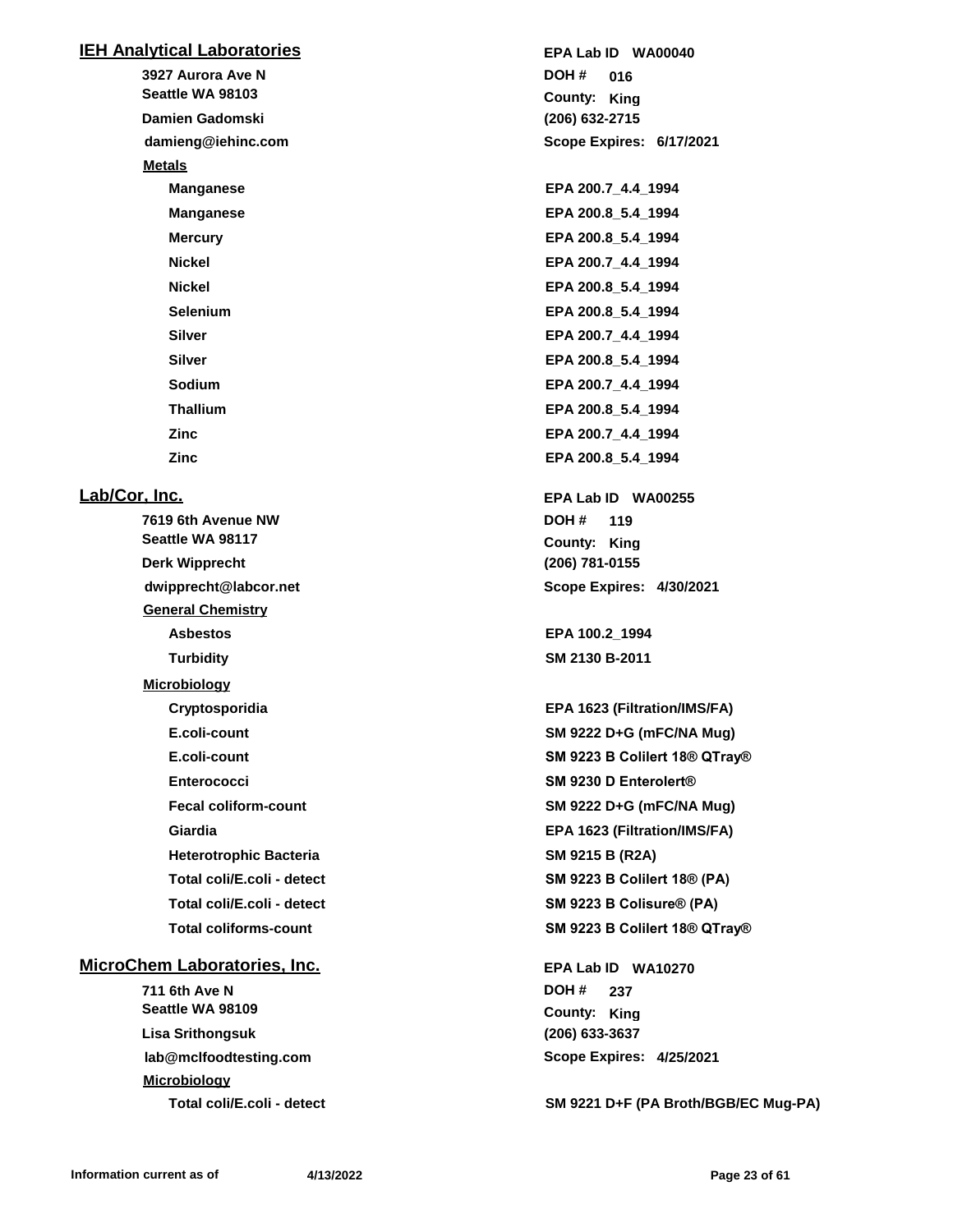## **NVL Laboratories, Inc**

**4708 Aurora Ave N nick.l@nvllabs.com Seattle WA 98103 Nick Ly Metals**

#### **OnSite Environmental, Inc.**

**14648 NE 95th Street khornyik@onsite-env.com Redmond WA 98052 Karl Hornyik Metals Aluminum EPA 200.8\_5.4\_1994 Antimony EPA 200.8\_5.4\_1994 Arsenic EPA 200.8\_5.4\_1994 Barium EPA 200.7\_4.4\_1994 Barium EPA 200.8\_5.4\_1994 Beryllium EPA 200.8\_5.4\_1994 Cadmium EPA 200.8\_5.4\_1994 Chromium EPA 200.7\_4.4\_1994 Chromium EPA 200.8\_5.4\_1994 Copper EPA 200.7\_4.4\_1994 Copper EPA 200.8\_5.4\_1994 Iron EPA 200.7\_4.4\_1994 Lead EPA 200.8\_5.4\_1994 Manganese EPA 200.7\_4.4\_1994 Manganese EPA 200.8\_5.4\_1994 Nickel EPA 200.8\_5.4\_1994 Selenium EPA 200.8\_5.4\_1994 Silica EPA 200.7\_4.4\_1994 Silver EPA 200.7\_4.4\_1994 Silver EPA 200.8\_5.4\_1994 Thallium EPA 200.8\_5.4\_1994 Zinc EPA 200.7\_4.4\_1994**

## **Seattle-King Co Dept of Public Health Lab**

**325 Ninth Ave alfred.iqbal@kingcounty.gov Seattle WA 98104 Alfred Iqbal Microbiology Total coli/E.coli - detect SM 9223 B Colisure® (PA)**

**(206) 547-0100** County: King **155 DOH # Scope Expires: 7/17/2021 EPA Lab ID WA01173 Copper EPA 200.9 Rev 2.2 (1994) Lead EPA 200.9 Rev 2.2 (1994) (425) 883-3881** County: King **178 DOH # Scope Expires: 7/26/2021 EPA Lab ID WA00211 Zinc EPA 200.8\_5.4\_1994**

> **(206) 744-8950 County: King 075 DOH # Scope Expires: 7/31/2021 EPA Lab ID WA00128**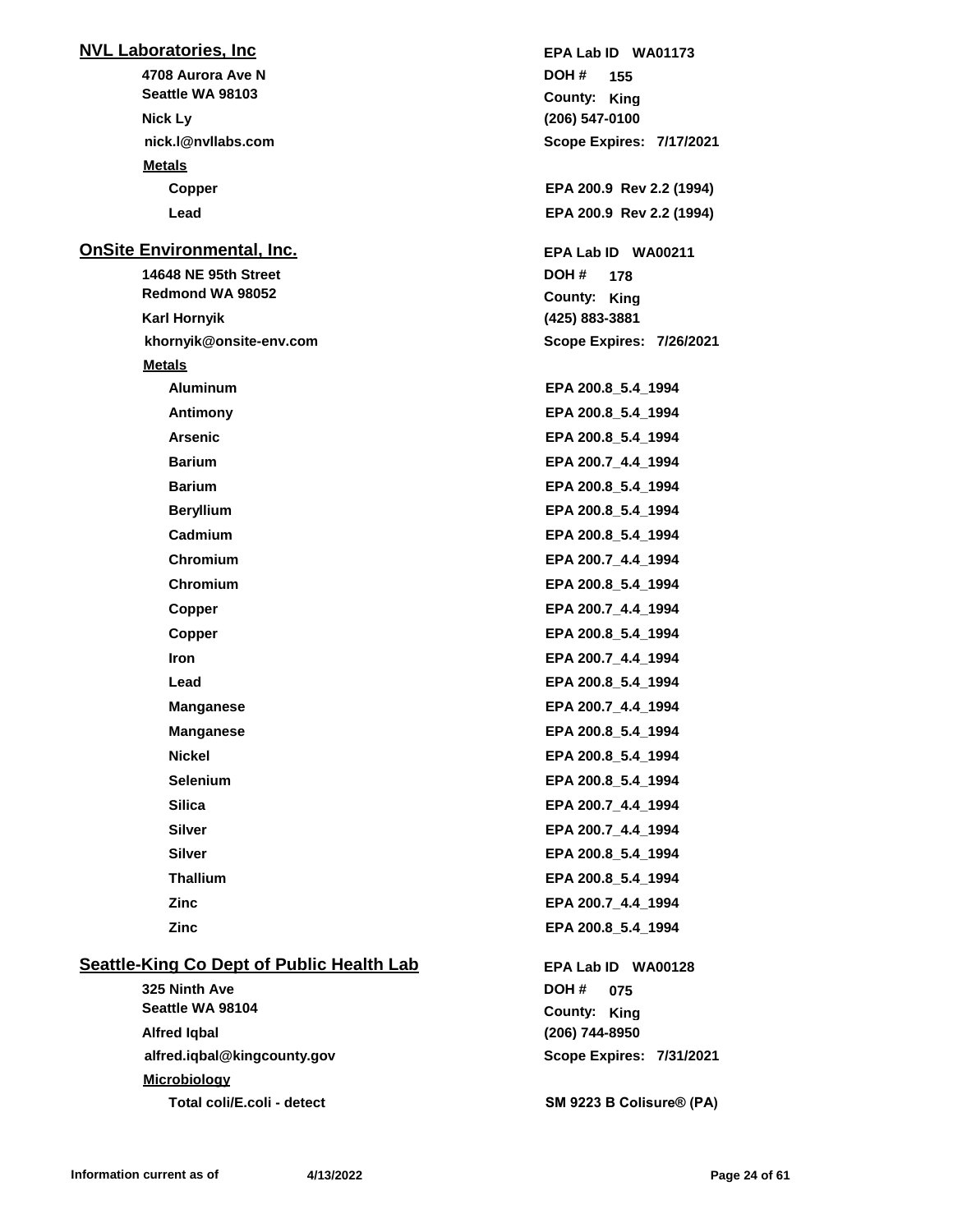#### **Kitsap**

## **Sound Microbiology Laboratory, LLC**

**8463 NE Koura Rd mdwallin@soundml.com Bainbridge Island WA 98110 Mark Wallin Microbiology**

## **Spectra Laboratories - Kitsap, LLC**

**26276 Twelve Trees Lane angelak@spectra-lab.com Poulsbo WA 98370 Angela Kaelin General Chemistry Alkalinity SM 2320 B-2011 Chloride EPA 300.0\_2.1\_1993 Chloride SM 4500-Cl¯ E-2011 Chlorine (Residual), Total SM 4500-Cl G-2011 Color SM 2120 B-2011 Cyanide, Free SM 4500-CN¯ F-2011 Fluoride SM 4500-F¯ C-2011 Hardness (calc.) SM 2340 B-2011 Nitrate EPA 300.0\_2.1\_1993 Nitrate SM 4500-NO3¯ F-2011 Nitrate + Nitrite EPA 300.0\_2.1\_1993 Nitrate + Nitrite SM 4500-NO3¯ F-2011 Nitrite EPA 300.0\_2.1\_1993 Nitrite SM 4500-NO2¯ B-2011 Orthophosphate SM 4500-P E-2011 pH SM 4500-H+ B-2011 Solids, Total Dissolved SM 2540 C-2011 Specific Conductance SM 2510 B-2011 Sulfate EPA 300.0\_2.1\_1993 Turbidity SM 2130 B-2011 Metals Aluminum EPA 200.7\_4.4\_1994 Antimony EPA 200.9 Rev 2.2 (1994) Arsenic EPA 200.9 Rev 2.2 (1994) Barium EPA 200.7\_4.4\_1994 Beryllium EPA 200.7\_4.4\_1994 Cadmium EPA 200.7\_4.4\_1994**

**(206) 842-2143** County: Kitsap **221 DOH # Scope Expires: 5/5/2021 EPA Lab ID WA01270**

#### **Total coli/E.coli - detect SM 9222 B+G1 (m-Endo/NA MUG-PA)**

**(360) 779-5141** County: Kitsap **010 DOH # Scope Expires: 9/27/2021 EPA Lab ID WA00182**

**Calcium EPA 200.7\_4.4\_1994 Chromium EPA 200.7\_4.4\_1994 Copper EPA 200.7\_4.4\_1994 Iron EPA 200.7\_4.4\_1994**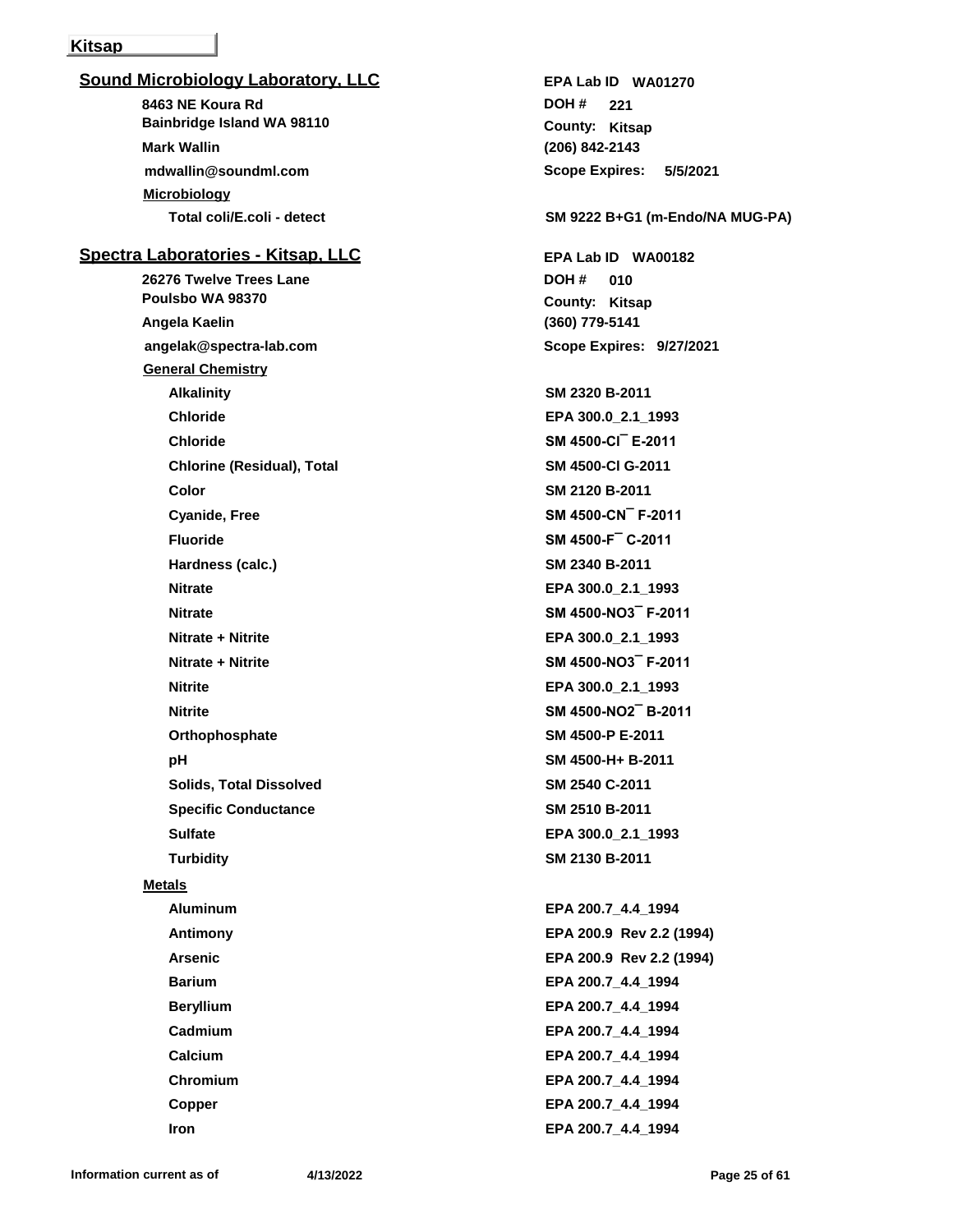## **Spectra Laboratories - Kitsap, LLC**

**26276 Twelve Trees Lane angelak@spectra-lab.com Poulsbo WA 98370 Angela Kaelin Metals Lead EPA 200.9 Rev 2.2 (1994) Magnesium EPA 200.7\_4.4\_1994 Manganese EPA 200.7\_4.4\_1994 Mercury SM 3112 B-2011 Nickel EPA 200.7\_4.4\_1994 Potassium EPA 200.7\_4.4\_1994 Selenium EPA 200.9 Rev 2.2 (1994) Silica EPA 200.7\_4.4\_1994 Silver EPA 200.7\_4.4\_1994 Sodium EPA 200.7\_4.4\_1994 Thallium EPA 200.9 Rev 2.2 (1994) Zinc EPA 200.7\_4.4\_1994 Microbiology E.coli-count SM 9223 B Colilert 18® QTray® Fecal coliform-count SM 9222 D (mFC)-06 Heterotrophic Bacteria SM 9215 B (R2A) Heterotrophic Bacteria SM 9215 E SimPlate® Total coli/E.coli - detect SM 9223 B Colisure® (PA)**

## **Spectra Laboratories- Kitsap, Port Orchard**

**1786 SE Mile Hill Drive JessicaD@spectra-lab.com Port Orchard WA 98366 Jessica Donaldson General Chemistry Color SM 2120 B-2011 Nitrate Systea Easy (1-Reagent) Nitrate + Nitrite Systea Easy (1-Reagent) Nitrite SM 4500-NO2¯ B-2011 pH SM 4500-H+ B-2011 Turbidity EPA 180.1\_2\_1993 Metals Antimony EPA 200.8\_5.4\_1994 Arsenic EPA 200.8\_5.4\_1994 Barium EPA 200.8\_5.4\_1994 Beryllium EPA 200.8\_5.4\_1994**

**(360) 779-5141** County: Kitsap **010 DOH # Scope Expires: 9/27/2021 EPA Lab ID WA00182**

**Total coli/E.coli - detect SM 9223 B Colilert 18® (PA) Total coliforms-count SM 9223 B Colilert 18® QTray®**

> **(360) 443-7845** County: Kitsap **225 DOH # Scope Expires: 10/23/2021 EPA Lab ID WA01279**

**Cadmium EPA 200.8\_5.4\_1994 Chromium EPA 200.8\_5.4\_1994**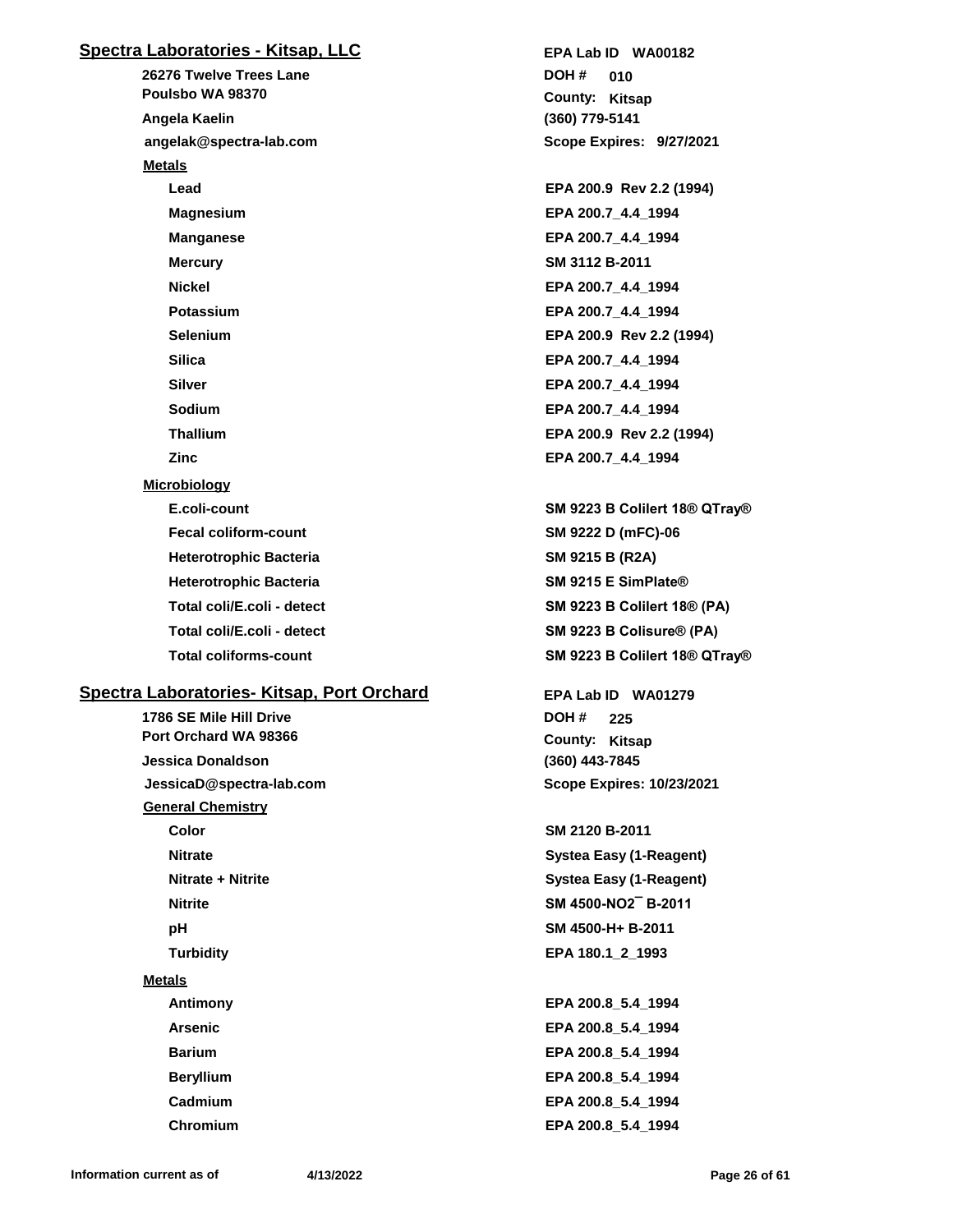## **Spectra Laboratories- Kitsap, Port Orchard**

**1786 SE Mile Hill Drive JessicaD@spectra-lab.com Port Orchard WA 98366 Jessica Donaldson Metals Copper EPA 200.8\_5.4\_1994 Lead EPA 200.8\_5.4\_1994 Manganese EPA 200.8\_5.4\_1994 Nickel EPA 200.8\_5.4\_1994 Selenium EPA 200.8\_5.4\_1994 Silver EPA 200.8\_5.4\_1994 Thallium EPA 200.8\_5.4\_1994 Zinc EPA 200.8\_5.4\_1994 Microbiology Fecal coliform-count SM 9221 E2+C (A1-MPN) Fecal coliform-count SM 9222 D (mFC)-06 Heterotrophic Bacteria SM 9215 B (R2A) Heterotrophic Bacteria SM 9215 E SimPlate® Total coli/E.coli - detect SM 9223 B Colisure® (PA)**

## **Klickitat**

## **Klickitat County Goldendale Lab**

**228 W Main davidk@klickitatcounty.org Goldendale WA 98620 David Kavanagh Microbiology**

## **Klickitat County White Salmon Lab**

**501 NE Washington davidk@klickitatcounty.org White Salmon WA 98672 David Kavanagh Microbiology**

**(360) 443-7845** County: Kitsap **225 DOH # Scope Expires: 10/23/2021 EPA Lab ID WA01279**

**E.coli-count SM 9223 B Colilert 18® QTray® Total coli/E.coli - detect SM 9223 B Colilert 18® (PA) Total coliforms-count SM 9223 B Colilert 18® QTray®**

> **(509) 493-6211 Klickitat County: 172 DOH # Scope Expires: 7/9/2021 EPA Lab ID WA01218**

#### **Total coli/E.coli - detect SM 9223 B Colilert® 24 (PA)**

**(509) 493-6211 Klickitat County: 173 DOH # Scope Expires: 7/9/2021 EPA Lab ID WA01219**

**Total coli/E.coli - detect SM 9223 B Colilert® 24 (PA)**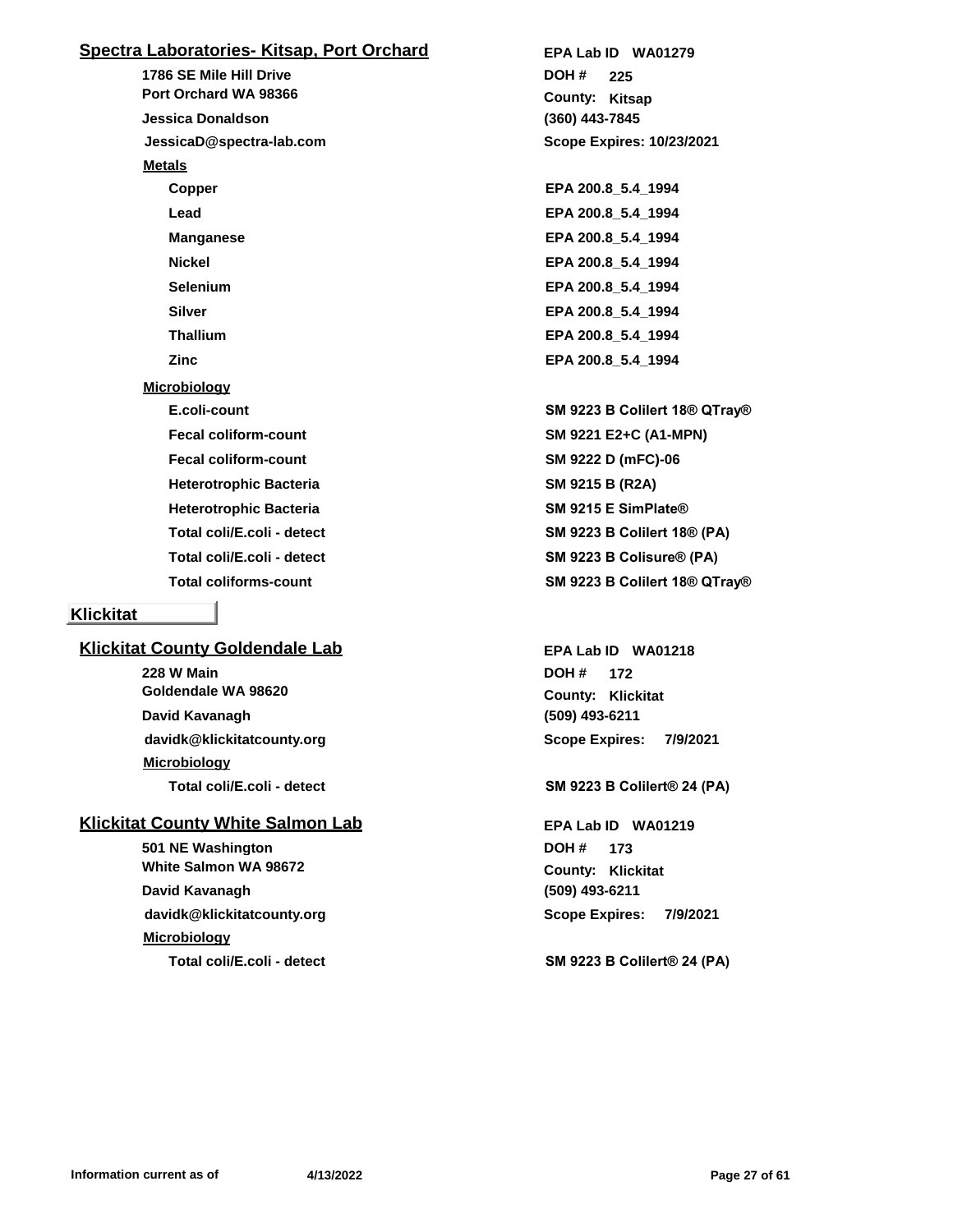#### **Lewis**

| <b>Lewis County Environmental Health Laboratory</b> |
|-----------------------------------------------------|
| 360 NW North St.                                    |
| Chehalis WA 98532                                   |
| <b>Meredith Jones</b>                               |
| meredith.jones@lewiscountywa.gov                    |
| <b>General Chemistry</b>                            |
| <b>Nitrate</b>                                      |
| <b>Microbiology</b>                                 |
| <b>Fecal coliform-count</b>                         |
| Total coli/E.coli - detect                          |
| <b>Total coliforms-count</b>                        |
|                                                     |

#### **Lincoln**

## **Lincoln County Environmental Health Lab**

**90 Nicholls kheinz@co.lincoln.wa.us Davenport WA 99122 Kim Heinz Microbiology**

#### **Okanogan**

## **Okanogan County Public Health Laboratory**

**1234 South Second lmckee@co.okanogan.wa.us Okanogan WA 98840-0231 Lani McKee General Chemistry Nitrate SM 4500-NO3¯ D-2011**

**Microbiology**

#### **Pacific**

## **Pacific County DCD WQ Laboratory**

**1216 W. Robert Bush Dr. Shumphreys@co.pacific.wa.us South Bend WA 98586 Shawn Humphreys Microbiology Total coli/E.coli - detect SM 9223 B Colilert® 24 (PA)**

**(360) 740-1231 Lewis County: 091 DOH # Scope Expires: 1/1/2022 EPA Lab ID WA00125**

## **Nitrate HACH 10206**

**Fecal coliform-count SM 9221 B+E1+C (LTB/BGB/EC-MPN) Total coli/E.coli - detect SM 9223 B Colilert® 24 (PA) Total coliforms-count SM 9221 B+E1+C (LTB/BGB/EC-MPN)**

**(509) 725-2501 Lincoln County: 072 DOH # Scope Expires: 8/31/2021 EPA Lab ID WA00117**

## **Total coli/E.coli - detect SM 9223 B Colilert® 24 (PA)**

**(509) 422-7140 Okanogan County: 093 DOH # Scope Expires: 6/30/2021 EPA Lab ID WA00133**

**Total coli/E.coli - detect SM 9223 B Colilert® 24 (PA)**

**(360) 875-9356 Pacific County: 137 DOH # Scope Expires: 7/28/2021 EPA Lab ID WA00131**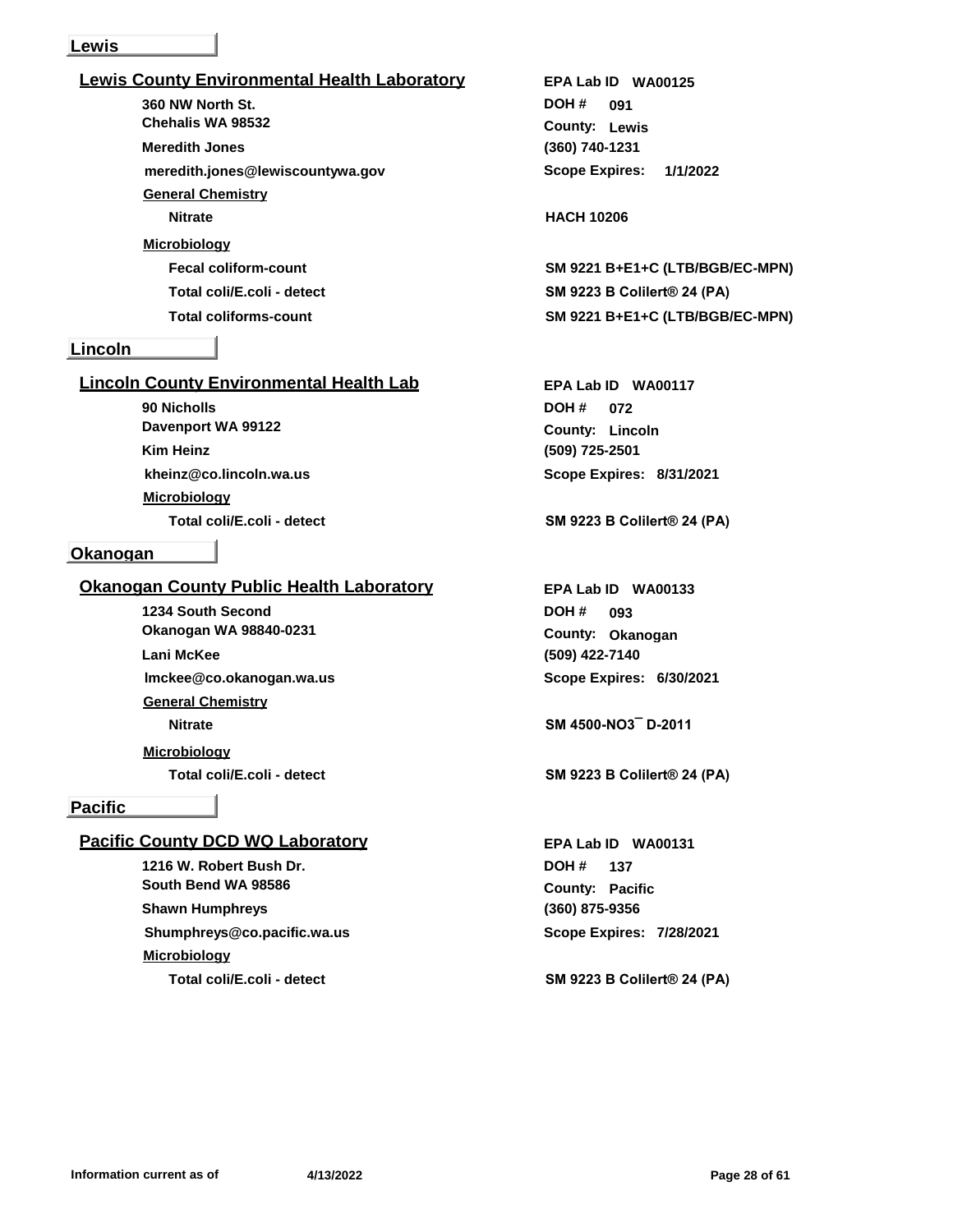## **Pend Oreille**

#### **Selkirk Regional Environmental Lab**

**10372 State Highway 31 rwold@selkirkschools.org Ione WA 99139 Rachel Wold Microbiology**

#### **Pierce**

**Spectra Laboratories, LLC 2221 Ross Way MichaelB@spectra-lab.com Tacoma WA 98421 Michael Bergmann General Chemistry Alkalinity SM 2320 B-2011 Chloride SM 4500-Cl¯ B-2011 Chlorine (Residual), Total SM 4500-Cl G-2011 Color SM 2120 B-2011 Cyanide, Total SM 4500-CN¯ E-2011 Fluoride SM 4500-F¯ C-2011 Hardness (calc.) SM 2340 B-2011 Nitrate Systea Easy (1-Reagent) Nitrate + Nitrite Systea Easy (1-Reagent) Nitrite SM 4500-NO2¯ B-2011 pH SM 4500-H+ B-2011 Solids, Total Dissolved SM 2540 C-2011 Specific Conductance EPA 120.1 1982 Sulfate EPA 375.4\_1978 Turbidity EPA 180.1\_2\_1993 Metals Aluminum EPA 200.7\_4.4\_1994 Antimony EPA 200.8 5.4 1994 Arsenic EPA 200.8\_5.4\_1994 Barium EPA 200.8\_5.4\_1994 Beryllium EPA 200.8\_5.4\_1994 Cadmium EPA 200.8\_5.4\_1994 Calcium EPA 200.7\_4.4\_1994 Chromium EPA 200.8\_5.4\_1994 Copper EPA 200.8\_5.4\_1994 Iron EPA 200.7\_4.4\_1994 Lead EPA 200.8\_5.4\_1994**

**(509) 446-3505 Pend Oreille County: 035 DOH # Scope Expires: 3/8/2021 EPA Lab ID WA01075**

**Total coli/E.coli - detect SM 9223 B Colilert® 24 (PA)**

**(253) 272-4850** County: Pierce **118 DOH # Scope Expires: 6/1/2021 EPA Lab ID WA00052**

**Information current as of 4/13/2022 Page 29 of 61**

**Manganese EPA 200.8\_5.4\_1994 Nickel EPA 200.8\_5.4\_1994 Selenium EPA 200.8\_5.4\_1994**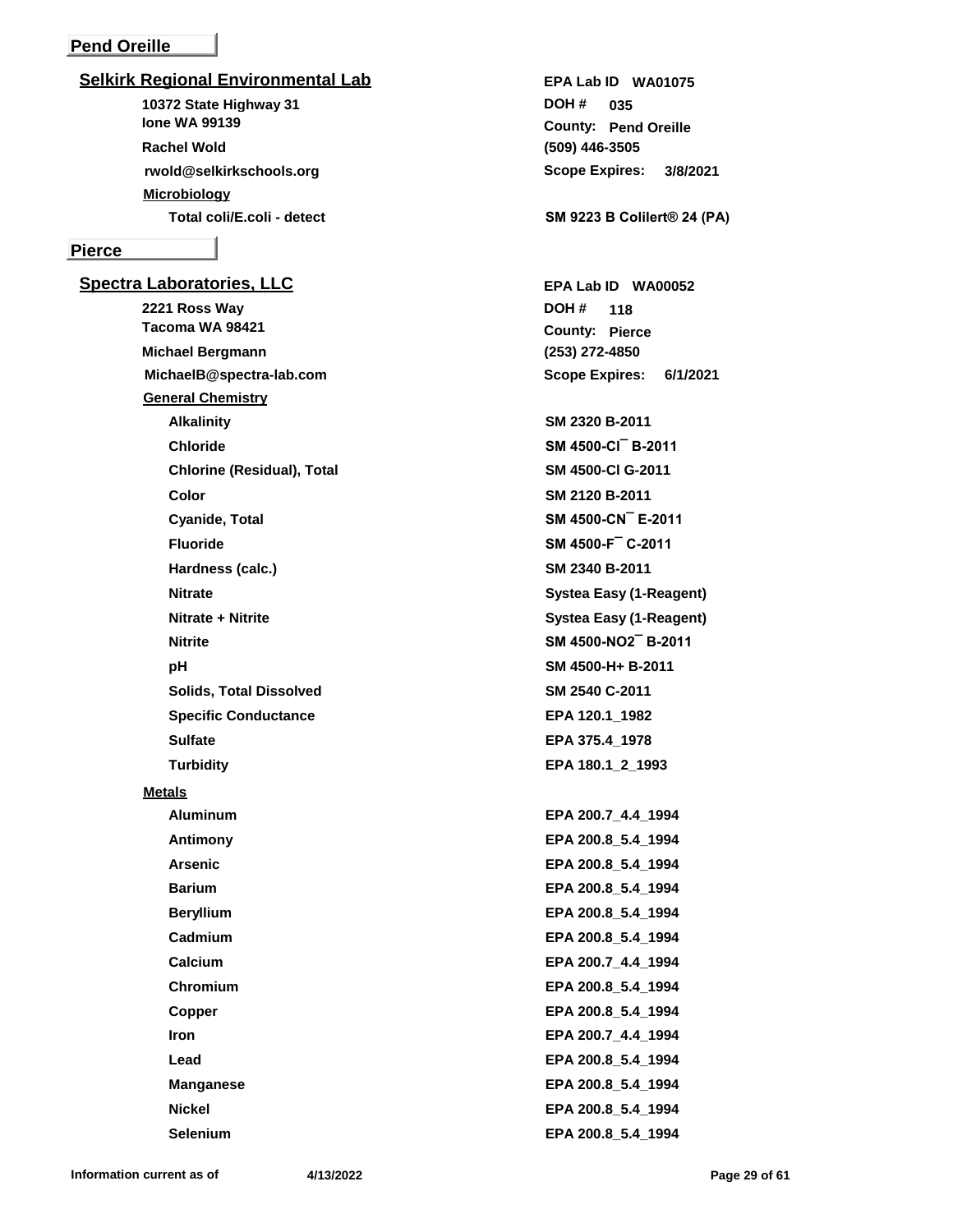## **Spectra Laboratories, LLC**

**2221 Ross Way MichaelB@spectra-lab.com Tacoma WA 98421 Michael Bergmann Metals Silver EPA 200.8\_5.4\_1994 Thallium EPA 200.8\_5.4\_1994 Zinc EPA 200.8\_5.4\_1994 Microbiology Fecal coliform-count SM 9222 D (mFC)-06 Heterotrophic Bacteria SM 9215 B (PCA) Total coliforms-count SM 9222 B (mEndo)**

## **TestAmerica Seattle-Tacoma**

**5755 Eighth Street East terri.torres@testamericainc.com Tacoma WA 98424 Terri Torres Chromatography 1,2,3-Trichloropropane EPA 504.1\_1.1\_1995 1,2-Dibromo-3-chloropropane (DBCP) EPA 504.1\_1.1\_1995 1,2-Dibromoethane (EDB, Ethylene dibromide) EPA 504.1\_1.1\_1995**

## **Water Management Laboratories, Inc.**

**1515 80th St E watermanagementl@qwestoffice.net Tacoma WA 98404-3315 Christa Garrettson Chromatography 1,2,3-Trichloropropane EPA 504.1\_1.1\_1995 1,2-Dibromoethane (EDB, Ethylene dibromide) EPA 504.1\_1.1\_1995 1-Naphthol EPA 531.2\_1\_2001 2,4,5-T EPA 515.1\_4.1\_1995 2,4-D EPA 515.1\_4.1\_1995 2,4-DB EPA 515.1\_4.1\_1995 3,5-Dichlorobenzoic acid EPA 515.1\_4.1\_1995 3-Hydroxycarbofuran EPA 531.2\_1\_2001 4-Nitrophenol EPA 515.1\_4.1\_1995 5-Hydroxydicamba EPA 515.1\_4.1\_1995 Acifluorfen EPA 515.1\_4.1\_1995 Aldicarb (Temik) EPA 531.2\_1\_2001 Aldicarb sulfone EPA 531.2\_1\_2001 Aldicarb sulfoxide EPA 531.2\_1\_2001 Anatoxin-a WML SOP Anatoxin-HPLC**

**(253) 272-4850** County: Pierce **118 DOH # Scope Expires: 6/1/2021 EPA Lab ID WA00052**

**Total coli/E.coli - detect SM 9223 B Colilert® 24 (PA)**

**(253) 922-2310** County: Pierce **107 DOH # Scope Expires: 2/17/2021 EPA Lab ID WA00050**

**(253) 531-3121** County: Pierce **089 DOH # Scope Expires: 1/31/2021 EPA Lab ID WA00005**

**Aroclor-1016 (PCB-1016) EPA 508.1\_2\_1995**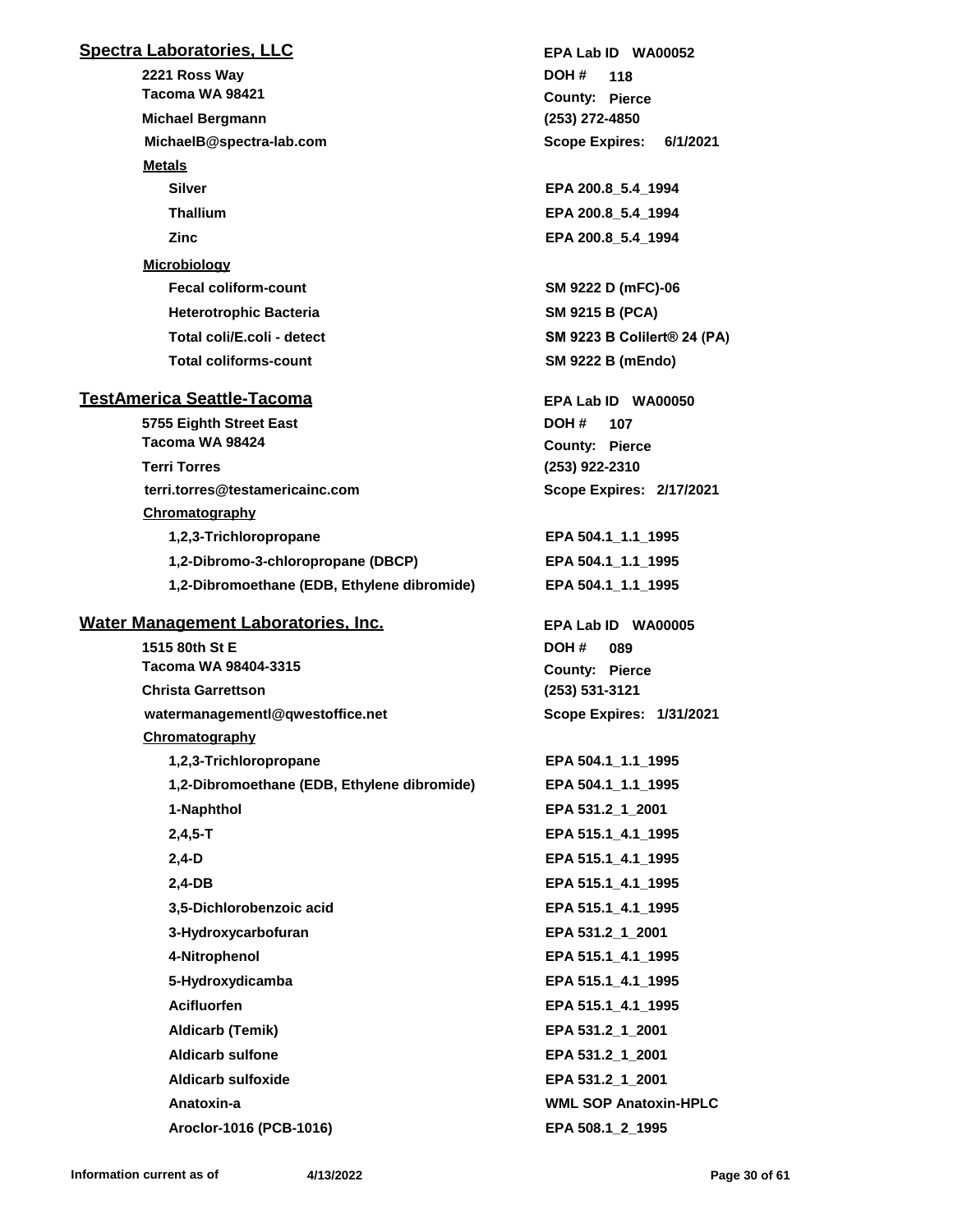# **Water Management Laboratories, Inc. 1515 80th St E watermanagementl@qwestoffice.net Tacoma WA 98404-3315 Christa Garrettson Chromatography Aroclor-1221 (PCB-1221) EPA 508.1\_2\_1995 Aroclor-1232 (PCB-1232) EPA 508.1\_2\_1995 Aroclor-1242 (PCB-1242) EPA 508.1\_2\_1995 Aroclor-1248 (PCB-1248) EPA 508.1\_2\_1995 Aroclor-1254 (PCB-1254) EPA 508.1\_2\_1995 Aroclor-1260 (PCB-1260) EPA 508.1\_2\_1995 Bentazon EPA 515.1\_4.1\_1995 Bromoacetic acid (MBAA, BAA) EPA 552.2\_1\_1995 Bromoacetic acid (MBAA, BAA) EPA 552.3 Rev 1 (2003)** Bromochloroacetic acid (BCAA) **EPA 552.2\_1\_1995 Bromochloroacetic acid (BCAA) EPA 552.3 Rev 1 (2003) Bromodichloroacetic acid (BDCAA) EPA 552.3 Rev 1 (2003) Carbaryl (Sevin) EPA 531.2\_1\_2001 Carbofuran (Furaden) EPA 531.2\_1\_2001 Chloramben EPA 515.1\_4.1\_1995 Chlordane (tech.) EPA 508.1\_2\_1995 Chloroacetic acid (MCAA, CAA) EPA 552.2\_1\_1995 Chloroacetic acid (MCAA, CAA) EPA 552.3 Rev 1 (2003) Chlorodibromoacetic acid (CDBAA) EPA 552.3 Rev 1 (2003) Dalapon EPA 515.1\_4.1\_1995 Dalapon EPA 552.2\_1\_1995 DCPA di acid degradate EPA 515.1\_4.1\_1995 DCPA mono acid degradate EPA 515.1\_4.1\_1995 Dibromoacetic acid (DBAA) EPA 552.2\_1\_1995 Dibromoacetic acid (DBAA) EPA 552.3 Rev 1 (2003) Dibromochloropropane EPA 504.1\_1.1\_1995 Dicamba EPA 515.1\_4.1\_1995 Dichloroacetic acid (DCAA) EPA 552.2\_1\_1995 Dichloroacetic acid (DCAA) EPA 552.3 Rev 1 (2003) Dichloroprop (Dichlorprop) EPA 515.1\_4.1\_1995 Dinoseb (2-sec-butyl-4,6-dinitrophenol, DNBP) EPA 515.1\_4.1\_1995 MCPA EPA 515.1\_4.1\_1995 MCPP EPA 515.1\_4.1\_1995 Methiocarb (Mesurol) EPA 531.2\_1\_2001 Methomyl (Lannate) EPA 531.2\_1\_2001 Oxamyl EPA 531.2\_1\_2001 PCBs EPA 508.1\_2\_1995 Pentachlorophenol EPA 515.1\_4.1\_1995 Picloram EPA 515.1\_4.1\_1995**

**(253) 531-3121** County: Pierce **089 DOH # Scope Expires: 1/31/2021 EPA Lab ID WA00005**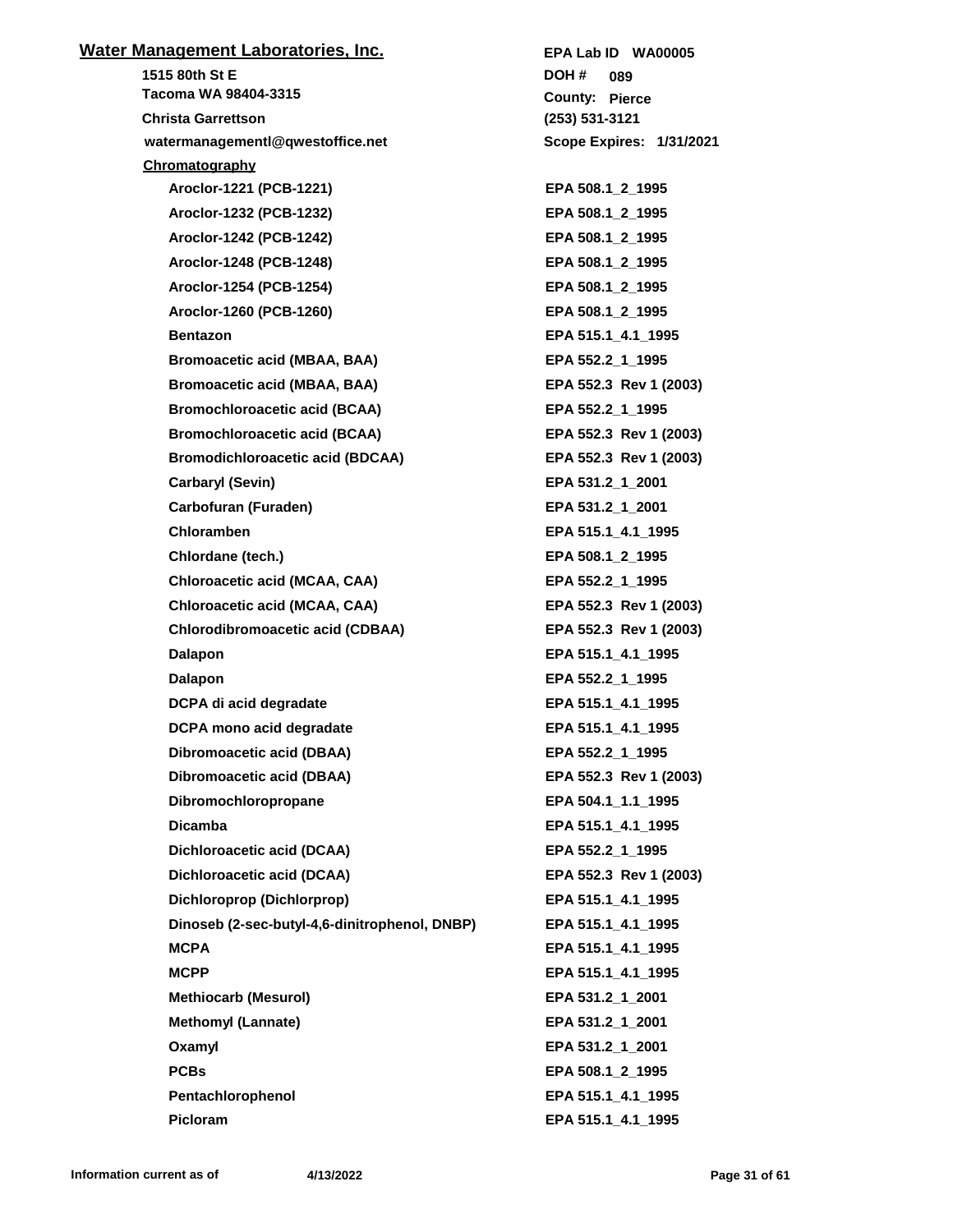# **Water Management Laboratories, Inc. 1515 80th St E watermanagementl@qwestoffice.net Tacoma WA 98404-3315 Christa Garrettson Chromatography Propoxur (Baygon) EPA 531.2\_1\_2001 Saxitoxin WML SOP Saxitoxin-HPLC Silvex (2,4,5-TP) EPA 515.1\_4.1\_1995 Total haloacetic acids (HAA5) EPA 552.2\_1\_1995 Toxaphene (Chlorinated camphene) EPA 508.1\_2\_1995 Tribromoacetic acid (TBAA) EPA 552.3 Rev 1 (2003) Trichloroacetic acid (TCAA) EPA 552.2\_1\_1995 Trichloroacetic acid (TCAA) EPA 552.3 Rev 1 (2003) General Chemistry Alkalinity SM 2320 B-2011 Anionic Surfactants (MBAS) SM 5540 C-2011 Bromate EPA 300.1\_1\_1997 Bromide EPA 300.1\_1\_1997 Calcium SM 3500-Ca B-2011 Chlorate EPA 300.1\_1\_1997 Chloride EPA 300.0\_2.1\_1993 Chlorine (Residual), Free SM 4500-Cl G-2011 Chlorine (Residual), Total SM 4500-Cl G-2011 Chlorite EPA 300.1\_1\_1997 Chromium, Hexavalent SM 3500-Cr B-2011 Color SM 2120 B-2011 Corrosivity SM 2330 B-2011 Cyanide, Free SM 4500-CN¯ F-2011 Cyanide, Total SM 4500-CN¯ F-2011 Dissolved Organic Carbon SM 5310 C-2011 Fluoride EPA 300.0\_2.1\_1993 Hardness, Total (as CaCO3) SM 2340 C-2011 Nitrate EPA 300.0\_2.1\_1993 Nitrate + Nitrite EPA 300.0\_2.1\_1993 Nitrite EPA 300.0\_2.1\_1993 Orthophosphate EPA 300.0\_2.1\_1993 Orthophosphate SM 4500-P E-2011 Perchlorate EPA 314.0-99 pH SM 4500-H+ B-2011 Silica SM 4500-SiO2 C-2011 Solids, Total Dissolved SM 2540 C-2011 Specific Conductance SM 2510 B-2011 Sulfate EPA 300.0\_2.1\_1993 Total Organic Carbon SM 5310 C-2011**

**(253) 531-3121** County: Pierce **089 DOH # Scope Expires: 1/31/2021 EPA Lab ID WA00005**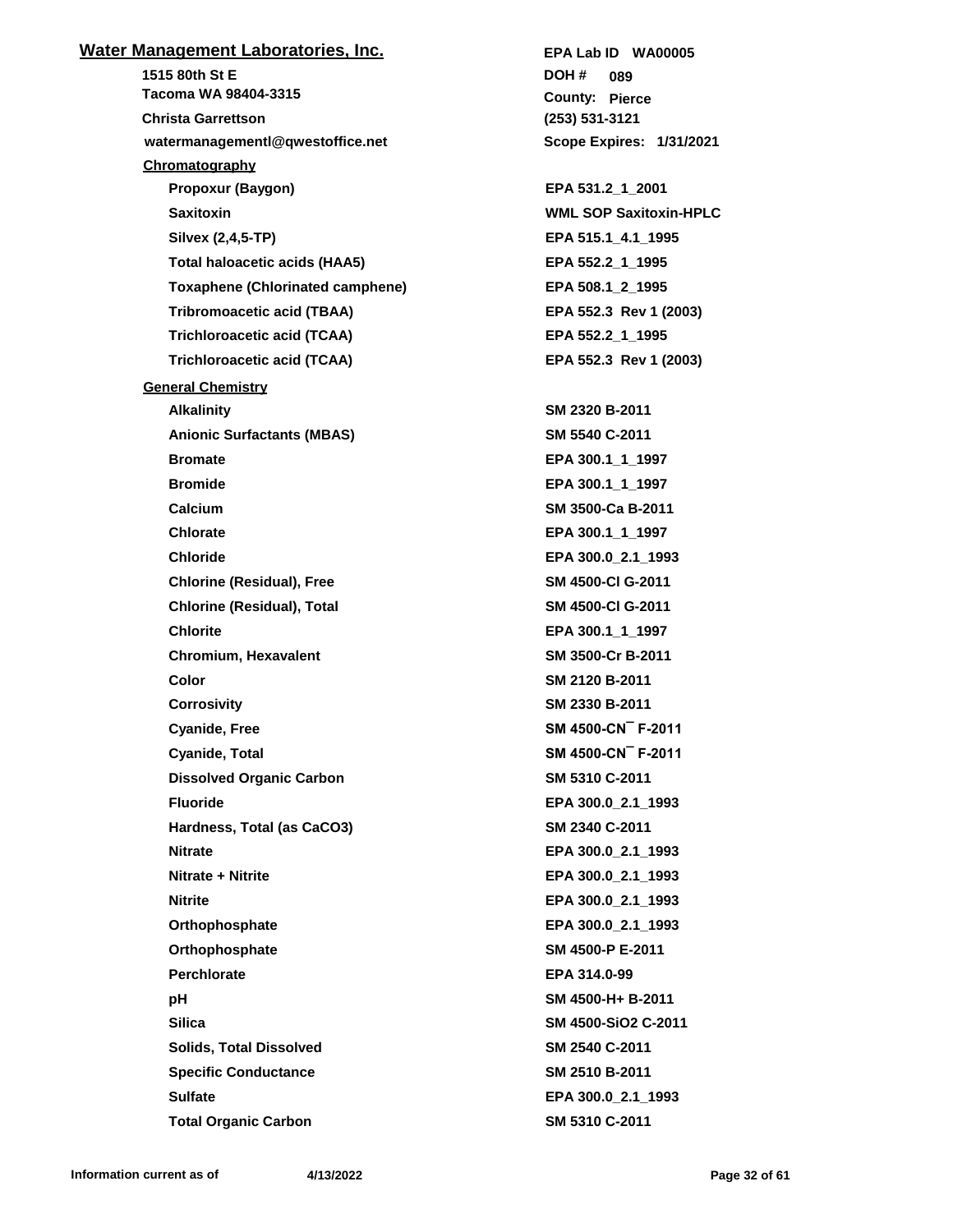| <u> Water Management Laboratories, Inc.</u>     | EPA Lab ID WA00005       |
|-------------------------------------------------|--------------------------|
| 1515 80th St E                                  | DOH #<br>089             |
| Tacoma WA 98404-3315                            | <b>County: Pierce</b>    |
| <b>Christa Garrettson</b>                       | $(253) 531 - 3121$       |
| watermanagementl@qwestoffice.net                | Scope Expires: 1/31/2021 |
| <b>General Chemistry</b>                        |                          |
| <b>Turbidity</b>                                | SM 2130 B-2011           |
| <b>UV Absorbing Organics</b>                    | SM 5910 B-2011           |
| <b>Mass Spectrometry</b>                        |                          |
| 1,1,1,2-Tetrachloroethane                       | EPA 524.2 4.1 1995       |
| 1,1,1-Trichloroethane                           | EPA 524.2_4.1_1995       |
| 1,1,2,2-Tetrachloroethane                       | EPA 524.2_4.1_1995       |
| 1,1,2-Trichloroethane                           | EPA 524.2_4.1_1995       |
| 1,1-Dichloroethane                              | EPA 524.2_4.1_1995       |
| 1,1-Dichloroethylene                            | EPA 524.2 4.1 1995       |
| 1,1-Dichloropropene                             | EPA 524.2_4.1_1995       |
| 1,2,3-Trichlorobenzene                          | EPA 524.2_4.1_1995       |
| 1,2,4-Trichlorobenzene                          | EPA 524.2_4.1_1995       |
| 1,2,4-Trimethylbenzene                          | EPA 524.2_4.1_1995       |
| 1,2-Dichlorobenzene                             | EPA 524.2_4.1_1995       |
| 1,2-Dichloroethane (Ethylene dichloride)        | EPA 524.2_4.1_1995       |
| 1,2-Dichloropropane                             | EPA 524.2_4.1_1995       |
| 1,3,5-Trimethylbenzene                          | EPA 524.2_4.1_1995       |
| 1,3-Dichloropropane                             | EPA 524.2_4.1_1995       |
| 1,4-Dichlorobenzene                             | EPA 524.2_4.1_1995       |
| 2,2',3,3',4,4',5,5'-Octachlorobiphenyl (BZ-194) | EPA 525.2 2 1995         |
| 2,2',3,3',4,4',5-Heptachlorobiphenyl (BZ-170)   | EPA 525.2 2 1995         |
| 2,2',3,4,4',5',6-Heptachlorobiphenyl (BZ-183)   | EPA 525.2_2_1995         |
| 2,2',3,4,5'-Pentachlorobiphenyl (BZ-87)         | EPA 525.2 2 1995         |
| 2,2',4,5'-Tetrachlorobiphenyl (BZ-49)           | EPA 525.2 2 1995         |
| 2,2-Dichloropropane                             | EPA 524.2 4.1 1995       |
| 2,3-Dichlorobiphenyl (BZ-5)                     | EPA 525.2_2_1995         |
| 2,4',5-Trichlorobiphenyl (BZ-31)                | EPA 525.2 2 1995         |
| 2,4-Dinitrotoluene (2,4-DNT)                    | EPA 525.2 2 1995         |
| 2,6-Dinitrotoluene (2,6-DNT)                    | EPA 525.2_2_1995         |
| 2-Chlorobiphenyl (BZ-1)                         | EPA 525.2_2_1995         |
| 4,4'-DDD                                        | EPA 525.2 2 1995         |
| 4,4'-DDE                                        | EPA 525.2_2_1995         |
| 4,4'-DDT                                        | EPA 525.2_2_1995         |
| 4-Isopropyltoluene (p-Cymene)                   | EPA 524.2_4.1_1995       |
| Acenaphthylene                                  | EPA 525.2_2_1995         |
| <b>Acrolein (Propenal)</b>                      | EPA 524.2_4.1_1995       |
| <b>Alachlor</b>                                 | EPA 525.2_2_1995         |
| <b>Aldrin</b>                                   | EPA 525.2_2_1995         |
| Ametryn                                         | EPA 525.2_2_1995         |
|                                                 |                          |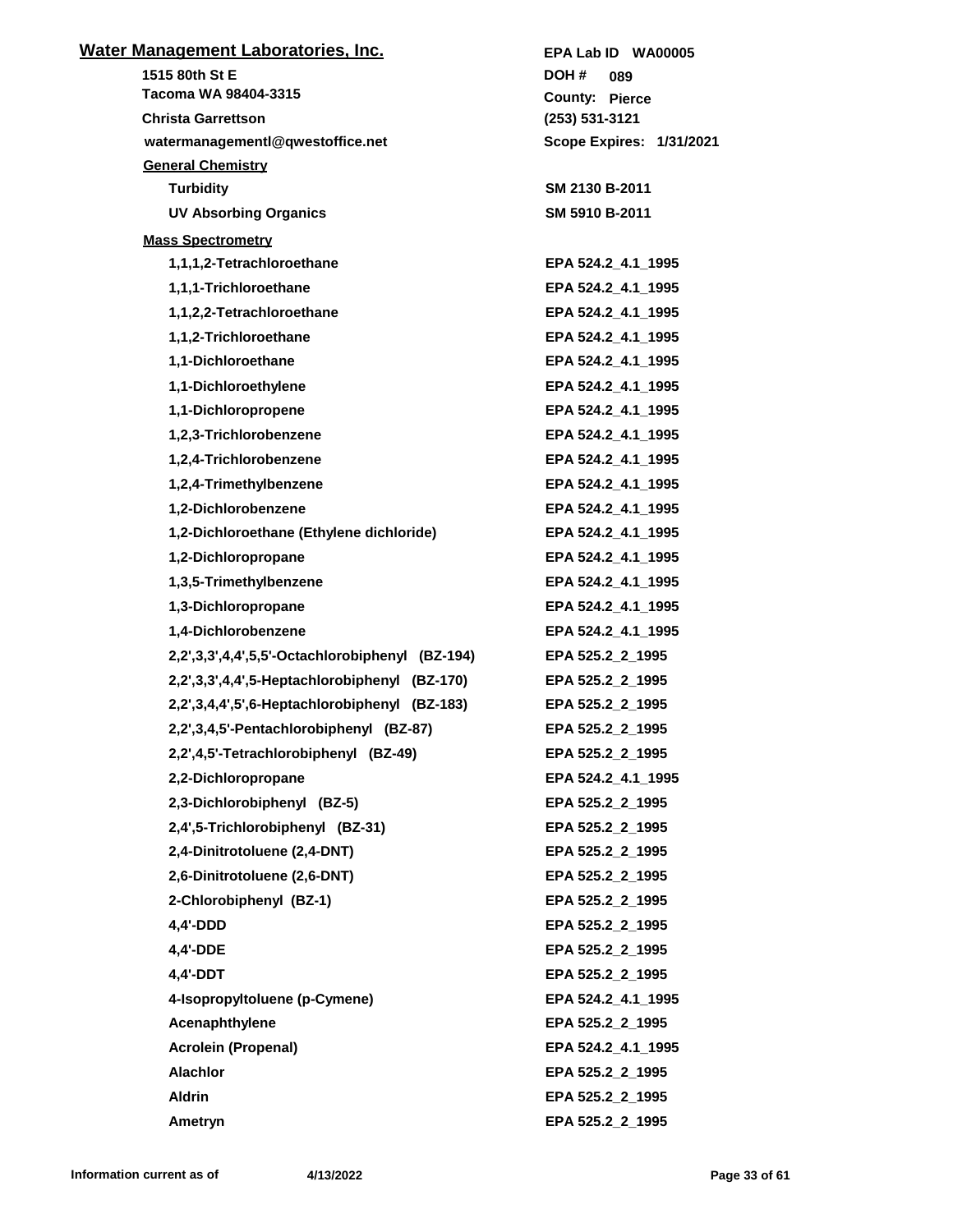| <u>Water Management Laboratories, Inc.</u> | EPA Lab ID WA00005                          |
|--------------------------------------------|---------------------------------------------|
| 1515 80th St E                             | DOH#<br>089                                 |
| Tacoma WA 98404-3315                       | <b>County: Pierce</b>                       |
| <b>Christa Garrettson</b>                  | $(253) 531 - 3121$                          |
| watermanagementl@qwestoffice.net           | Scope Expires: 1/31/2021                    |
| <b>Mass Spectrometry</b>                   |                                             |
| Anatoxin-a                                 | <b>WML SOP Cyanobacterial Toxins-LC/QQQ</b> |
| Anthracene                                 | EPA 525.2_2_1995                            |
| Atraton                                    | EPA 525.2_2_1995                            |
| <b>Atrazine</b>                            | EPA 525.2_2_1995                            |
| <b>Benzene</b>                             | EPA 524.2 4.1 1995                          |
| Benzo(a)anthracene                         | EPA 525.2_2_1995                            |
| Benzo(a)pyrene                             | EPA 525.2_2_1995                            |
| Benzo(g,h,i)perylene                       | EPA 525.2_2_1995                            |
| Benzo(k)fluoranthene                       | EPA 525.2_2_1995                            |
| Benzo[b]fluoranthene                       | EPA 525.2 2 1995                            |
| bis(2-Ethylhexyl) phthalate (DEHP)         | EPA 525.2_2_1995                            |
| <b>Bromacil</b>                            | EPA 525.2_2_1995                            |
| <b>Bromobenzene</b>                        | EPA 524.2_4.1_1995                          |
| <b>Bromochloromethane</b>                  | EPA 524.2_4.1_1995                          |
| <b>Bromodichloromethane</b>                | EPA 524.2_4.1_1995                          |
| <b>Bromoform</b>                           | EPA 524.2_4.1_1995                          |
| <b>Butachlor</b>                           | EPA 525.2_2_1995                            |
| <b>Butylate</b>                            | EPA 525.2_2_1995                            |
| Carbon tetrachloride                       | EPA 524.2_4.1_1995                          |
| Carboxin                                   | EPA 525.2_2_1995                            |
| Chlorobenzene                              | EPA 524.2_4.1_1995                          |
| Chlorobenzilate                            | EPA 525.2 2 1995                            |
| Chlorodibromomethane                       | EPA 524.2 4.1 1995                          |
| <b>Chloroethane (Ethyl chloride)</b>       | EPA 524.2_4.1_1995                          |
| <b>Chloroform</b>                          | EPA 524.2_4.1_1995                          |
| <b>Chloroneb</b>                           | EPA 525.2 2 1995                            |
| Chloropropham                              | EPA 525.2_2_1995                            |
| Chlorothalonil                             | EPA 525.2_2_1995                            |
| <b>Chlorpyrifos</b>                        | EPA 525.2_2_1995                            |
| <b>Chrysene</b>                            | EPA 525.2_2_1995                            |
| cis-1,2-Dichloroethylene                   | EPA 524.2_4.1_1995                          |
| cis-1,3-Dichloropropene                    | EPA 524.2_4.1_1995                          |
| cis-Permethrin                             | EPA 525.2_2_1995                            |
| Cyanazine                                  | EPA 525.2 2 1995                            |
| Cycloate                                   | EPA 525.2_2_1995                            |
| Cylindrospermopsin                         | WML SOP Cyanobacterial Toxins-LC/QQQ        |
| Dacthal (DCPA)                             | EPA 525.2_2_1995                            |
| Decachlorobiphenyl (BZ-209)                | EPA 525.2_2_1995                            |
| Di(2-ethylhexyl)adipate                    | EPA 525.2_2_1995                            |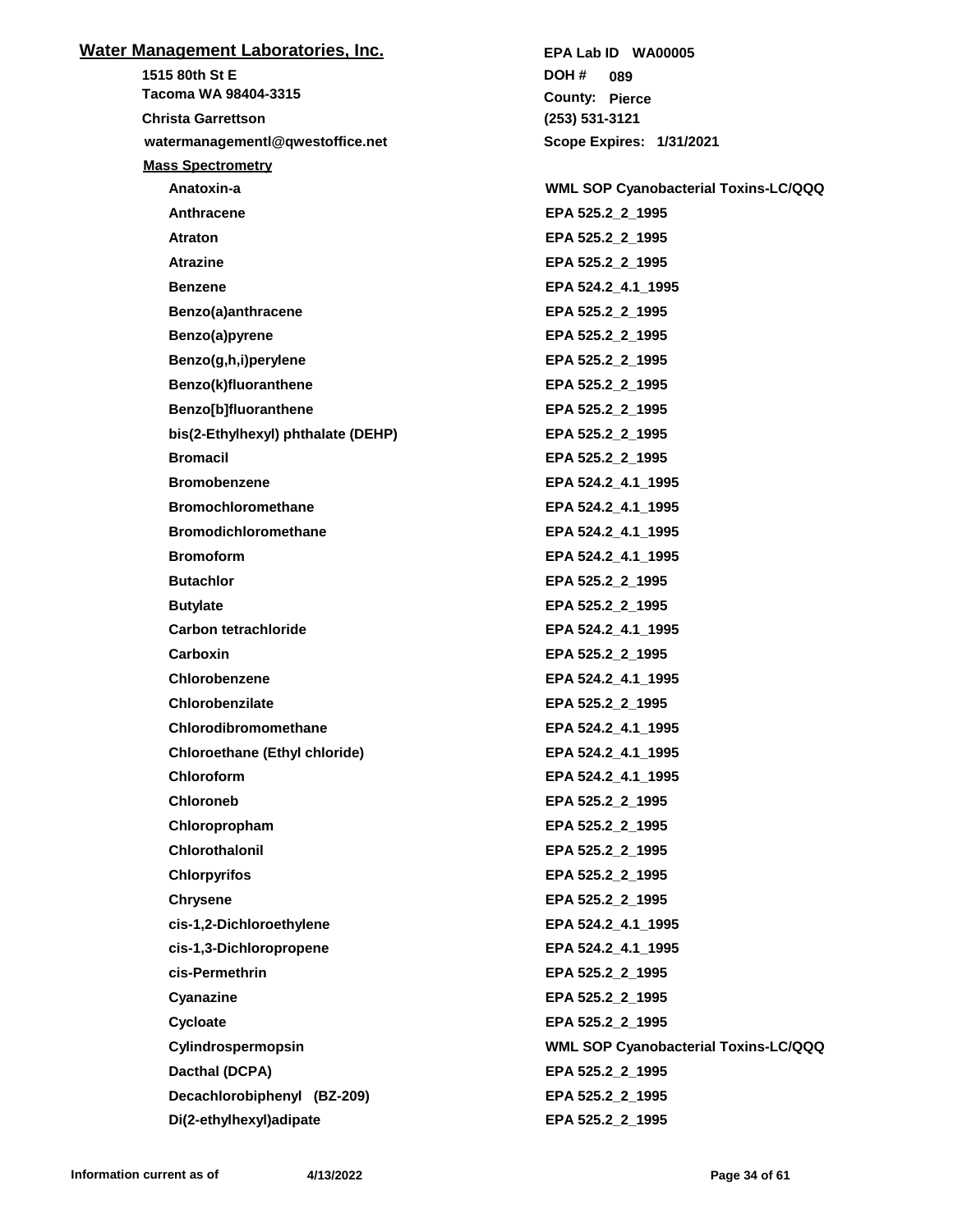| <u>Water Management Laboratories, Inc.</u>                       | EPA Lab ID WA00005       |
|------------------------------------------------------------------|--------------------------|
| 1515 80th St E                                                   | DOH #<br>089             |
| Tacoma WA 98404-3315                                             | <b>County: Pierce</b>    |
| <b>Christa Garrettson</b>                                        | (253) 531-3121           |
| watermanagementl@qwestoffice.net                                 | Scope Expires: 1/31/2021 |
| <b>Mass Spectrometry</b>                                         |                          |
| Di(2-ethylhexyl)phthalate                                        | EPA 525.2_2_1995         |
| <b>Diazinon</b>                                                  | EPA 525.2_2_1995         |
| Dibenz(a,h) anthracene                                           | EPA 525.2 2 1995         |
| <b>Dibromomethane</b>                                            | EPA 524.2 4.1 1995       |
| Dichlorodifluoromethane (Freon-12)                               | EPA 524.2_4.1_1995       |
| Dichloromethane (DCM, Methylene chloride)                        | EPA 524.2_4.1_1995       |
| <b>Dieldrin</b>                                                  | EPA 525.2_2_1995         |
| Diethyl phthalate                                                | EPA 525.2 2 1995         |
| Dimethyl phthalate                                               | EPA 525.2_2_1995         |
| Di-n-butyl phthalate                                             | EPA 525.2_2_1995         |
| <b>Diphenamid</b>                                                | EPA 525.2_2_1995         |
| <b>Disulfoton</b>                                                | EPA 525.2_2_1995         |
| Endosulfan I                                                     | EPA 525.2 2 1995         |
| Endosulfan II                                                    | EPA 525.2_2_1995         |
| <b>Endosulfan sulfate</b>                                        | EPA 525.2_2_1995         |
| <b>Endrin</b>                                                    | EPA 525.2_2_1995         |
| Endrin aldehyde                                                  | EPA 525.2_2_1995         |
| EPTC (Eptam, s-ethyl-dipropyl thio carbamate)                    | EPA 525.2_2_1995         |
| <b>Ethoprop</b>                                                  | EPA 525.2_2_1995         |
| Ethylbenzene                                                     | EPA 524.2 4.1 1995       |
| <b>Etridiazole</b>                                               | EPA 525.2_2_1995         |
| Fenamiphos                                                       | EPA 525.2 2 1995         |
| Fenarimol                                                        | EPA 525.2 2 1995         |
| <b>Fluoranthene</b>                                              | EPA 525.2 2 1995         |
| <b>Fluorene</b>                                                  | EPA 525.2_2_1995         |
| gamma-BHC (Lindane, gamma-Hexachlorocyclohexane EPA 525.2 2 1995 |                          |
| Heptachlor                                                       | EPA 525.2_2_1995         |
| <b>Heptachlor epoxide</b>                                        | EPA 525.2_2_1995         |
| Hexachlorobenzene                                                | EPA 525.2_2_1995         |
| Hexachlorobutadiene                                              | EPA 524.2_4.1_1995       |
| Hexachlorocyclohexane                                            | EPA 525.2_2_1995         |
| Hexachlorocyclopentadiene                                        | EPA 525.2_2_1995         |
| Hexachloroethane                                                 | EPA 524.2_4.1_1995       |
| Hexazinone                                                       | EPA 525.2 2 1995         |
| Indeno(1,2,3-cd) pyrene                                          | EPA 525.2_2_1995         |
| Isophorone                                                       | EPA 525.2_2_1995         |
| Isopropylbenzene                                                 | EPA 524.2_4.1_1995       |
| <b>Merphos</b>                                                   | EPA 525.2_2_1995         |
| Methoxychlor                                                     | EPA 525.2_2_1995         |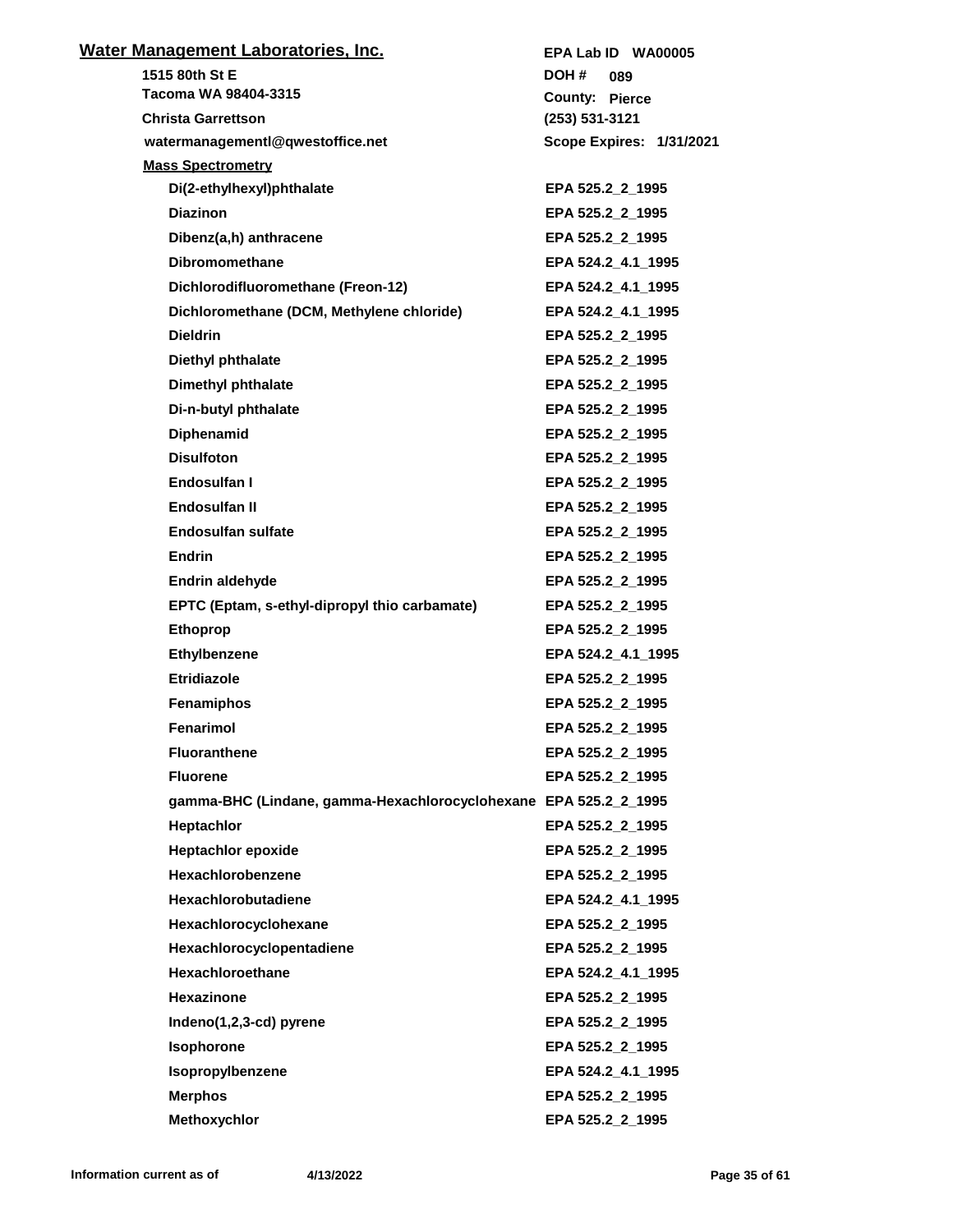| <u>Water Management Laboratories, Inc.</u> | EPA Lab ID WA00005                          |
|--------------------------------------------|---------------------------------------------|
| 1515 80th St E                             | DOH#<br>089                                 |
| Tacoma WA 98404-3315                       | <b>County: Pierce</b>                       |
| <b>Christa Garrettson</b>                  | (253) 531-3121                              |
| watermanagementl@qwestoffice.net           | <b>Scope Expires: 1/31/2021</b>             |
| <b>Mass Spectrometry</b>                   |                                             |
| <b>Methyl bromide (Bromomethane)</b>       | EPA 524.2_4.1_1995                          |
| Methyl chloride (Chloromethane)            | EPA 524.2 4.1 1995                          |
| Methyl paraoxon                            | EPA 525.2_2_1995                            |
| <b>Metolachlor</b>                         | EPA 525.2_2_1995                            |
| <b>Metribuzin</b>                          | EPA 525.2_2_1995                            |
| <b>Mevinphos</b>                           | EPA 525.2_2_1995                            |
| <b>MGK-264</b>                             | EPA 525.2_2_1995                            |
| <b>Microcystins</b>                        | <b>WML SOP Cyanobacterial Toxins-LC/QQQ</b> |
| <b>Molinate</b>                            | EPA 525.2_2_1995                            |
| m-Xylene                                   | EPA 524.2_4.1_1995                          |
| <b>Naphthalene</b>                         | EPA 524.2_4.1_1995                          |
| Napropamide                                | EPA 525.2 2 1995                            |
| n-Butylbenzene                             | EPA 524.2_4.1_1995                          |
| <b>Nodularin</b>                           | <b>WML SOP Cyanobacterial Toxins-LC/QQQ</b> |
| Norflurazon                                | EPA 525.2_2_1995                            |
| o-Xylene                                   | EPA 524.2_4.1_1995                          |
| <b>PCBs</b>                                | EPA 525.2_2_1995                            |
| <b>Pebulate</b>                            | EPA 525.2_2_1995                            |
| Pentachlorophenol                          | EPA 525.2_2_1995                            |
| <b>Phenanthrene</b>                        | EPA 525.2_2_1995                            |
| <b>Prometon</b>                            | EPA 525.2_2_1995                            |
| Prometryn                                  | EPA 525.2_2_1995                            |
| Pronamide (Kerb)                           | EPA 525.2 2 1995                            |
| <b>Propachlor (Ramrod)</b>                 | EPA 525.2_2_1995                            |
| Propazine                                  | EPA 525.2_2_1995                            |
| p-Xylene                                   | EPA 524.2_4.1_1995                          |
| Pyrene                                     | EPA 525.2_2_1995                            |
| <b>Saxitoxin</b>                           | WML SOP Cyanobacterial Toxins-LC/QQQ        |
| sec-Butylbenzene                           | EPA 524.2_4.1_1995                          |
| <b>Simazine</b>                            | EPA 525.2_2_1995                            |
| Simetryn                                   | EPA 525.2_2_1995                            |
| <b>Stirolos</b>                            | EPA 525.2_2_1995                            |
| <b>Styrene</b>                             | EPA 524.2_4.1_1995                          |
| <b>Tebuthiuron</b>                         | EPA 525.2_2_1995                            |
| <b>Terbacil</b>                            | EPA 525.2_2_1995                            |
| <b>Terbufos</b>                            | EPA 525.2_2_1995                            |
| <b>Terbutryn</b>                           | EPA 525.2_2_1995                            |
| tert-Butylbenzene                          | EPA 524.2_4.1_1995                          |
| Tetrachloroethylene (Perchloroethylene)    | EPA 524.2_4.1_1995                          |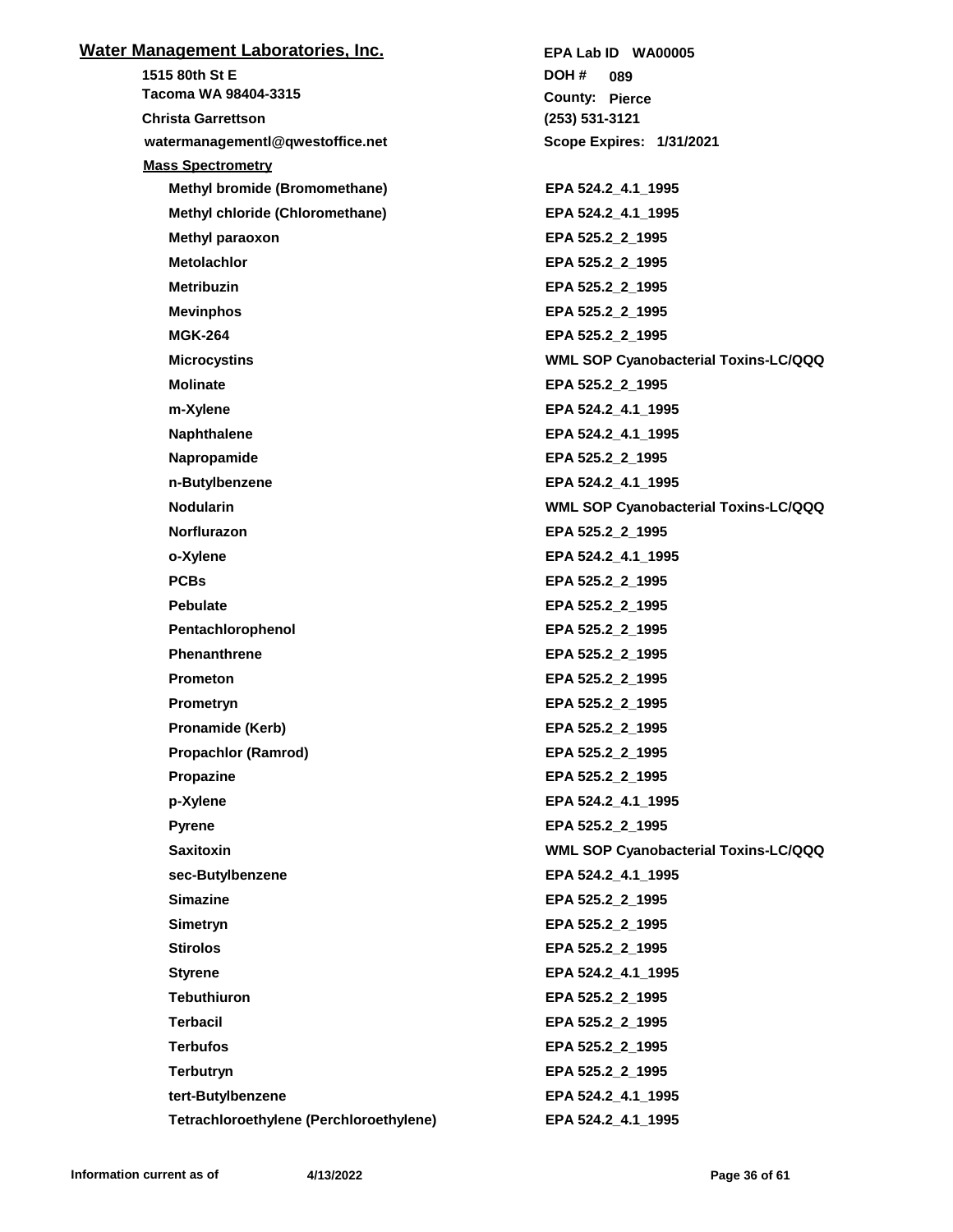| <u>Water Management Laboratories, Inc.</u> | EPA Lab ID WA00005       |
|--------------------------------------------|--------------------------|
| 1515 80th St E                             | DOH #<br>089             |
| Tacoma WA 98404-3315                       | <b>County: Pierce</b>    |
| <b>Christa Garrettson</b>                  | $(253) 531 - 3121$       |
| watermanagementl@qwestoffice.net           | Scope Expires: 1/31/2021 |
| <b>Mass Spectrometry</b>                   |                          |
| <b>Toluene</b>                             | EPA 524.2 4.1 1995       |
| <b>Total Trihalomethanes</b>               | EPA 524.2_4.1_1995       |
| trans Permethrin                           | EPA 525.2_2_1995         |
| trans-1,2-Dichloroethylene                 | EPA 524.2_4.1_1995       |
| <b>Triademefon</b>                         | EPA 525.2_2_1995         |
| Trichloroethene (Trichloroethylene)        | EPA 524.2_4.1_1995       |
| Trichlorofluoromethane (Freon 11)          | EPA 524.2_4.1_1995       |
| Tricyclazole                               | EPA 525.2_2_1995         |
| Trifluralin (Treflan)                      | EPA 525.2_2_1995         |
| Vernolate                                  | EPA 525.2 2 1995         |
| Vinyl chloride                             | EPA 524.2_4.1_1995       |
| Xylene (total)                             | EPA 524.2_4.1_1995       |
| <b>Metals</b>                              |                          |
| <b>Aluminum</b>                            | EPA 200.8 5.4 1994       |
| <b>Aluminum</b>                            | SM 3113 B-2010           |
| Antimony                                   | EPA 200.8_5.4_1994       |
| Antimony                                   | SM 3113 B-2010           |
| <b>Arsenic</b>                             | EPA 200.8_5.4_1994       |
| <b>Arsenic</b>                             | SM 3113 B-2010           |
| <b>Barium</b>                              | EPA 200.8_5.4_1994       |
| <b>Barium</b>                              | SM 3113 B-2010           |
| <b>Beryllium</b>                           | EPA 200.8_5.4_1994       |
| <b>Beryllium</b>                           | SM 3113 B-2010           |
| Cadmium                                    | EPA 200.8 5.4 1994       |
| Cadmium                                    | SM 3113 B-2010           |
| <b>Calcium</b>                             | SM 3111 B-2011           |
| Chromium                                   | EPA 200.8_5.4_1994       |
| Chromium                                   | SM 3113 B-2010           |
| Copper                                     | EPA 200.8 5.4 1994       |
| Copper                                     | SM 3111 B-2011           |
| Iron                                       | SM 3111 B-2011           |
| Lead                                       | EPA 200.8 5.4 1994       |
| Lead                                       | SM 3113 B-2010           |
| Lithium                                    | EPA 200.8 5.4 1994       |
| <b>Magnesium</b>                           | EPA 200.8 5.4 1994       |
| <b>Magnesium</b>                           | SM 3111 B-2011           |
| <b>Manganese</b>                           | EPA 200.8 5.4 1994       |
| <b>Manganese</b>                           | SM 3111 B-2011           |
| <b>Mercury</b>                             | EPA 200.8_5.4_1994       |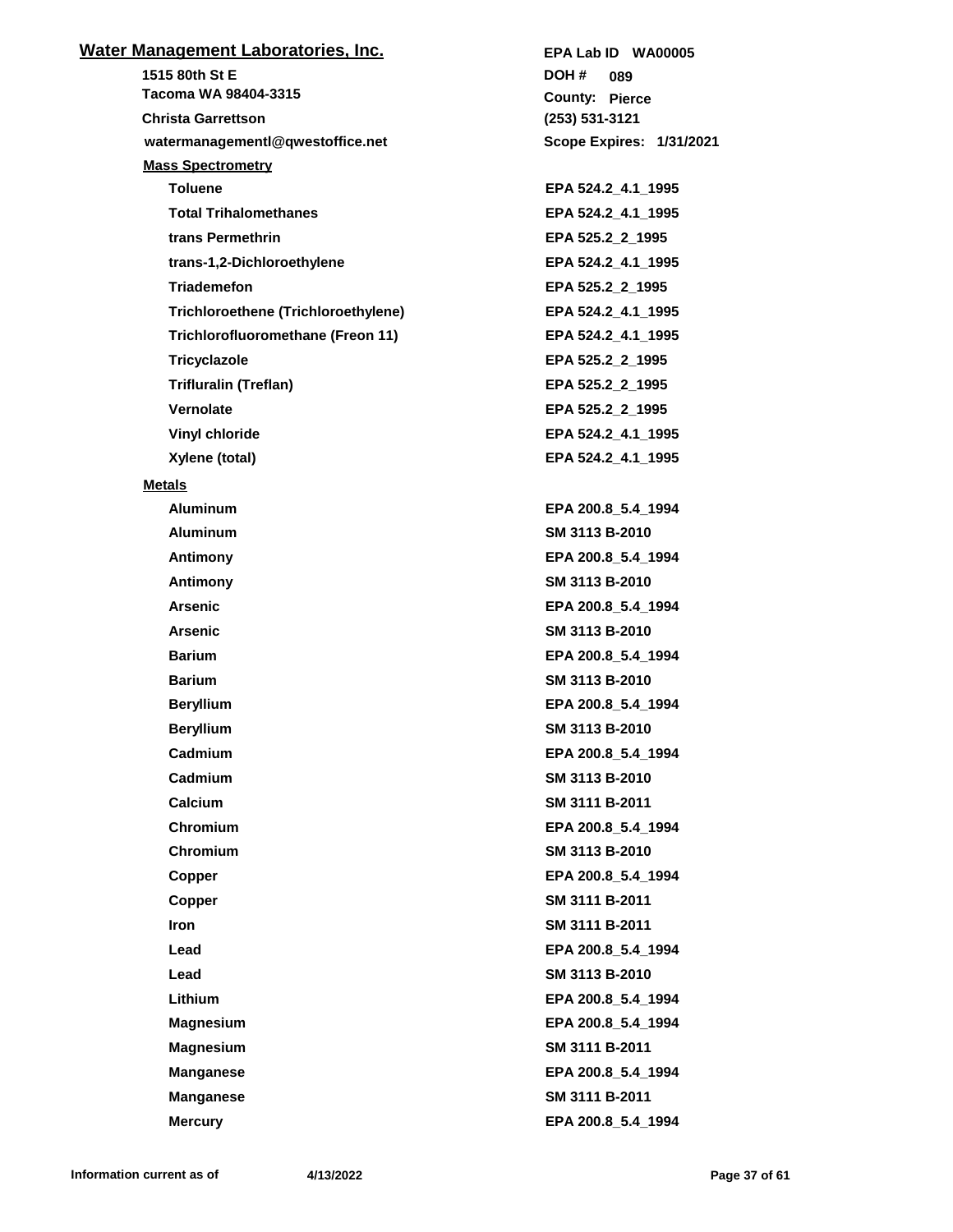| <u> Water Management Laboratories, Inc.</u> |
|---------------------------------------------|
| 1515 80th St E                              |
| Tacoma WA 98404-3315                        |
| <b>Christa Garrettson</b>                   |
| watermanagementl@qwestoffice.net            |
| <b>Metals</b>                               |
| <b>Mercury</b>                              |
| Nickel                                      |
| <b>Nickel</b>                               |
| <b>Nickel</b>                               |
| Selenium                                    |
| <b>Selenium</b>                             |
| Silver                                      |
| Silver                                      |
| Sodium                                      |
| <b>Thallium</b>                             |
| <b>Thallium</b>                             |
| <b>Total Uranium</b>                        |
| Zinc                                        |
| Zinc                                        |
| <b>Microbiology</b>                         |
| E.coli-count                                |
| E.coli-count                                |
| E.coli-count                                |
| <b>Fecal coliform-count</b>                 |
| <b>Fecal coliform-count</b>                 |
| <b>Fecal coliform-count</b>                 |
| <b>Fecal coliform-count</b>                 |
| <b>Heterotrophic Bacteria</b>               |
| <b>Heterotrophic Bacteria</b>               |
| <b>Heterotrophic Bacteria</b>               |
| Total coli/E.coli - detect                  |
| Total coli/E.coli - detect                  |
| Total coli/E.coli - detect                  |
| Total coli/E.coli - detect                  |
| Total coli/E.coli - detect                  |
| Total coli/E.coli - detect                  |
| <b>Total coliforms-count</b>                |
| <b>Total coliforms-count</b>                |
| <b>Total coliforms-count</b>                |
| <b>Total coliforms-count</b>                |
| <b>Total coliforms-count</b>                |

**(253) 531-3121** County: Pierce **089 DOH # Scope Expires: 1/31/2021 EPA Lab ID WA00005 Mercury SM 3112 B-2011 Nickel EPA 200.8\_5.4\_1994 Nickel SM 3111 B-2011 Nickel SM 3113 B-2010 Selenium EPA 200.8\_5.4\_1994 Selenium SM 3113 B-2010 Silver EPA 200.8\_5.4\_1994 Silver SM 3111 B-2011 Sodium SM 3111 B-2011 Thallium EPA 200.8\_5.4\_1994 Thallium EPA 200.9 Rev 2.2 (1994) Total Uranium EPA 200.8\_5.4\_1994 Zinc EPA 200.8\_5.4\_1994 Zinc SM 3111 B-2011**

**E.coli-count SM 9221 B+F+C (LTB/BGB/EC Mug-MPN) E.coli-count SM 9223 B Colilert 18® QTray® E.coli-count SM 9223 B Colilert® 24 QTray® Fecal coliform-count SM 9221 B+E1+C (LTB/BGB/EC-MPN) Fecal coliform-count SM 9221 E2+C (A1-MPN) Fecal coliform-count SM 9222 B+9221 E1 (mEndo/EC-counts) Fecal coliform-count SM 9222 D (mFC)-06 Heterotrophic Bacteria SM 9215 B (PCA) Heterotrophic Bacteria SM 9215 B (R2A) SM 9215 E SimPlate® Total coli/E.coli - detect SM 9221 B+F (LTB/BGB/EC MUG-PA) Total coli/E.coli - detect SM 9221 D+F (PA Broth/BGB/EC Mug-PA) Total coli/E.coli - detect SM 9222 B+9221 F (mEndo/EC Mug-PA) Total coli/E.coli - detect SM 9223 B Colilert 18® (PA) Total coli/E.coli - detect SM 9223 B Colilert® 24 (PA) SM 9223 B Colisure® (PA) Total coliforms-count SM 9221 B+E1+C (LTB/BGB/EC-MPN) Total coliforms-count SM 9221 B+F+C (LTB/BGB/EC Mug-MPN) Total coliforms-count SM 9222 B+9221 E1 (mEndo/EC-counts) Total coliforms-count SM 9223 B Colilert 18® QTray® Total coliforms-count SM 9223 B Colilert® 24 QTray®**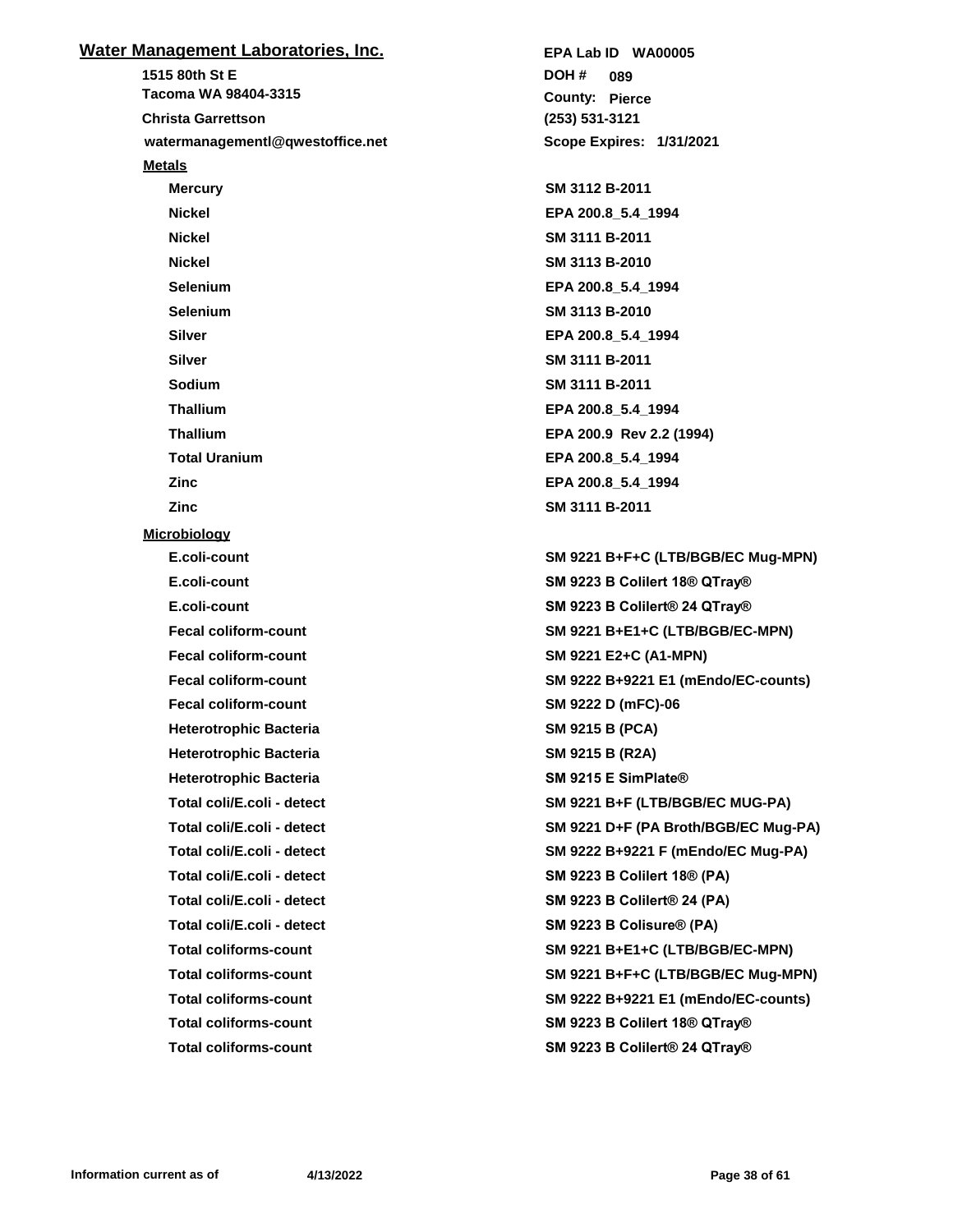## **Skagit**

| <b>Edge Analytical, Incorporated</b>        | EPA Lab ID WA00097       |
|---------------------------------------------|--------------------------|
| <b>1620 S Walnut Street</b>                 | DOH #<br>046             |
| <b>Burlington WA 98233</b>                  | County: Skagit           |
| <b>Melissa Swanson</b>                      | (800) 755-9295           |
| QA@edgeanalytical.com                       | Scope Expires: 1/18/2022 |
| Chromatography                              |                          |
| 1,2,3-Trichloropropane                      | EPA 504.1 1.1 1995       |
| 1,2-Dibromoethane (EDB, Ethylene dibromide) | EPA 504.1_1.1_1995       |
| $2,4,5 - T$                                 | EPA 515.4_1_2000         |
| $2,4-D$                                     | EPA 515.4_1_2000         |
| $2,4-DB$                                    | EPA 515.4_1_2000         |
| 3,5-Dichlorobenzoic acid                    | EPA 515.4_1_2000         |
| 3-Hydroxycarbofuran                         | EPA 531.2_1_2001         |
| 4,4'-DDD                                    | EPA 508.1_2_1995         |
| 4,4'-DDE                                    | EPA 508.1_2_1995         |
| 4,4'-DDT                                    | EPA 508.1_2_1995         |
| <b>Acifluorfen</b>                          | EPA 515.4 1 2000         |
| Aldicarb (Temik)                            | EPA 531.2_1_2001         |
| <b>Aldicarb sulfone</b>                     | EPA 531.2_1_2001         |
| Aldicarb sulfoxide                          | EPA 531.2_1_2001         |
| <b>Aldrin</b>                               | EPA 508.1_2_1995         |
| alpha-BHC (alpha-Hexachlorocyclohexane)     | EPA 508.1_2_1995         |
| Aroclor-1016 (PCB-1016)                     | EPA 508.1 2 1995         |
| Aroclor-1221 (PCB-1221)                     | EPA 508.1_2_1995         |
| Aroclor-1232 (PCB-1232)                     | EPA 508.1_2_1995         |
| Aroclor-1242 (PCB-1242)                     | EPA 508.1_2_1995         |
| Aroclor-1248 (PCB-1248)                     | EPA 508.1_2_1995         |
| Aroclor-1254 (PCB-1254)                     | EPA 508.1 2 1995         |
| Aroclor-1260 (PCB-1260)                     | EPA 508.1_2_1995         |
| <b>Bentazon</b>                             | EPA 515.4 1 2000         |
| beta-BHC (beta-Hexachlorocyclohexane)       | EPA 508.1_2_1995         |
| <b>Bromoacetic acid (MBAA, BAA)</b>         | EPA 552.3 Rev 1 (2003)   |
| <b>Bromochloroacetic acid (BCAA)</b>        | EPA 552.3 Rev 1 (2003)   |
| Carbaryl (Sevin)                            | EPA 531.2_1_2001         |
| Carbofuran (Furaden)                        | EPA 531.2_1_2001         |
| Chlordane (tech.)                           | EPA 508.1_2_1995         |
| Chloroacetic acid (MCAA, CAA)               | EPA 552.3 Rev 1 (2003)   |
| Dacthal (DCPA)                              | EPA 515.4_1_2000         |
| Dalapon                                     | EPA 515.4_1_2000         |
| delta-BHC                                   | EPA 508.1_2_1995         |
| Dibromoacetic acid (DBAA)                   | EPA 552.3 Rev 1 (2003)   |
| Dibromochloropropane                        | EPA 504.1_1.1_1995       |
| <b>Dicamba</b>                              | EPA 515.4_1_2000         |
| Dichloroacetic acid (DCAA)                  | EPA 552.3 Rev 1 (2003)   |
|                                             |                          |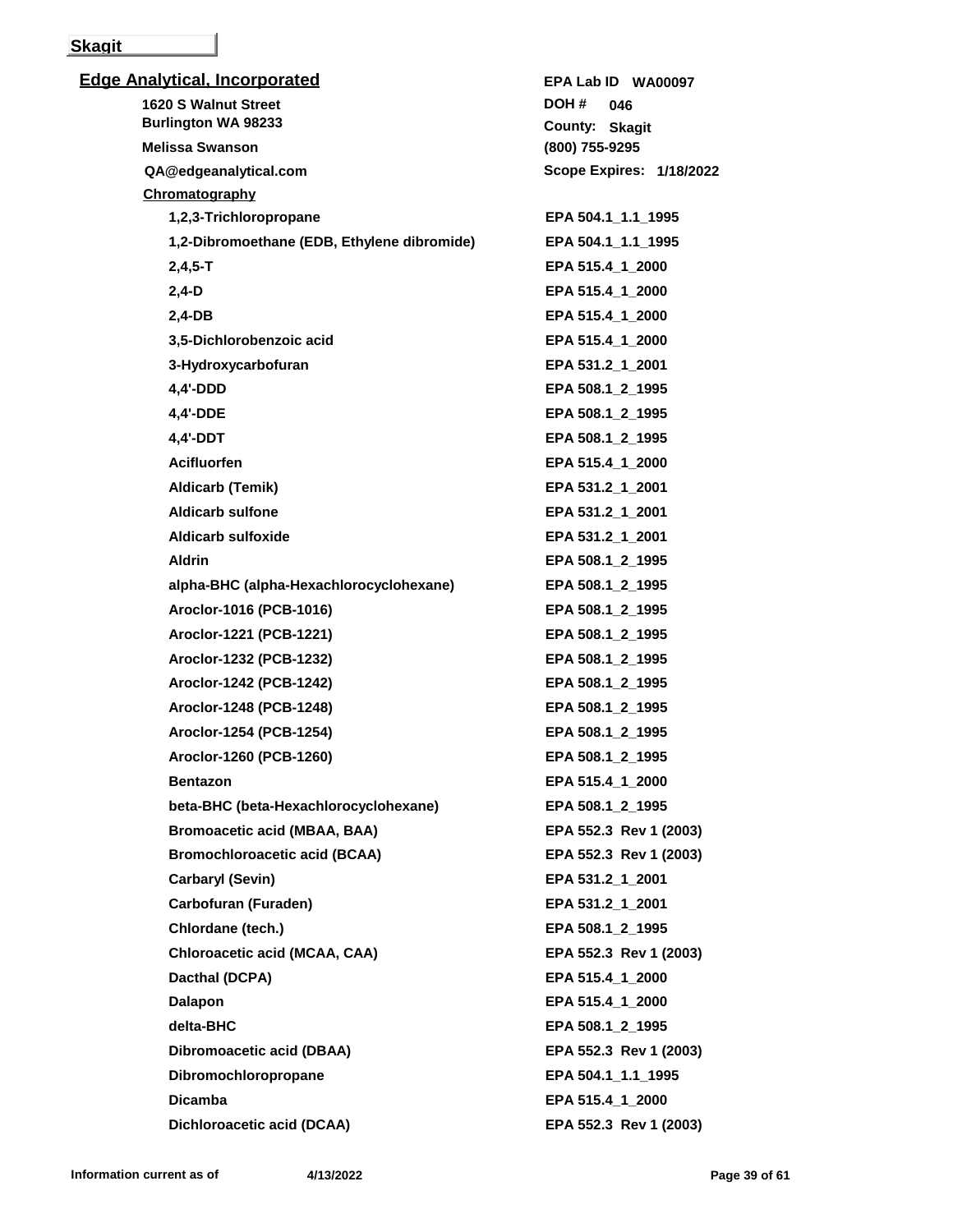| <b>Edge Analytical, Incorporated</b>                             | EPA Lab ID WA00097       |
|------------------------------------------------------------------|--------------------------|
| 1620 S Walnut Street                                             | DOH #<br>046             |
| <b>Burlington WA 98233</b>                                       | County: Skagit           |
| <b>Melissa Swanson</b>                                           | (800) 755-9295           |
| QA@edgeanalytical.com                                            | Scope Expires: 1/18/2022 |
| Chromatography                                                   |                          |
| Dichloroprop (Dichlorprop)                                       | EPA 515.4 1 2000         |
| <b>Dieldrin</b>                                                  | EPA 508.1 2 1995         |
| Dinoseb (2-sec-butyl-4,6-dinitrophenol, DNBP)                    | EPA 515.4 1 2000         |
| <b>Diquat</b>                                                    | EPA 549.2 1 1997         |
| Endosulfan I                                                     | EPA 508.1 2 1995         |
| Endosulfan II                                                    | EPA 508.1_2_1995         |
| <b>Endosulfan sulfate</b>                                        | EPA 508.1 2 1995         |
| <b>Endrin</b>                                                    | EPA 508.1 2 1995         |
| <b>Endrin aldehyde</b>                                           | EPA 508.1 2 1995         |
| gamma-BHC (Lindane, gamma-Hexachlorocyclohexane EPA 508.1_2_1995 |                          |
| Glyphosate                                                       | EPA 547_1990             |
| Heptachlor                                                       | EPA 508.1 2 1995         |
| <b>Heptachlor epoxide</b>                                        | EPA 508.1_2_1995         |
| <b>Methomyl (Lannate)</b>                                        | EPA 531.2 1 2001         |
| Methoxychlor                                                     | EPA 508.1 2 1995         |
| Oxamyl                                                           | EPA 531.2 1 2001         |
| Paraquat                                                         | EPA 549.2 1 1997         |
| <b>PCBs</b>                                                      | EPA 508.1 2 1995         |
| Pentachlorophenol                                                | EPA 515.4_1_2000         |
| <b>Picloram</b>                                                  | EPA 515.4 1 2000         |
| Propoxur (Baygon)                                                | EPA 531.2 1 2001         |
| Silvex (2,4,5-TP)                                                | EPA 515.4 1 2000         |
| <b>Toxaphene (Chlorinated camphene)</b>                          | EPA 508.1_2_1995         |
| <b>Trichloroacetic acid (TCAA)</b>                               | EPA 552.3 Rev 1 (2003)   |
| <b>General Chemistry</b>                                         |                          |
| <b>Alkalinity</b>                                                | SM 2320 B-2011           |
| <b>Bromate</b>                                                   | EPA 300.1_1_1997         |
| <b>Bromide</b>                                                   | EPA 300.1_1_1997         |
| <b>Chlorate</b>                                                  | EPA 300.1_1_1997         |
| <b>Chloride</b>                                                  | EPA 300.0 2.1 1993       |
| <b>Chlorine (Residual), Free</b>                                 | SM 4500-CI G-2011        |
| <b>Chlorine Dioxide</b>                                          | <b>SM 4500-CIO2 D-93</b> |
| <b>Chlorite</b>                                                  | EPA 300.1_1_1997         |
| <b>Chromium, Hexavalent</b>                                      | EPA 218.6_3.3_1994       |
| <b>Color</b>                                                     | SM 2120 B-2011           |
| Cyanide, Available                                               | <b>OIA 1677</b>          |
| <b>Dissolved Organic Carbon</b>                                  | SM 5310 B-2011           |
| <b>Fluoride</b>                                                  | EPA 300.0_2.1_1993       |
| Hardness (calc.)                                                 | SM 2340 B-2011           |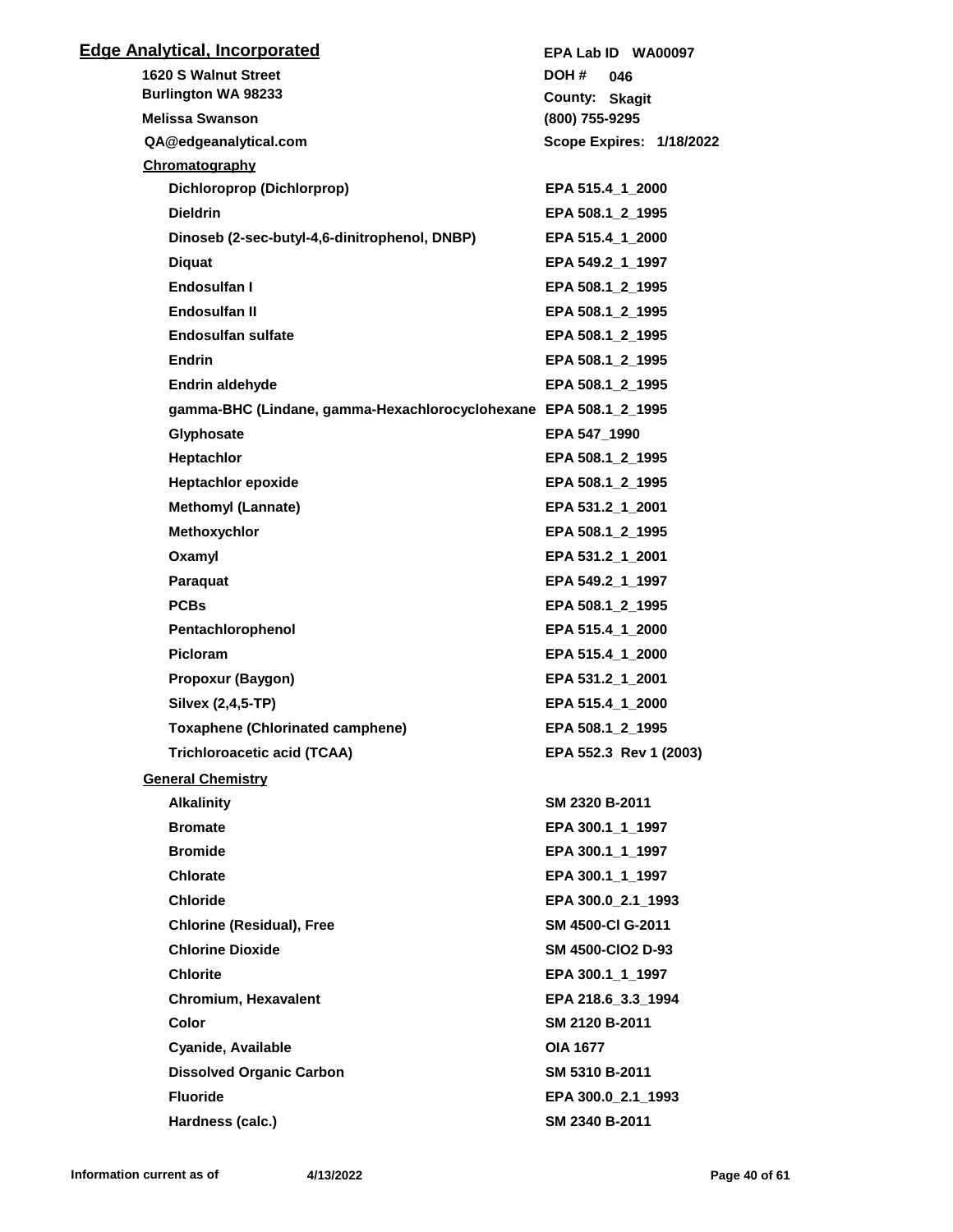## **Edge Analytical, Incorporated 1620 S Walnut Street (800) 755-9295 QA@edgeanalytical.com Skagit County: 046 Burlington WA 98233 Melissa Swanson DOH # Scope Expires: 1/18/2022 EPA Lab ID WA00097 General Chemistry Nitrate EPA 300.0\_2.1\_1993 Nitrate SM 4500-NO3¯ F-2011 Nitrate + Nitrite EPA 300.0\_2.1\_1993 Nitrate + Nitrite SM 4500-NO3¯ F-2011 Nitrite EPA 300.0\_2.1\_1993 Nitrite SM 4500-NO3¯ F-2011 Orthophosphate EPA 300.0\_2.1\_1993 Orthophosphate SM 4500-P F-2011 pH EPA 150.1\_1982 pH SM 4500-H+ B-2011 Solids, Total Dissolved SM 2540 C-2011 Specific Conductance SM 2510 B-2011 Sulfate EPA 300.0\_2.1\_1993 Total Organic Carbon SM 5310 B-2011 Turbidity EPA 180.1\_2\_1993 UV Absorbing Organics SM 5910 B-00 Mass Spectrometry 1,1,1,2-Tetrachloroethane EPA 524.2\_4.1\_1995 1,1,1-Trichloroethane EPA 524.2\_4.1\_1995 1,1,2,2-Tetrachloroethane EPA 524.2\_4.1\_1995 1,1,2-Trichloroethane EPA 524.2\_4.1\_1995 1,1-Dichloroethane EPA 524.2\_4.1\_1995 1,1-Dichloroethylene EPA 524.2\_4.1\_1995 1,1-Dichloropropene EPA 524.2\_4.1\_1995 1,2,3-Trichlorobenzene EPA 524.2\_4.1\_1995 1,2,4-Trichlorobenzene EPA 524.2\_4.1\_1995 1,2,4-Trimethylbenzene EPA 524.2\_4.1\_1995 1,2-Dichlorobenzene EPA 524.2\_4.1\_1995 1,2-Dichloroethane (Ethylene dichloride) EPA 524.2\_4.1\_1995 1,2-Dichloropropane EPA 524.2\_4.1\_1995 1,3,5-Trimethylbenzene EPA 524.2\_4.1\_1995 1,3-Dichlorobenzene EPA 524.2\_4.1\_1995 1,3-Dichloropropane EPA 524.2\_4.1\_1995 1,4-Dichlorobenzene EPA 524.2\_4.1\_1995 2,2-Dichloropropane EPA 524.2\_4.1\_1995 2-Chlorotoluene EPA 524.2\_4.1\_1995 4,4'-DDD EPA 525.2\_2\_1995 4,4'-DDE EPA 525.2\_2\_1995**

**4,4'-DDT EPA 525.2\_2\_1995**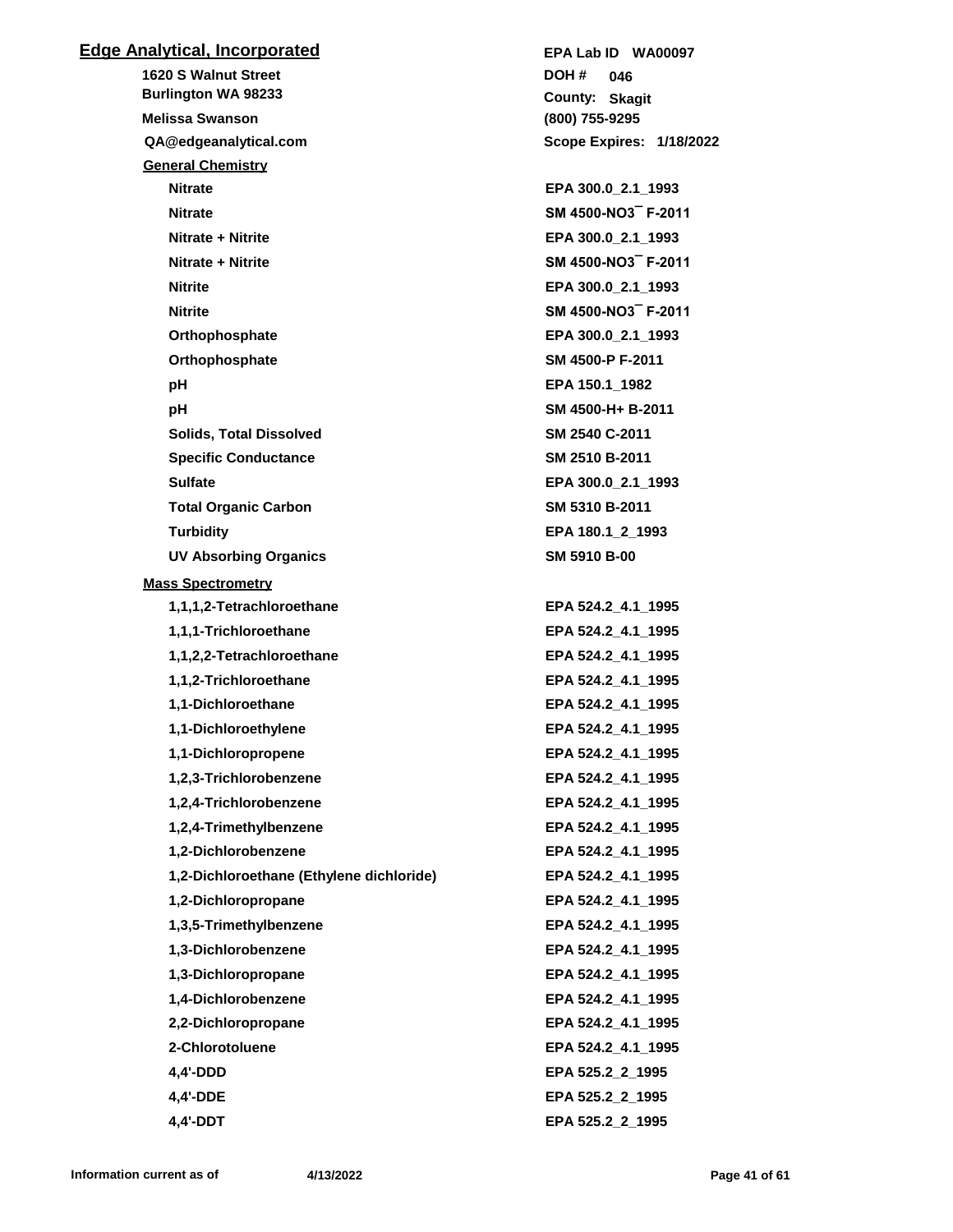## **Edge Analytical, Incorporated**

**1620 S Walnut Street QA@edgeanalytical.com Burlington WA 98233 Melissa Swanson Mass Spectrometry 4-Chlorotoluene EPA 524.2\_4.1\_1995 4-Isopropyltoluene (p-Cymene) EPA 524.2\_4.1\_1995 Acenaphthylene EPA 525.2\_2\_1995 Alachlor EPA 525.2\_2\_1995 Aldrin EPA 525.2\_2\_1995 Ametryn EPA 525.2\_2\_1995** Anthracene **EPA 525.2\_2\_1995 Atrazine EPA 525.2\_2\_1995 Benzene EPA 524.2 4.1 1995 Benzo(a)anthracene EPA 525.2\_2\_1995 Benzo(a)pyrene EPA 525.2\_2\_1995 Benzo(g,h,i)perylene EPA 525.2\_2\_1995 Benzo(k)fluoranthene EPA 525.2\_2\_1995 Benzo[b]fluoranthene EPA 525.2\_2\_1995 bis(2-Ethylhexyl) phthalate (DEHP) EPA 525.2\_2\_1995 Bromacil EPA 525.2\_2\_1995 Bromobenzene EPA 524.2\_4.1\_1995 Bromochloromethane EPA 524.2\_4.1\_1995 Bromodichloromethane EPA 524.2\_4.1\_1995 Bromoform EPA 524.2\_4.1\_1995 Butachlor EPA 525.2\_2\_1995 Butyl benzyl phthalate EPA 525.2\_2\_1995 Butylate EPA 525.2\_2\_1995 Carbon tetrachloride EPA 524.2\_4.1\_1995 Chlorobenzene EPA 524.2\_4.1\_1995 Chlorobenzilate EPA 525.2\_2\_1995 Chlorodibromomethane EPA 524.2\_4.1\_1995 Chloroethane (Ethyl chloride) EPA 524.2\_4.1\_1995 Chloroform EPA 524.2\_4.1\_1995 Chloroneb EPA 525.2\_2\_1995 Chloropropham EPA 525.2\_2\_1995 Chlorothalonil EPA 525.2\_2\_1995 Chlorpyrifos EPA 525.2\_2\_1995 Chrysene EPA 525.2\_2\_1995 cis-1,2-Dichloroethylene EPA 524.2\_4.1\_1995 cis-1,3-Dichloropropene EPA 524.2\_4.1\_1995 cis-Permethrin EPA 525.2\_2\_1995 Cyanazine EPA 525.2\_2\_1995 Cycloate EPA 525.2\_2\_1995**

**(800) 755-9295 Skagit County: 046 DOH # Scope Expires: 1/18/2022 EPA Lab ID WA00097**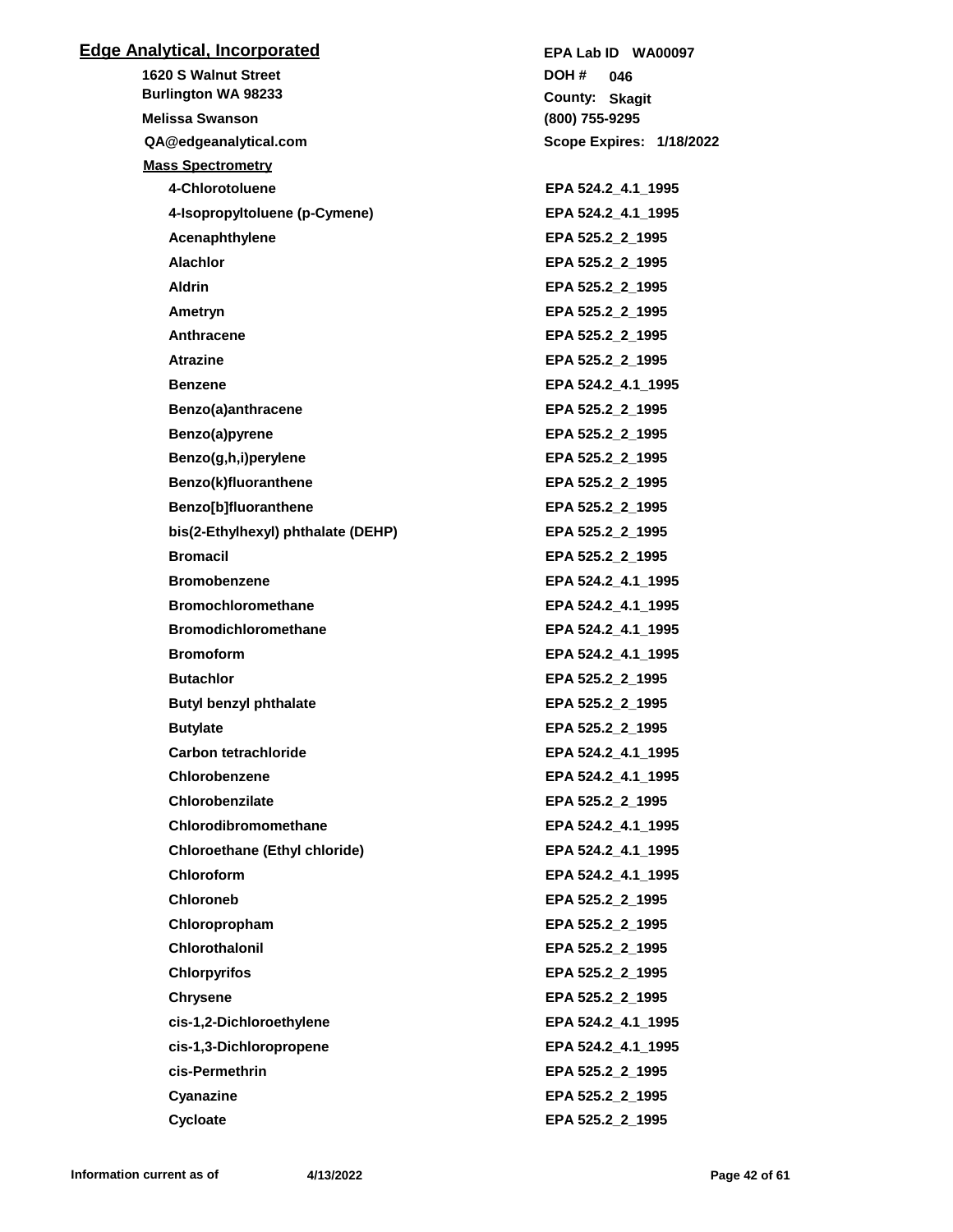| <b>Edge Analytical, Incorporated</b>                             | EPA Lab ID WA00097       |
|------------------------------------------------------------------|--------------------------|
| <b>1620 S Walnut Street</b>                                      | DOH #<br>046             |
| <b>Burlington WA 98233</b>                                       | County: Skagit           |
| <b>Melissa Swanson</b>                                           | (800) 755-9295           |
| QA@edgeanalytical.com                                            | Scope Expires: 1/18/2022 |
| <b>Mass Spectrometry</b>                                         |                          |
| Dacthal (DCPA)                                                   | EPA 525.2_2_1995         |
| Di(2-ethylhexyl)adipate                                          | EPA 525.2 2 1995         |
| Di(2-ethylhexyl)phthalate                                        | EPA 525.2_2_1995         |
| Dibenz(a,h) anthracene                                           | EPA 525.2_2_1995         |
| <b>Dibromomethane</b>                                            | EPA 524.2_4.1_1995       |
| Dichlorodifluoromethane (Freon-12)                               | EPA 524.2_4.1_1995       |
| Dichloromethane (DCM, Methylene chloride)                        | EPA 524.2_4.1_1995       |
| <b>Dieldrin</b>                                                  | EPA 525.2 2 1995         |
| Diethyl phthalate                                                | EPA 525.2 2 1995         |
| <b>Dimethyl phthalate</b>                                        | EPA 525.2 2 1995         |
| Di-n-butyl phthalate                                             | EPA 525.2_2_1995         |
| <b>Diphenamid</b>                                                | EPA 525.2 2 1995         |
| Endosulfan I                                                     | EPA 525.2_2_1995         |
| Endosulfan II                                                    | EPA 525.2_2_1995         |
| <b>Endosulfan sulfate</b>                                        | EPA 525.2_2_1995         |
| Endothall                                                        | EPA 548.1_1_1992         |
| <b>Endrin</b>                                                    | EPA 525.2_2_1995         |
| <b>Endrin aldehyde</b>                                           | EPA 525.2_2_1995         |
| EPTC (Eptam, s-ethyl-dipropyl thio carbamate)                    | EPA 525.2 2 1995         |
| <b>Ethoprop</b>                                                  | EPA 525.2_2_1995         |
| Ethylbenzene                                                     | EPA 524.2_4.1_1995       |
| <b>Etridiazole</b>                                               | EPA 525.2 2 1995         |
| Fenarimol                                                        | EPA 525.2_2_1995         |
| <b>Fluoranthene</b>                                              | EPA 525.2_2_1995         |
| <b>Fluorene</b>                                                  | EPA 525.2_2_1995         |
| gamma-BHC (Lindane, gamma-Hexachlorocyclohexane EPA 525.2_2_1995 |                          |
| Heptachlor                                                       | EPA 525.2 2 1995         |
| <b>Heptachlor epoxide</b>                                        | EPA 525.2_2_1995         |
| Hexachlorobenzene                                                | EPA 525.2_2_1995         |
| <b>Hexachlorobutadiene</b>                                       | EPA 524.2_4.1_1995       |
| Hexachlorocyclopentadiene                                        | EPA 525.2_2_1995         |
| Hexazinone                                                       | EPA 525.2_2_1995         |
| Indeno(1,2,3-cd) pyrene                                          | EPA 525.2_2_1995         |
| Isopropylbenzene                                                 | EPA 524.2 4.1 1995       |
| m+p-xylene                                                       | EPA 524.2_4.1_1995       |
| Methoxychlor                                                     | EPA 525.2_2_1995         |
| Methyl bromide (Bromomethane)                                    | EPA 524.2_4.1_1995       |
| <b>Methyl chloride (Chloromethane)</b>                           | EPA 524.2 4.1 1995       |
| <b>Metolachlor</b>                                               | EPA 525.2_2_1995         |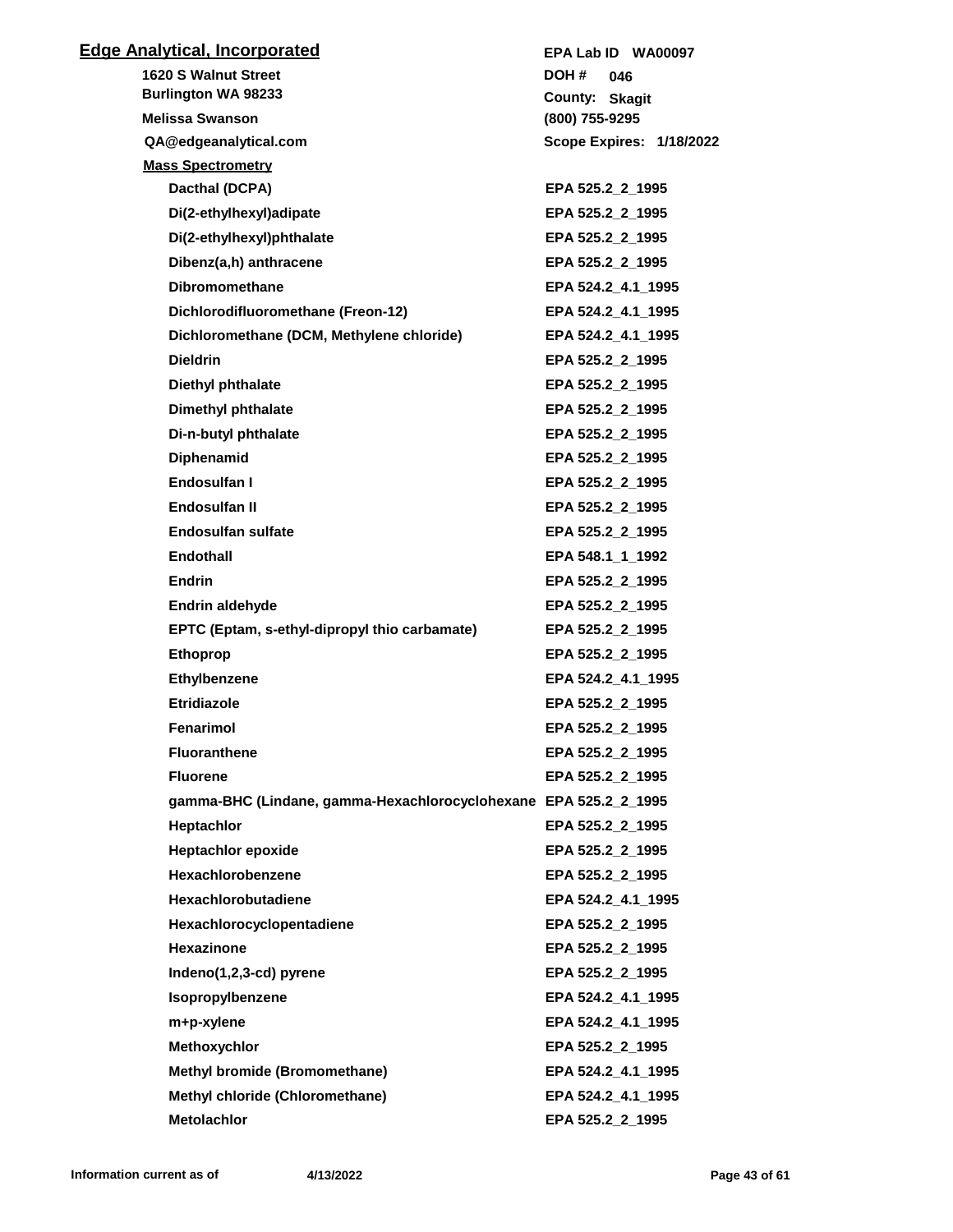| <b>Edge Analytical, Incorporated</b>       | EPA Lab ID WA00097       |
|--------------------------------------------|--------------------------|
| <b>1620 S Walnut Street</b>                | DOH #<br>046             |
| <b>Burlington WA 98233</b>                 | County: Skagit           |
| <b>Melissa Swanson</b>                     | (800) 755-9295           |
| QA@edgeanalytical.com                      | Scope Expires: 1/18/2022 |
| <b>Mass Spectrometry</b>                   |                          |
| <b>Metribuzin</b>                          | EPA 525.2 2 1995         |
| <b>Mevinphos</b>                           | EPA 525.2_2_1995         |
| <b>MGK-264</b>                             | EPA 525.2 2 1995         |
| <b>Molinate</b>                            | EPA 525.2_2_1995         |
| <b>Naphthalene</b>                         | EPA 524.2 4.1 1995       |
| Napropamide                                | EPA 525.2_2_1995         |
| n-Butylbenzene                             | EPA 524.2_4.1_1995       |
| <b>Norflurazon</b>                         | EPA 525.2_2_1995         |
| n-Propylbenzene                            | EPA 524.2 4.1 1995       |
| o-Xylene                                   | EPA 524.2_4.1_1995       |
| <b>Pebulate</b>                            | EPA 525.2_2_1995         |
| Pentachlorophenol                          | EPA 525.2_2_1995         |
| <b>Phenanthrene</b>                        | EPA 525.2_2_1995         |
| Prometryn                                  | EPA 525.2_2_1995         |
| Pronamide (Kerb)                           | EPA 525.2_2_1995         |
| <b>Propachlor (Ramrod)</b>                 | EPA 525.2_2_1995         |
| Propazine                                  | EPA 525.2_2_1995         |
| <b>Pyrene</b>                              | EPA 525.2_2_1995         |
| sec-Butylbenzene                           | EPA 524.2 4.1 1995       |
| <b>Simazine</b>                            | EPA 525.2_2_1995         |
| <b>Simetryn</b>                            | EPA 525.2_2_1995         |
| <b>Styrene</b>                             | EPA 524.2 4.1 1995       |
| Terbacil                                   | EPA 525.2 2 1995         |
| Terbutryn                                  | EPA 525.2_2_1995         |
| tert-Butylbenzene                          | EPA 524.2_4.1_1995       |
| Tetrachloroethylene (Perchloroethylene)    | EPA 524.2_4.1_1995       |
| <b>Toluene</b>                             | EPA 524.2_4.1_1995       |
| <b>Total Trihalomethanes</b>               | EPA 524.2_4.1_1995       |
| trans Permethrin                           | EPA 525.2_2_1995         |
| trans-1,2-Dichloroethylene                 | EPA 524.2_4.1_1995       |
| <b>Triademefon</b>                         | EPA 525.2_2_1995         |
| <b>Trichloroethene (Trichloroethylene)</b> | EPA 524.2_4.1_1995       |
| Trichlorofluoromethane (Freon 11)          | EPA 524.2_4.1_1995       |
| <b>Trifluralin (Treflan)</b>               | EPA 525.2 2 1995         |
| Vernolate                                  | EPA 525.2_2_1995         |
| <b>Vinyl chloride</b>                      | EPA 524.2_4.1_1995       |
| Xylene (total)                             | EPA 524.2_4.1_1995       |
| <b>Metals</b>                              |                          |
| <b>Aluminum</b>                            | EPA 200.7_4.4_1994       |
|                                            |                          |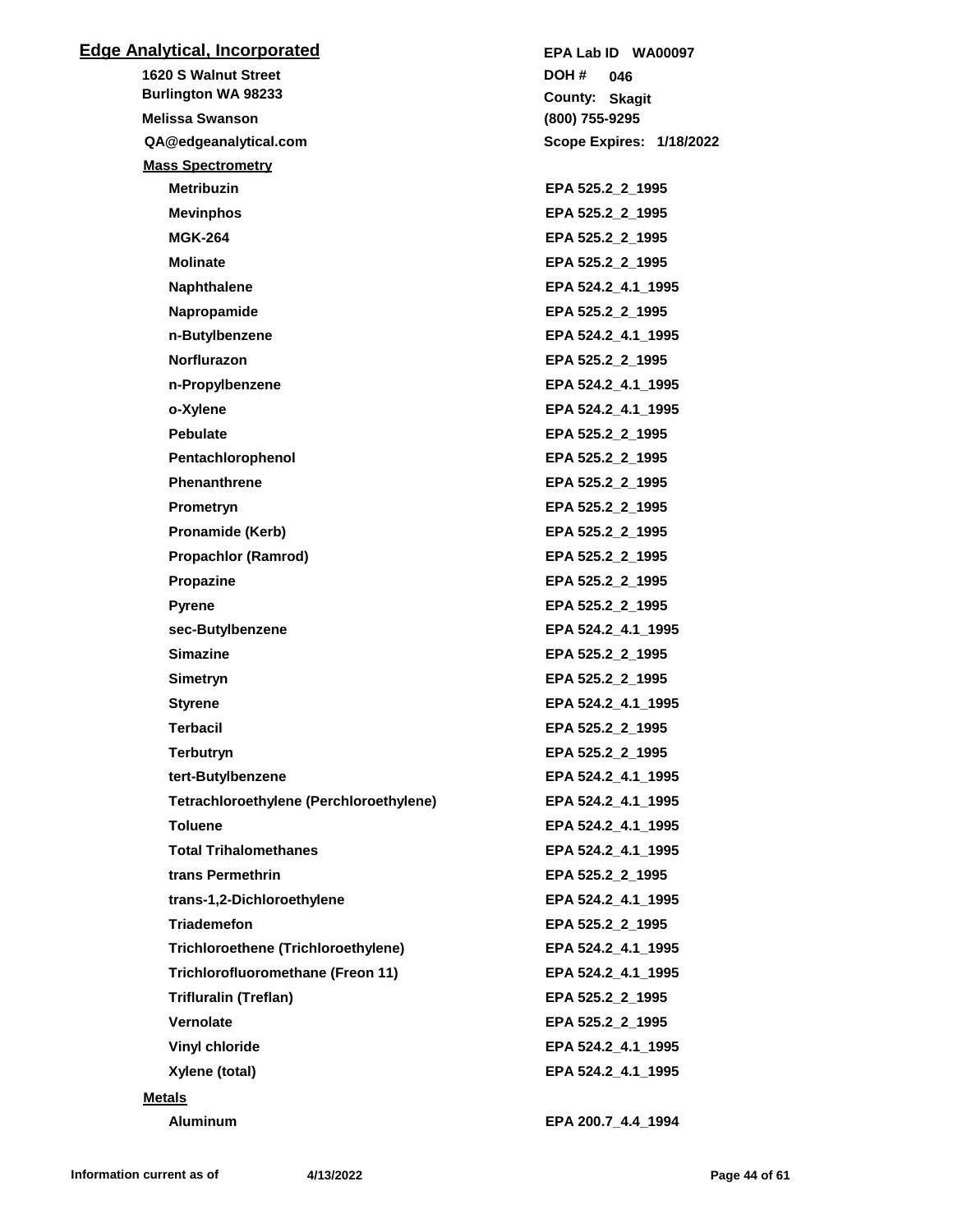| <b>Edge Analytical, Incorporated</b> | EPA Lab ID WA00097                 |
|--------------------------------------|------------------------------------|
| <b>1620 S Walnut Street</b>          | DOH #<br>046                       |
| <b>Burlington WA 98233</b>           | County: Skagit                     |
| <b>Melissa Swanson</b>               | (800) 755-9295                     |
| QA@edgeanalytical.com                | Scope Expires: 1/18/2022           |
| <b>Metals</b>                        |                                    |
| <b>Aluminum</b>                      | EPA 200.8_5.4_1994                 |
| Antimony                             | EPA 200.8_5.4_1994                 |
| <b>Arsenic</b>                       | EPA 200.8 5.4 1994                 |
| <b>Barium</b>                        | EPA 200.7_4.4_1994                 |
| <b>Barium</b>                        | EPA 200.8_5.4_1994                 |
| <b>Beryllium</b>                     | EPA 200.7_4.4_1994                 |
| <b>Beryllium</b>                     | EPA 200.8_5.4_1994                 |
| Cadmium                              | EPA 200.7 4.4 1994                 |
| Cadmium                              | EPA 200.8_5.4_1994                 |
| Calcium                              | EPA 200.7_4.4_1994                 |
| Chromium                             | EPA 200.7_4.4_1994                 |
| Chromium                             | EPA 200.8_5.4_1994                 |
| Copper                               | EPA 200.7 4.4 1994                 |
| Copper                               | EPA 200.8_5.4_1994                 |
| Hardness, Total (as CaCO3)           | EPA 200.7_4.4_1994                 |
| <b>Iron</b>                          | EPA 200.7_4.4_1994                 |
| Lead                                 | EPA 200.8_5.4_1994                 |
| <b>Magnesium</b>                     | EPA 200.7_4.4_1994                 |
| <b>Manganese</b>                     | EPA 200.7_4.4_1994                 |
| <b>Manganese</b>                     | EPA 200.8_5.4_1994                 |
| <b>Mercury</b>                       | EPA 200.8_5.4_1994                 |
| <b>Mercury</b>                       | EPA 245.1_3_1994                   |
| <b>Nickel</b>                        | EPA 200.7_4.4_1994                 |
| <b>Nickel</b>                        | EPA 200.8_5.4_1994                 |
| <b>Selenium</b>                      | EPA 200.8 5.4 1994                 |
| <b>Silica</b>                        | EPA 200.7_4.4_1994                 |
| <b>Silver</b>                        | EPA 200.7_4.4_1994                 |
| <b>Silver</b>                        | EPA 200.8_5.4_1994                 |
| Sodium                               | EPA 200.7_4.4_1994                 |
| <b>Thallium</b>                      | EPA 200.8_5.4_1994                 |
| <b>Total Uranium</b>                 | EPA 200.8 5.4 1994                 |
| <b>Zinc</b>                          | EPA 200.7_4.4_1994                 |
| <b>Zinc</b>                          | EPA 200.8_5.4_1994                 |
| <b>Microbiology</b>                  |                                    |
| Total coli/E.coli - detect           | <b>SM 9223 B Colilert 18® (PA)</b> |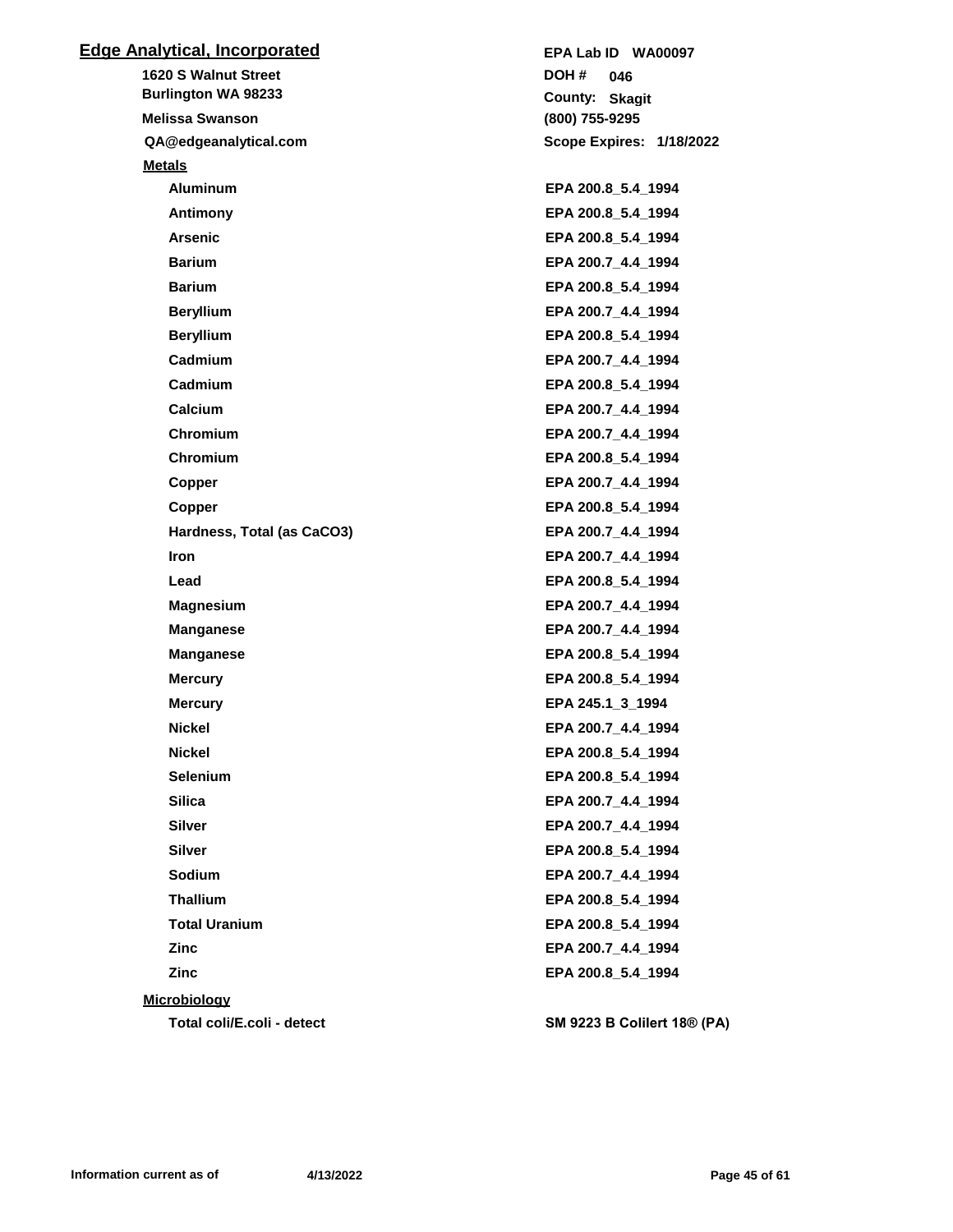## **Snohomish**

**Everett Environmental Laboratory 4027 4th Street SE sford@everettwa.gov Everett WA 98205 Scott Ford General Chemistry Alkalinity SM 2320 B-2011 Chloride SM 4500-Cl¯ E-2011 Color SM 2120 B-2011 Fluoride SM 4500-F¯ C-2011 Nitrate EPA 353.2\_2\_1993 Nitrate + Nitrite EPA 353.2\_2\_1993 Nitrite EPA 353.2\_2\_1993 Orthophosphate EPA 365.1\_2\_1993 Solids, Total Dissolved SM 2540 C-2011 Specific Conductance SM 2510 B-2011 Total Organic Carbon EPA 415.3\_1.2\_2009 Total Organic Carbon SM 5310 B-2011 Turbidity EPA 180.1\_2\_1993 Turbidity SM 2130 B-2011 UV Absorbing Organics SM 5910 B-2011 Metals Aluminum EPA 200.8\_5.4\_1994 Antimony EPA 200.8\_5.4\_1994 Arsenic EPA 200.8\_5.4\_1994 Barium EPA 200.8\_5.4\_1994 Beryllium EPA 200.8\_5.4\_1994 Boron EPA 200.8\_5.4\_1994 Cadmium EPA 200.8\_5.4\_1994 Chromium EPA 200.8\_5.4\_1994 Copper EPA 200.8\_5.4\_1994 Lead EPA 200.8\_5.4\_1994 Manganese EPA 200.8\_5.4\_1994 Mercury EPA 245.1\_3\_1994 Molybdenum EPA 200.8\_5.4\_1994 Nickel EPA 200.8\_5.4\_1994 Potassium EPA 200.8\_5.4\_1994 Selenium EPA 200.8\_5.4\_1994**

**(425) 257-8230 Snohomish County: 110 DOH # Scope Expires: 4/21/2021 EPA Lab ID WA00160 Silver EPA 200.8\_5.4\_1994 Thallium EPA 200.8\_5.4\_1994 Vanadium EPA 200.8\_5.4\_1994 Zinc EPA 200.8\_5.4\_1994**

**E.coli-count SM 9223 B Colilert® 24 QTray®**

**Microbiology**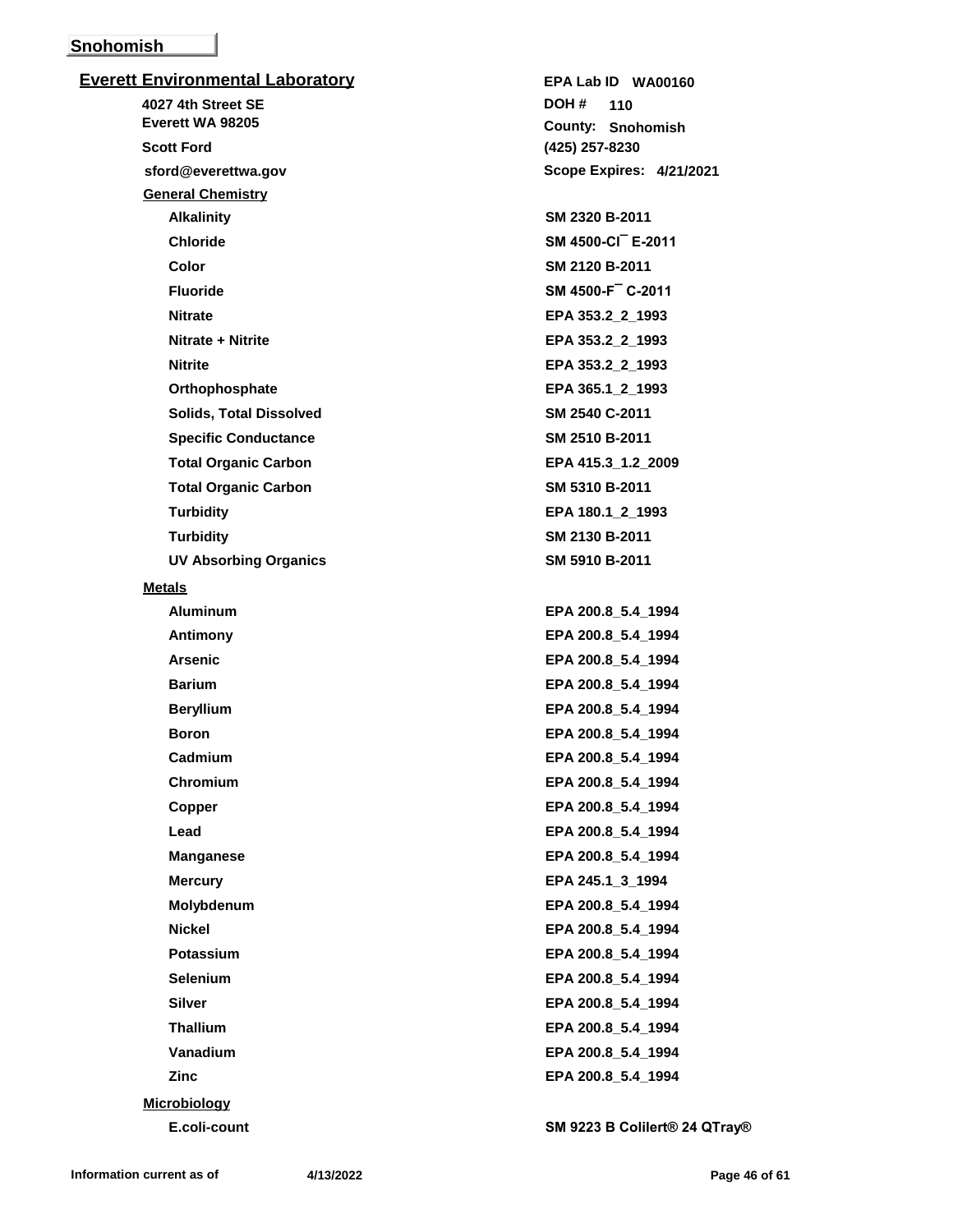## **Everett Environmental Laboratory**

**4027 4th Street SE sford@everettwa.gov Everett WA 98205 Scott Ford Microbiology Fecal coliform-count SM 9222 D (mFC)-06 Heterotrophic Bacteria SM 9215 B (PCA) Heterotrophic Bacteria SM 9215 B (R2A) Total coliforms-count SM 9222 B (LES Endo)**

## **Monroe Water Quality Laboratory**

**522 S. Sams St. dsheppard@monroewa.gov Monroe WA 98272-2198 Donovan Sheppard Microbiology**

#### **Spokane**

## **AAA Laboratory**

**404 1st St aaalab@hotmail.com Cheney WA 99004 Casie Monge General Chemistry Nitrate as N HACH 10206 Microbiology**

## **Anatek Labs, Inc - Spokane**

**East 504 Sprague Avenue leahc@anateklabs.com Spokane WA 99226 Leah Clappes General Chemistry Alkalinity SM 2320 B-2011 Chloride EPA 300.0\_2.1\_1993 Color SM 2120 B-2011 Cyanide, Total EPA 335.4\_1\_1993 Cyanide, Total SM 4500-CN¯ E-2011 Fluoride EPA 300.0\_2.1\_1993 Hardness (calc.) SM 2340 B-2011 Hardness, Total (as CaCO3) SM 2340 C-2011**

**(425) 257-8230 Snohomish County: 110 DOH # Scope Expires: 4/21/2021 EPA Lab ID WA00160**

**Total coli/E.coli - detect SM 9222 B+9221 F (LES Endo/EC MUG-PA) Total coli/E.coli - detect SM 9223 B Colilert 18® (PA) Total coli/E.coli - detect SM 9223 B Colilert® 24 (PA) Total coliforms-count SM 9223 B Colilert® 24 QTray®**

> **(360) 794-6558 Snohomish County: 135 DOH # Scope Expires: 3/1/2021 EPA Lab ID WA00251**

**Total coli/E.coli - detect SM 9223 B Colilert® 24 (PA)**

**(509) 235-9390 Spokane County: 108 DOH # Scope Expires: 10/22/2021 EPA Lab ID WA00096**

**Total coli/E.coli - detect SM 9223 B Colilert® 24 (PA)**

**(509) 838-3999 Spokane County: 112 DOH # Scope Expires: 11/15/2021 EPA Lab ID WA00169**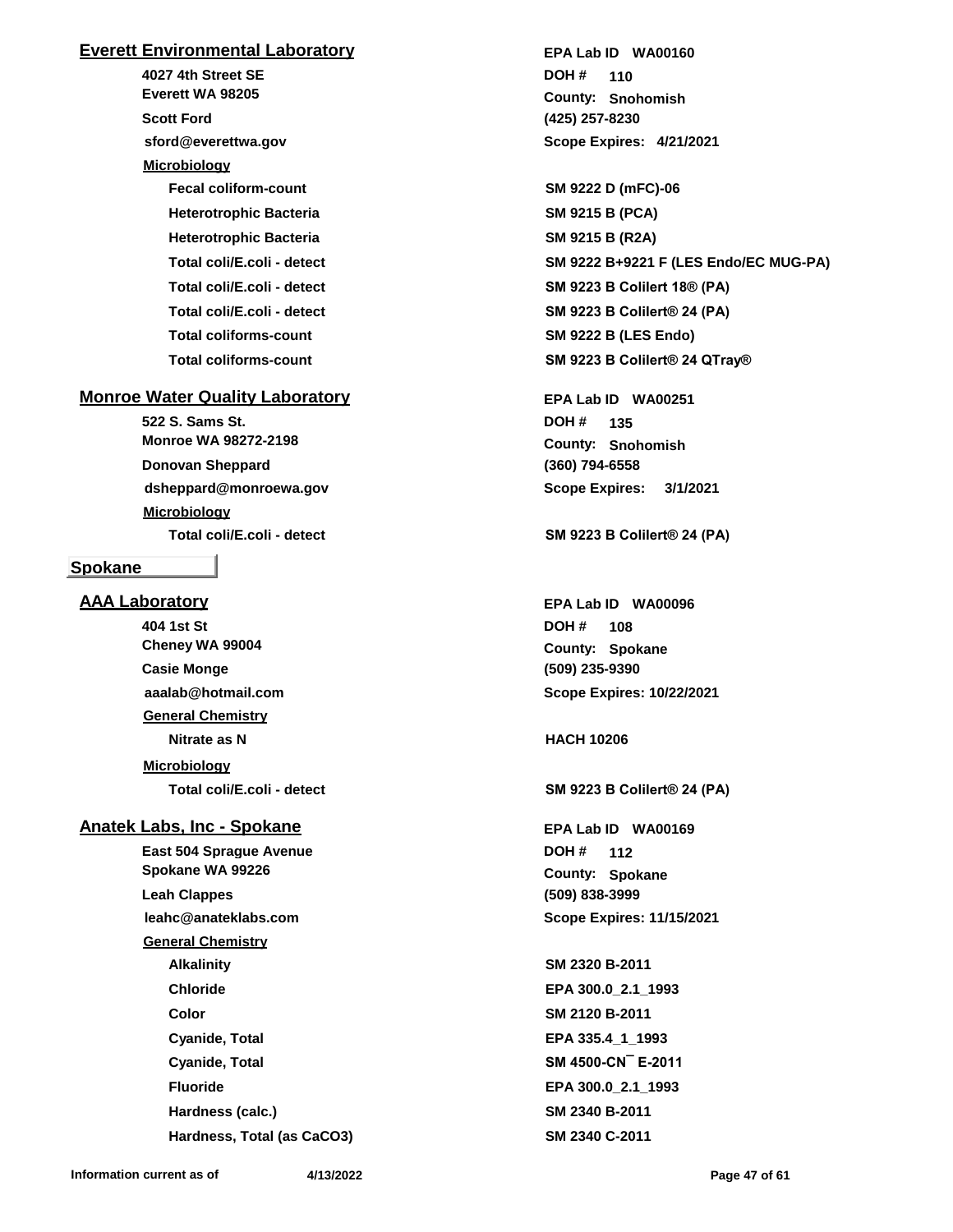| <u> Anatek Labs, Inc - Spokane</u>         | EPA Lab ID WA00169                       |
|--------------------------------------------|------------------------------------------|
| <b>East 504 Sprague Avenue</b>             | DOH #<br>112                             |
| Spokane WA 99226                           | <b>County: Spokane</b>                   |
| <b>Leah Clappes</b>                        | (509) 838-3999                           |
| leahc@anateklabs.com                       | <b>Scope Expires: 11/15/2021</b>         |
| <b>General Chemistry</b><br><b>Nitrate</b> |                                          |
| Nitrate (calc.)                            | EPA 300.0_2.1_1993<br>SM 4500-NO3 F-2011 |
| Nitrate + Nitrite                          | EPA 300.0 2.1 1993                       |
| Nitrate + Nitrite                          | SM 4500-NO3 F-2011                       |
| <b>Nitrite</b>                             | EPA 300.0 2.1 1993                       |
| <b>Nitrite</b>                             | SM 4500-NO3 F-2011                       |
|                                            |                                          |
| Orthophosphate                             | EPA 300.0_2.1_1993<br>SM 4500-P F-2011   |
| Orthophosphate                             |                                          |
| рH                                         | SM 4500-H+ B-2011                        |
| <b>Solids, Total Dissolved</b>             | SM 2540 C-2011                           |
| <b>Specific Conductance</b>                | SM 2510 B-2011                           |
| <b>Sulfate</b>                             | EPA 300.0_2.1_1993                       |
| <b>Turbidity</b>                           | EPA 180.1 2 1993                         |
| <b>Mass Spectrometry</b>                   |                                          |
| 1,1,1,2-Tetrachloroethane                  | EPA 524.2 4.1 1995                       |
| 1,1,1-Trichloroethane                      | EPA 524.2_4.1_1995                       |
| 1,1,2,2-Tetrachloroethane                  | EPA 524.2_4.1_1995                       |
| 1,1,2-Trichloroethane                      | EPA 524.2_4.1_1995                       |
| 1,1-Dichloroethane                         | EPA 524.2_4.1_1995                       |
| 1,1-Dichloroethylene                       | EPA 524.2_4.1_1995                       |
| 1,1-Dichloropropene                        | EPA 524.2 4.1 1995                       |
| 1,2,3-Trichlorobenzene                     | EPA 524.2 4.1 1995                       |
| 1,2,3-Trichloropropane                     | EPA 524.2_4.1_1995                       |
| 1,2,4-Trichlorobenzene                     | EPA 524.2 4.1 1995                       |
| 1,2,4-Trimethylbenzene                     | EPA 524.2_4.1_1995                       |
| 1,2-Dichlorobenzene                        | EPA 524.2 4.1 1995                       |
| 1,2-Dichloroethane (Ethylene dichloride)   | EPA 524.2_4.1_1995                       |
| 1,2-Dichloropropane                        | EPA 524.2_4.1_1995                       |
| 1,3,5-Trimethylbenzene                     | EPA 524.2_4.1_1995                       |
| 1,3-Dichlorobenzene                        | EPA 524.2 4.1 1995                       |
| 1,3-Dichloropropane                        | EPA 524.2_4.1_1995                       |
| 1,4-Dichlorobenzene                        | EPA 524.2_4.1_1995                       |
| 2,2-Dichloropropane                        | EPA 524.2_4.1_1995                       |
| 2-Butanone (Methyl ethyl ketone, MEK)      | EPA 524.2_4.1_1995                       |
| 2-Chlorotoluene                            | EPA 524.2_4.1_1995                       |
| 2-Hexanone                                 | EPA 524.2_4.1_1995                       |
| 4-Chlorotoluene                            | EPA 524.2 4.1 1995                       |
| 4-Isopropyltoluene (p-Cymene)              | EPA 524.2_4.1_1995                       |
| 4-Methyl-2-pentanone (MIBK)                | EPA 524.2_4.1_1995                       |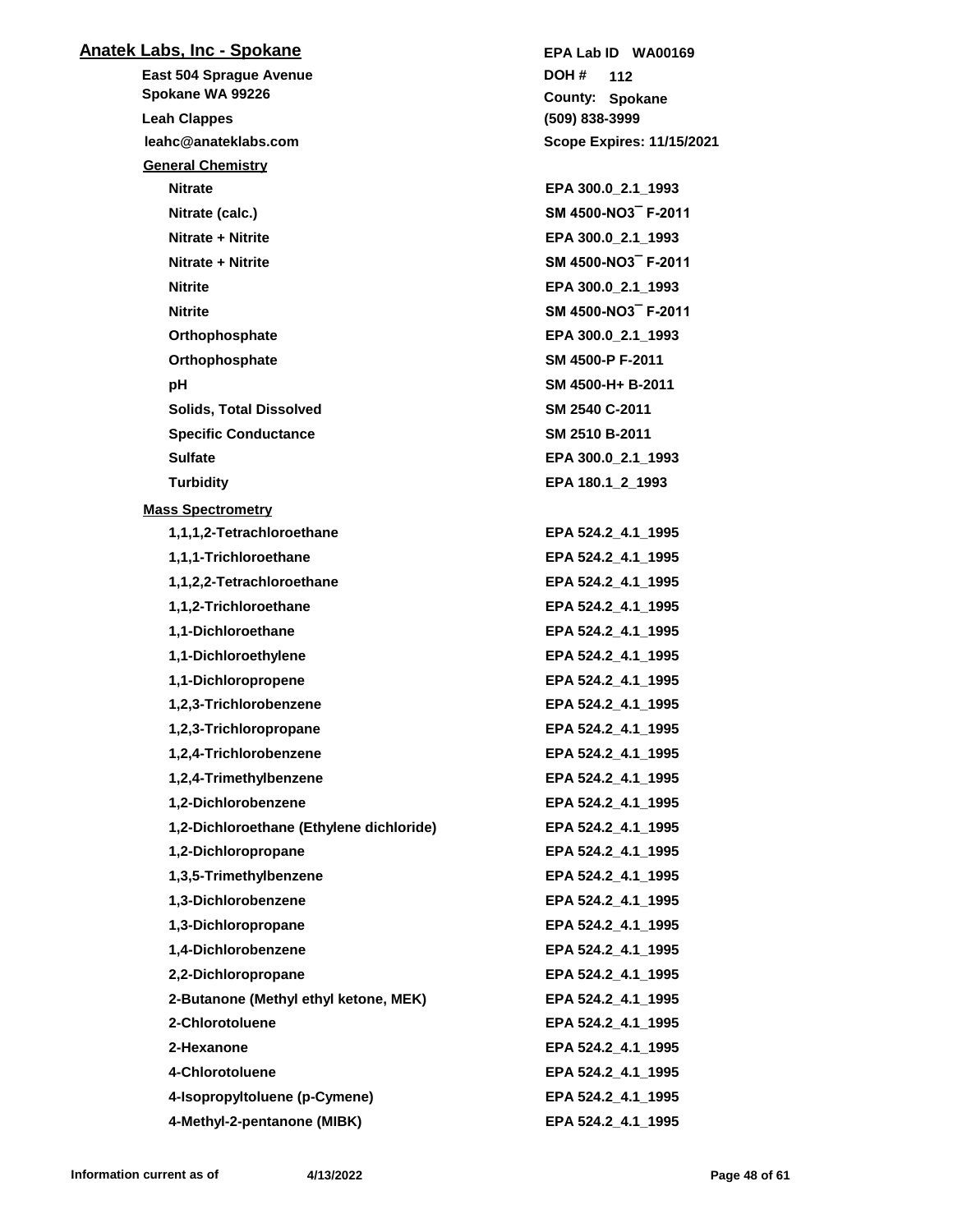| <b>Anatek Labs, Inc - Spokane</b>         | EPA Lab ID WA00169               |
|-------------------------------------------|----------------------------------|
| East 504 Sprague Avenue                   | DOH #<br>112                     |
| Spokane WA 99226                          | County: Spokane                  |
| <b>Leah Clappes</b>                       | (509) 838-3999                   |
| leahc@anateklabs.com                      | <b>Scope Expires: 11/15/2021</b> |
| <b>Mass Spectrometry</b>                  |                                  |
| <b>Acetone</b>                            | EPA 524.2_4.1_1995               |
| <b>Acrolein (Propenal)</b>                | EPA 524.2_4.1_1995               |
| <b>Acrylonitrile</b>                      | EPA 524.2_4.1_1995               |
| <b>Benzene</b>                            | EPA 524.2 4.1 1995               |
| <b>Bromobenzene</b>                       | EPA 524.2_4.1_1995               |
| <b>Bromochloromethane</b>                 | EPA 524.2_4.1_1995               |
| <b>Bromodichloromethane</b>               | EPA 524.2_4.1_1995               |
| <b>Bromoform</b>                          | EPA 524.2_4.1_1995               |
| <b>Carbon disulfide</b>                   | EPA 524.2_4.1_1995               |
| Carbon tetrachloride                      | EPA 524.2_4.1_1995               |
| Chlorobenzene                             | EPA 524.2 4.1 1995               |
| Chlorodibromomethane                      | EPA 524.2 4.1 1995               |
| <b>Chloroethane (Ethyl chloride)</b>      | EPA 524.2_4.1_1995               |
| <b>Chloroform</b>                         | EPA 524.2 4.1 1995               |
| cis-1,2-Dichloroethylene                  | EPA 524.2_4.1_1995               |
| cis-1,3-Dichloropropene                   | EPA 524.2_4.1_1995               |
| <b>Dibromomethane</b>                     | EPA 524.2_4.1_1995               |
| Dichlorodifluoromethane (Freon-12)        | EPA 524.2_4.1_1995               |
| Dichloromethane (DCM, Methylene chloride) | EPA 524.2_4.1_1995               |
| <b>Ethylbenzene</b>                       | EPA 524.2_4.1_1995               |
| Hexachlorobutadiene                       | EPA 524.2_4.1_1995               |
| Isopropylbenzene                          | EPA 524.2 4.1 1995               |
| <b>Methyl bromide (Bromomethane)</b>      | EPA 524.2 4.1 1995               |
| Methyl chloride (Chloromethane)           | EPA 524.2_4.1_1995               |
| Methyl tert-butyl ether (MTBE)            | EPA 524.2 4.1 1995               |
| m-Xylene                                  | EPA 524.2_4.1_1995               |
| <b>Naphthalene</b>                        | EPA 524.2_4.1_1995               |
| n-Butylbenzene                            | EPA 524.2_4.1_1995               |
| n-Propylbenzene                           | EPA 524.2_4.1_1995               |
| o-Xylene                                  | EPA 524.2 4.1 1995               |
| p-Xylene                                  | EPA 524.2_4.1_1995               |
| sec-Butylbenzene                          | EPA 524.2 4.1 1995               |
| <b>Styrene</b>                            | EPA 524.2_4.1_1995               |
| tert-Butylbenzene                         | EPA 524.2 4.1 1995               |
| Tetrachloroethylene (Perchloroethylene)   | EPA 524.2_4.1_1995               |
| <b>Toluene</b>                            | EPA 524.2_4.1_1995               |
| <b>Total Trihalomethanes</b>              | EPA 524.2_4.1_1995               |
| trans-1,2-Dichloroethylene                | EPA 524.2 4.1 1995               |
| trans-1,3-Dichloropropylene               | EPA 524.2_4.1_1995               |

**Information current as of 4/13/2022 Page 49 of 61**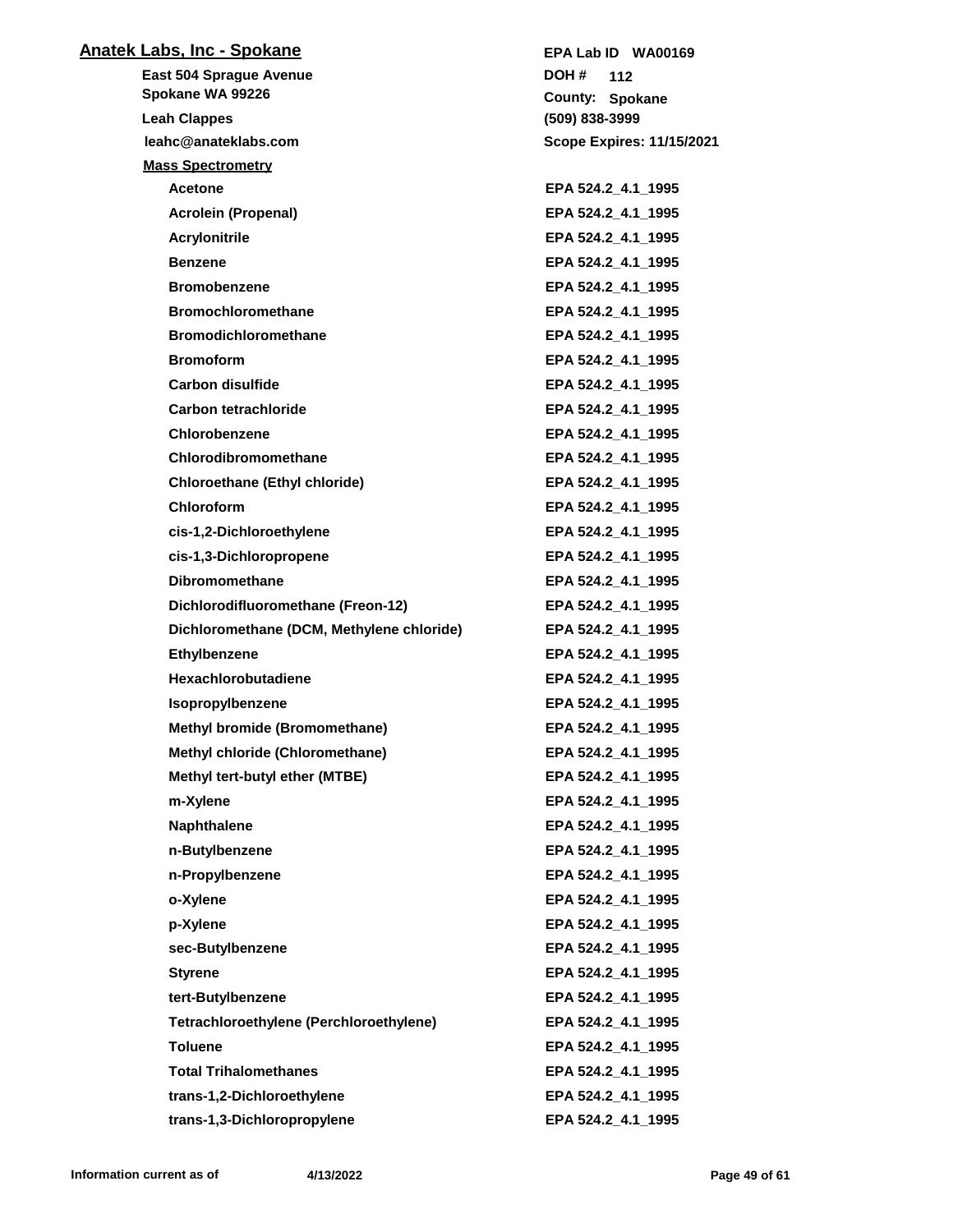| <b>Anatek Labs, Inc - Spokane</b>   | EPA Lab ID WA00169                                    |
|-------------------------------------|-------------------------------------------------------|
| East 504 Sprague Avenue             | DOH #<br>112                                          |
| Spokane WA 99226                    | County: Spokane                                       |
| <b>Leah Clappes</b>                 | (509) 838-3999                                        |
| leahc@anateklabs.com                | <b>Scope Expires: 11/15/2021</b>                      |
| <b>Mass Spectrometry</b>            |                                                       |
| trans-1,4-Dichloro-2-butene         | EPA 524.2 4.1 1995                                    |
| Trichloroethene (Trichloroethylene) | EPA 524.2_4.1_1995                                    |
| Trichlorofluoromethane (Freon 11)   | EPA 524.2 4.1 1995                                    |
| Vinyl chloride                      | EPA 524.2_4.1_1995                                    |
| Xylene (total)                      | EPA 524.2_4.1_1995                                    |
| <b>Metals</b>                       |                                                       |
| <b>Aluminum</b>                     | EPA 200.8 5.4 1994                                    |
| Antimony                            | EPA 200.8_5.4_1994                                    |
| <b>Arsenic</b>                      | EPA 200.8 5.4 1994                                    |
| <b>Barium</b>                       | EPA 200.8 5.4 1994                                    |
| <b>Beryllium</b>                    | EPA 200.8_5.4_1994                                    |
| Cadmium                             | EPA 200.8 5.4 1994                                    |
| Chromium                            | EPA 200.8_5.4_1994                                    |
| Copper                              | EPA 200.8_5.4_1994                                    |
| Lead                                | EPA 200.8 5.4 1994                                    |
| <b>Manganese</b>                    | EPA 200.8_5.4_1994                                    |
| <b>Mercury</b>                      | EPA 200.8_5.4_1994                                    |
| Nickel                              | EPA 200.8_5.4_1994                                    |
| <b>Selenium</b>                     | EPA 200.8 5.4 1994                                    |
| <b>Silver</b>                       | EPA 200.8_5.4_1994                                    |
| <b>Thallium</b>                     | EPA 200.8_5.4_1994                                    |
| <b>Total Uranium</b>                | EPA 200.8_5.4_1994                                    |
| Zinc                                | EPA 200.8_5.4_1994                                    |
| <b>Microbiology</b>                 |                                                       |
| E.coli-count                        | SM 9221 B+F+C (LTB/BGB/EC Mug-MPN)                    |
| E.coli-count                        | SM 9223 B Colilert 18® QTray®                         |
| <b>Fecal coliform-count</b>         | SM 9221 B+E1+C (LTB/BGB/EC-MPN)                       |
| <b>Fecal coliform-count</b>         | SM 9222 D (mFC)-06                                    |
| <b>Heterotrophic Bacteria</b>       | <b>SM 9215 B (PCA)</b>                                |
| <b>Heterotrophic Bacteria</b>       | SM 9215 E SimPlate®                                   |
| Total coli/E.coli - detect          | SM 9221 D+F (PA Broth/BGB/EC Mug-PA)                  |
| Total coli/E.coli - detect          | <b>SM 9223 B Colilert 18® (PA)</b>                    |
| <b>Total coliforms-count</b>        | SM 9221 B+E1+C (LTB/BGB/EC-MPN)                       |
| <b>Total coliforms-count</b>        | SM 9221 B+F+C (LTB/BGB/EC Mug-MPN)                    |
| <b>Total coliforms-count</b>        | SM 9223 B Colilert 18 <sup>®</sup> QTray <sup>®</sup> |
| Radiochemistry                      |                                                       |
| <b>Gross Alpha</b>                  | EPA 900.0-80                                          |
| <b>Gross Beta</b>                   | EPA 900.0-80                                          |

**Radium-226 EPA 903.0-80**

**Information current as of 4/13/2022 Page 50 of 61**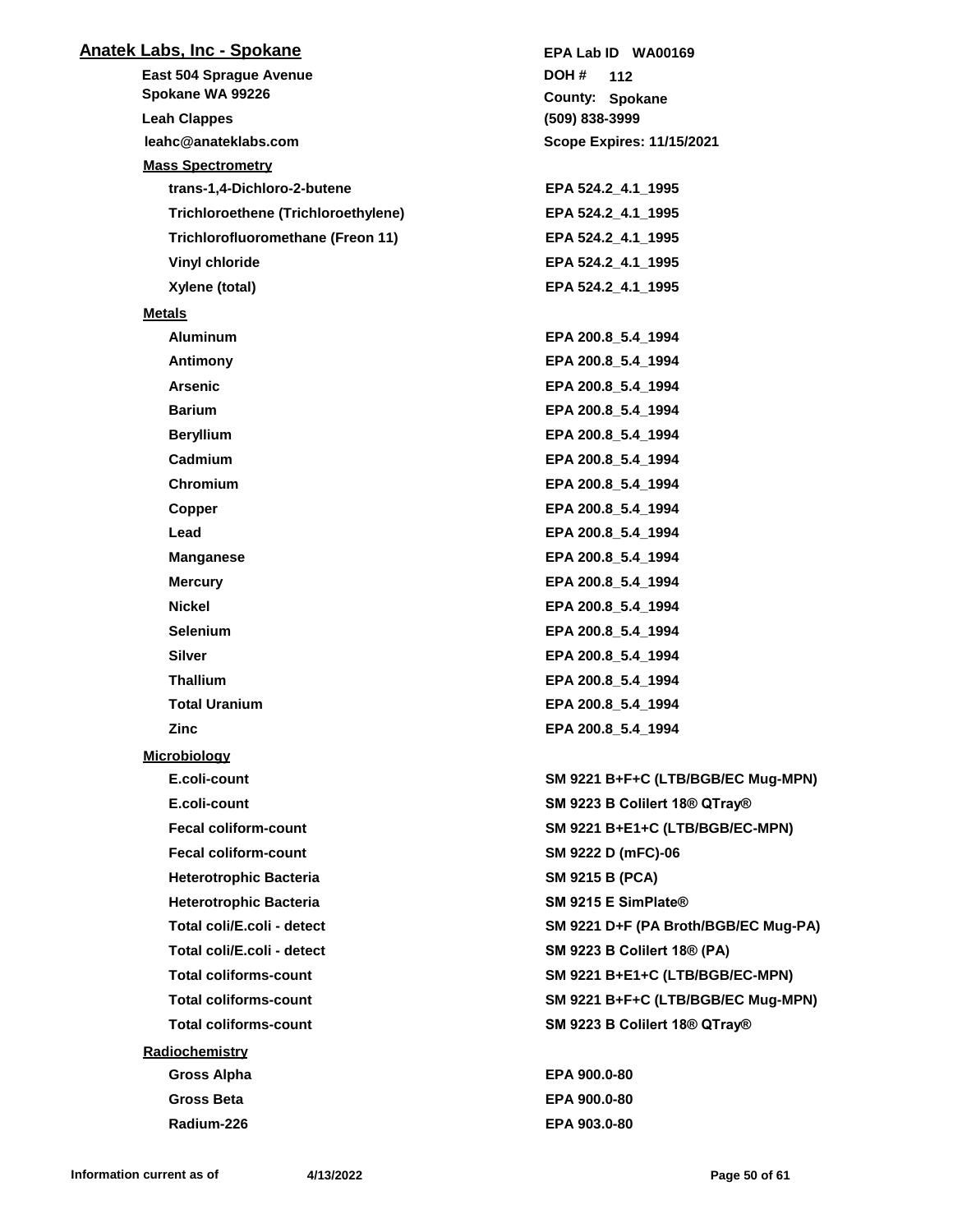## **Anatek Labs, Inc - Spokane**

**East 504 Sprague Avenue leahc@anateklabs.com Spokane WA 99226 Leah Clappes Radiochemistry Radium-228 EPA 904.0-80**

## **TestAmerica Spokane**

**11922 E 1st terri.torres@testamericainc.com Spokane Valley WA 99206-5302 Terri Torres General Chemistry Chloride EPA 300.0\_2.1\_1993 Color SM 2120 B-2011 Fluoride EPA 300.0\_2.1\_1993 Nitrate EPA 300.0\_2.1\_1993 Nitrite EPA 300.0\_2.1\_1993 Solids, Total Dissolved SM 2540 C 21st ED (2005) Specific Conductance SM 2510 B-2011 Sulfate EPA 300.0\_2.1\_1993**

#### **Tshimakain Creek Laboratories**

**5503 E Broadway Ave darrenl@t-creek.com Spokane Valley WA 99212 Darren Lantzer General Chemistry Alkalinity SM 2320 B-2011 Chloride EPA 300.0\_2.1\_1993 Fluoride EPA 300.0\_2.1\_1993 Nitrate EPA 300.0\_2.1\_1993 Nitrite EPA 300.0\_2.1\_1993 Orthophosphate EPA 300.0\_2.1\_1993 pH SM 4500-H+ B-2011 Solids, Total Dissolved SM 2540 C-2011 Specific Conductance SM 2510 B-2011 Sulfate EPA 300.0\_2.1\_1993 Turbidity SM 2130 B-2011 Microbiology**

**(509) 838-3999 Spokane County: 112 DOH # Scope Expires: 11/15/2021 EPA Lab ID WA00169**

**(509) 924-9200 Spokane County: 111 DOH # Scope Expires: 1/6/2022 EPA Lab ID WA01220**

**Turbidity EPA 180.1\_2\_1993**

**(509) 928-3577 Spokane County: 210 DOH # Scope Expires: 11/21/2021 EPA Lab ID WA01260**

**Fecal coliform-count SM 9222 D (mFC)-06 Total coli/E.coli - detect SM 9223 B Colilert® 24 (PA)**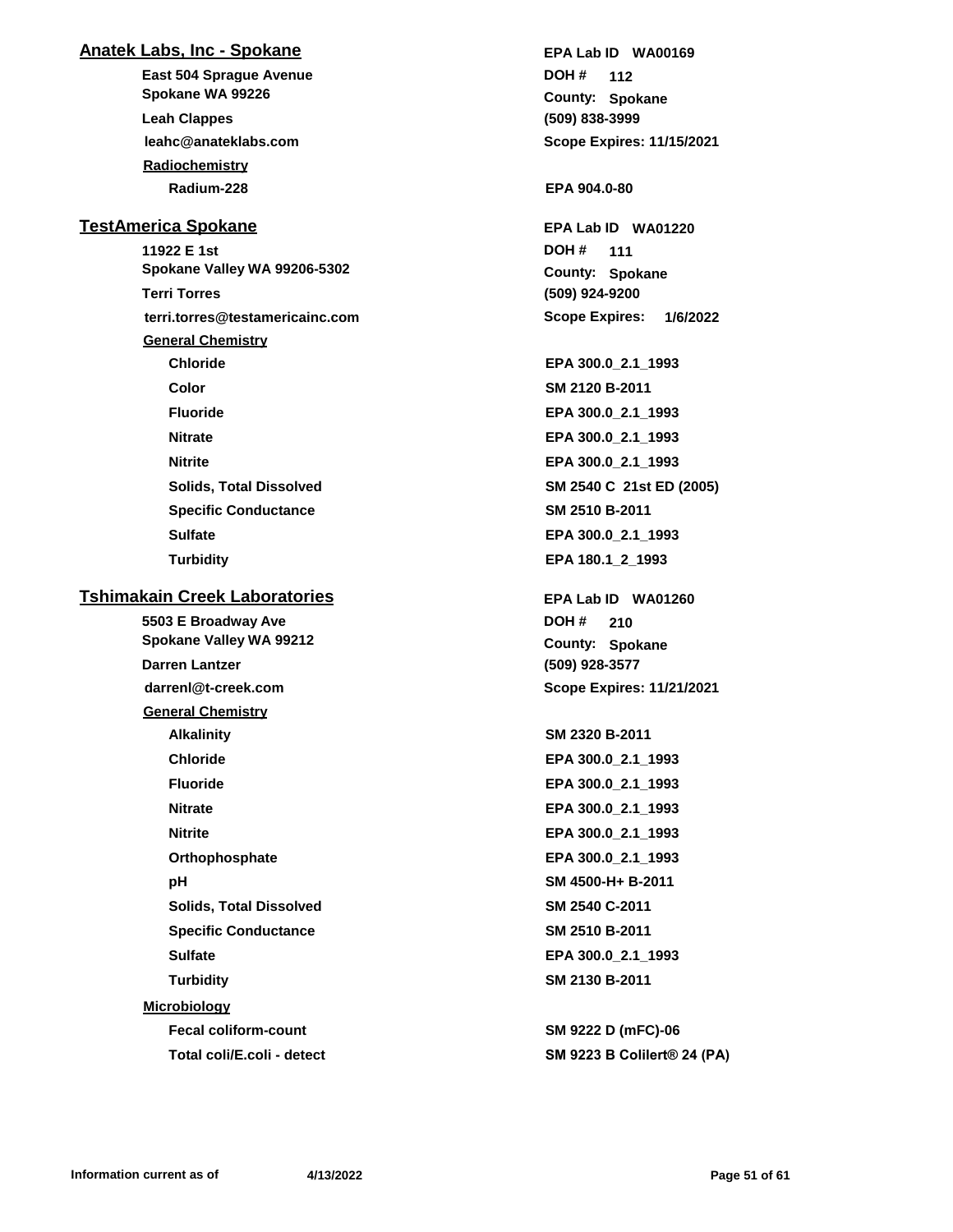## **Thurston**

| <b>Dragon Analytical Laboratory, Inc</b> | EPA Lab ID WA01234                |
|------------------------------------------|-----------------------------------|
| 627 Durell Road SE                       | DOH#<br>193                       |
| Tumwater WA 98501                        | County: Thurston                  |
| <b>Tim McCall</b>                        | $(360) 866 - 0543$                |
| tmccall@dragonlaboratory.com             | <b>Scope Expires:</b><br>7/5/2021 |
| Chromatography                           |                                   |
| Aroclor-1016 (PCB-1016)                  | EPA 508_3.1_1995                  |
| Aroclor-1221 (PCB-1221)                  | EPA 508 3.1 1995                  |
| Aroclor-1232 (PCB-1232)                  | EPA 508_3.1_1995                  |
| Aroclor-1242 (PCB-1242)                  | EPA 508 3.1 1995                  |
| Aroclor-1248 (PCB-1248)                  | EPA 508_3.1_1995                  |
| Aroclor-1254 (PCB-1254)                  | EPA 508_3.1_1995                  |
| Aroclor-1260 (PCB-1260)                  | EPA 508_3.1_1995                  |
| <b>Bromoacetic acid (MBAA, BAA)</b>      | EPA 552.2_1_1995                  |
| <b>Bromochloroacetic acid (BCAA)</b>     | EPA 552.2_1_1995                  |
| <b>Dalapon</b>                           | EPA 552.2 1 1995                  |
| Dibromoacetic acid (DBAA)                | EPA 552.2_1_1995                  |
| Dichloroacetic acid (DCAA)               | EPA 552.2_1_1995                  |
| <b>Total haloacetic acids (HAA5)</b>     | EPA 552.2_1_1995                  |
| <b>Trichloroacetic acid (TCAA)</b>       | EPA 552.2 1 1995                  |
| <b>General Chemistry</b>                 |                                   |
| <b>Alkalinity</b>                        | SM 2320 B-2011                    |
| <b>Chloride</b>                          | EPA 300.0_2.1_1993                |
| <b>Chlorine (Residual), Free</b>         | SM 4500-CI G-2011                 |
| <b>Color</b>                             | SM 2120 B-2011                    |
| <b>Fluoride</b>                          | EPA 300.0_2.1_1993                |
| Hardness (calc.)                         | SM 2340 B-2011                    |
| <b>Nitrate</b>                           | EPA 300.0 2.1 1993                |
| <b>Nitrite</b>                           | EPA 300.0_2.1_1993                |
| <b>Specific Conductance</b>              | SM 2510 B-2011                    |
| <b>Sulfate</b>                           | EPA 300.0_2.1_1993                |
| <b>Mass Spectrometry</b>                 |                                   |
| 1,1,1,2-Tetrachloroethane                | EPA 524.2 4.1 1995                |
| 1,1,1-Trichloroethane                    | EPA 524.2_4.1_1995                |
| 1,1,2,2-Tetrachloroethane                | EPA 524.2_4.1_1995                |
| 1,1,2-Trichloroethane                    | EPA 524.2_4.1_1995                |
| 1,1-Dichloroethane                       | EPA 524.2_4.1_1995                |
| 1,1-Dichloroethylene                     | EPA 524.2_4.1_1995                |
| 1,1-Dichloropropene                      | EPA 524.2_4.1_1995                |
| 1,2,3-Trichlorobenzene                   | EPA 524.2_4.1_1995                |
| 1,2,3-Trichloropropane                   | EPA 524.2_4.1_1995                |
| 1,2,4-Trichlorobenzene                   | EPA 524.2_4.1_1995                |
| 1,2,4-Trimethylbenzene                   | EPA 524.2_4.1_1995                |
| 1,2-Dichlorobenzene                      | EPA 524.2_4.1_1995                |
|                                          |                                   |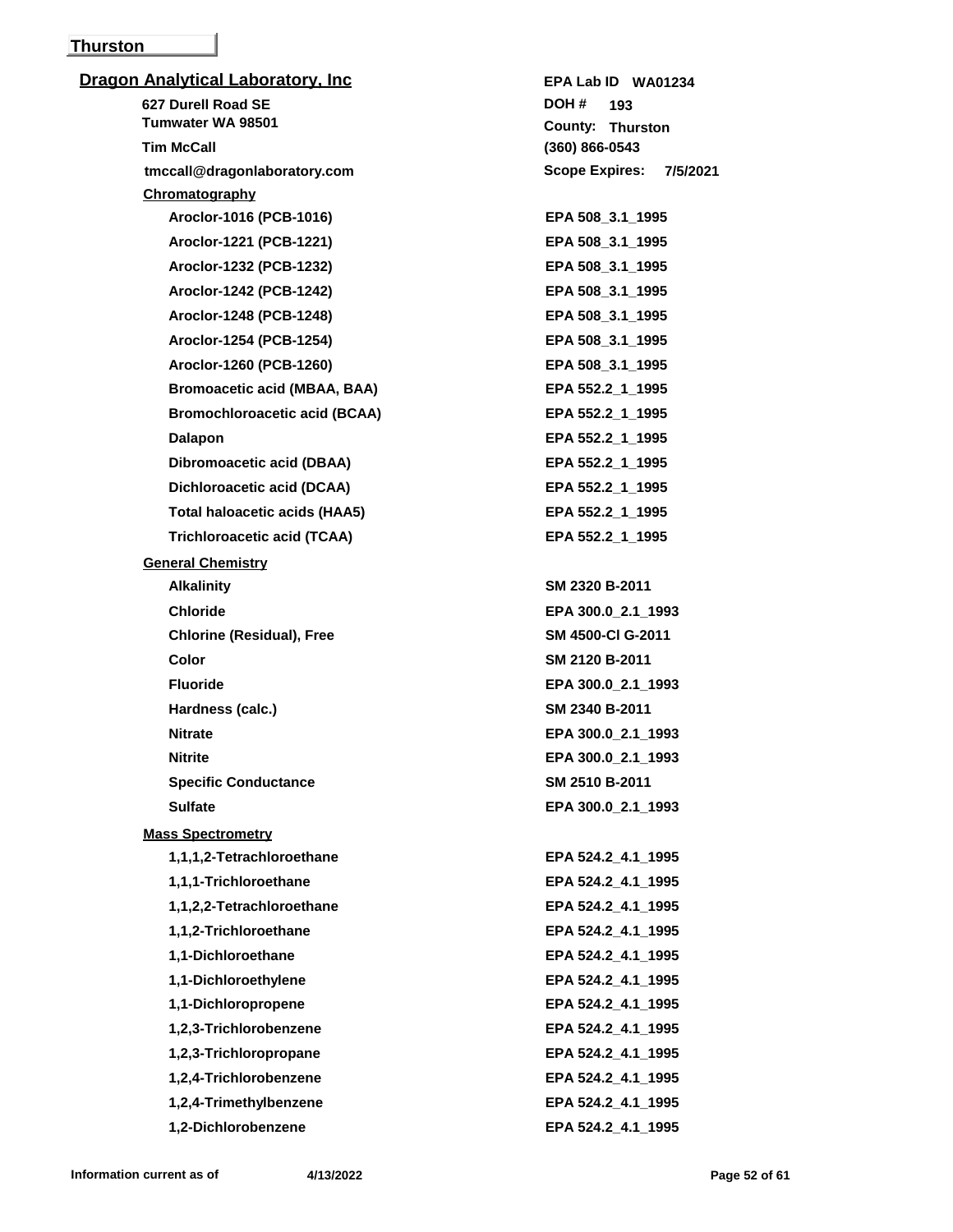| <b>Dragon Analytical Laboratory, Inc.</b> | EPA Lab ID WA01234                |
|-------------------------------------------|-----------------------------------|
| 627 Durell Road SE                        | DOH #<br>193                      |
| Tumwater WA 98501                         | County: Thurston                  |
| <b>Tim McCall</b>                         | $(360) 866 - 0543$                |
| tmccall@dragonlaboratory.com              | <b>Scope Expires:</b><br>7/5/2021 |
| <b>Mass Spectrometry</b>                  |                                   |
| 1,2-Dichloroethane (Ethylene dichloride)  | EPA 524.2_4.1_1995                |
| 1,2-Dichloropropane                       | EPA 524.2_4.1_1995                |
| 1,3,5-Trimethylbenzene                    | EPA 524.2 4.1 1995                |
| 1,3-Dichlorobenzene                       | EPA 524.2_4.1_1995                |
| 1,3-Dichloropropane                       | EPA 524.2 4.1 1995                |
| 1,4-Dichlorobenzene                       | EPA 524.2 4.1 1995                |
| 2,2-Dichloropropane                       | EPA 524.2_4.1_1995                |
| 2-Chlorotoluene                           | EPA 524.2 4.1 1995                |
| 4-Chlorotoluene                           | EPA 524.2 4.1 1995                |
| 4-Isopropyltoluene (p-Cymene)             | EPA 524.2_4.1_1995                |
| <b>Acrolein (Propenal)</b>                | EPA 524.2 4.1 1995                |
| <b>Benzene</b>                            | EPA 524.2 4.1 1995                |
| <b>Bromobenzene</b>                       | EPA 524.2_4.1_1995                |
| <b>Bromochloromethane</b>                 | EPA 524.2_4.1_1995                |
| <b>Bromodichloromethane</b>               | EPA 524.2_4.1_1995                |
| <b>Bromoform</b>                          | EPA 524.2_4.1_1995                |
| Carbon tetrachloride                      | EPA 524.2_4.1_1995                |
| Chlorobenzene                             | EPA 524.2_4.1_1995                |
| Chlorodibromomethane                      | EPA 524.2_4.1_1995                |
| Chloroethane (Ethyl chloride)             | EPA 524.2_4.1_1995                |
| <b>Chloroform</b>                         | EPA 524.2_4.1_1995                |
| cis-1,2-Dichloroethylene                  | EPA 524.2_4.1_1995                |
| cis-1,3-Dichloropropene                   | EPA 524.2_4.1_1995                |
| <b>Dibromomethane</b>                     | EPA 524.2_4.1_1995                |
| Dichlorodifluoromethane (Freon-12)        | EPA 524.2_4.1_1995                |
| Dichloromethane (DCM, Methylene chloride) | EPA 524.2_4.1_1995                |
| Ethylbenzene                              | EPA 524.2 4.1 1995                |
| <b>Hexachlorobutadiene</b>                | EPA 524.2 4.1 1995                |
| <b>Hexachloroethane</b>                   | EPA 524.2 4.1 1995                |
| Isopropylbenzene                          | EPA 524.2_4.1_1995                |
| m+p-xylene                                | EPA 524.2_4.1_1995                |
| Methyl bromide (Bromomethane)             | EPA 524.2_4.1_1995                |
| Methyl chloride (Chloromethane)           | EPA 524.2_4.1_1995                |
| <b>Naphthalene</b>                        | EPA 524.2 4.1 1995                |
| n-Butylbenzene                            | EPA 524.2_4.1_1995                |
| n-Propylbenzene                           | EPA 524.2_4.1_1995                |
| o-Xylene                                  | EPA 524.2_4.1_1995                |
|                                           | EPA 524.2 4.1 1995                |
| sec-Butylbenzene                          | EPA 524.2 4.1 1995                |
| <b>Styrene</b>                            |                                   |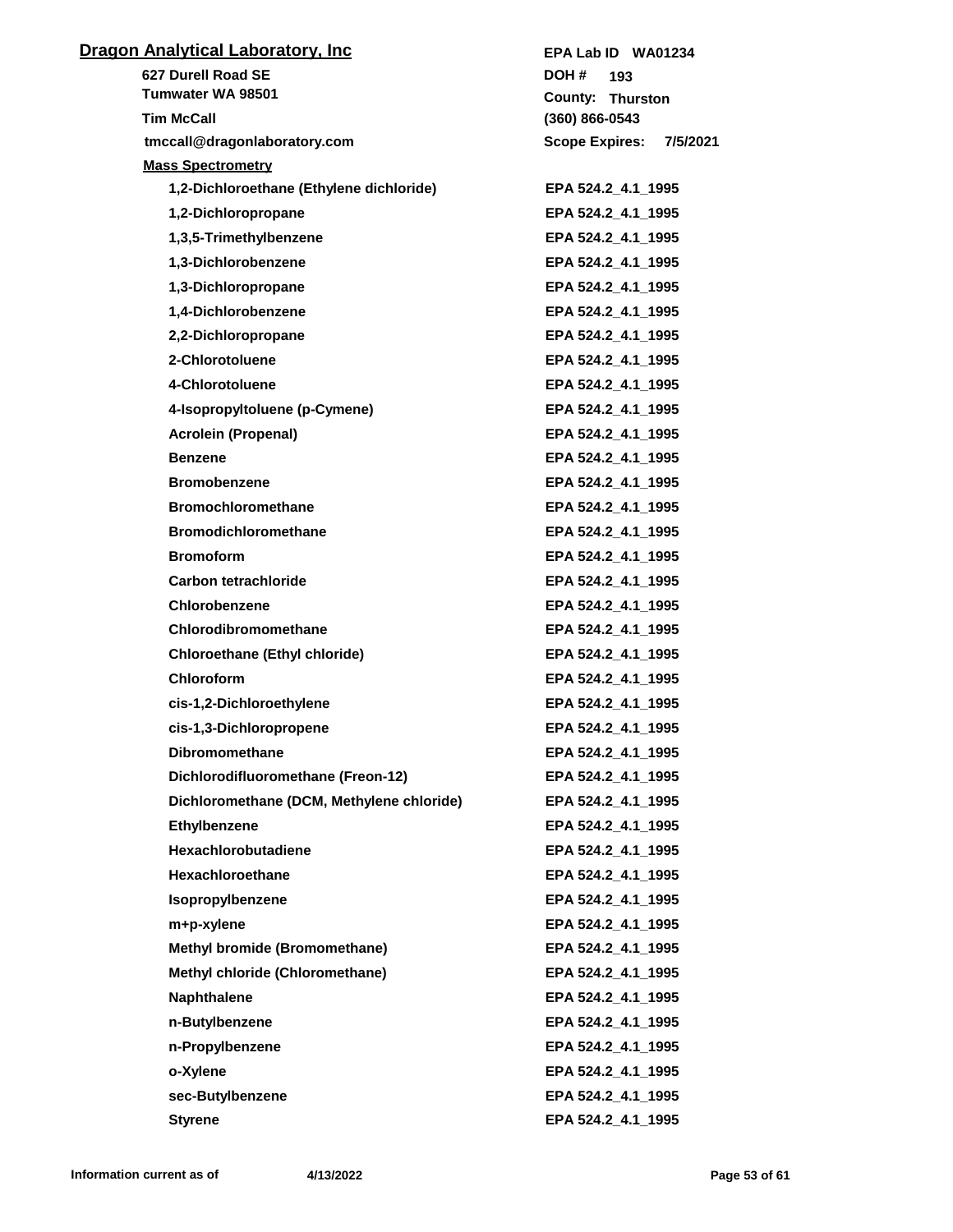| <u> Dragon Analytical Laboratory, Inc</u>  | EPA Lab ID WA01234                 |
|--------------------------------------------|------------------------------------|
| 627 Durell Road SE                         | DOH#<br>193                        |
| Tumwater WA 98501                          | <b>County: Thurston</b>            |
| <b>Tim McCall</b>                          | $(360) 866 - 0543$                 |
| tmccall@dragonlaboratory.com               | <b>Scope Expires:</b><br>7/5/2021  |
| <b>Mass Spectrometry</b>                   |                                    |
| tert-Butylbenzene                          | EPA 524.2 4.1 1995                 |
| Tetrachloroethylene (Perchloroethylene)    | EPA 524.2_4.1_1995                 |
| <b>Toluene</b>                             | EPA 524.2_4.1_1995                 |
| <b>Total Trihalomethanes</b>               | EPA 524.2_4.1_1995                 |
| <b>Total Trihalomethanes</b>               | EPA 524.2_4.1_1995                 |
| trans-1,2-Dichloroethylene                 | EPA 524.2_4.1_1995                 |
| <b>Trichloroethene (Trichloroethylene)</b> | EPA 524.2_4.1_1995                 |
| Trichlorofluoromethane (Freon 11)          | EPA 524.2 4.1 1995                 |
| Xylene (total)                             | EPA 524.2 4.1 1995                 |
| <b>Metals</b>                              |                                    |
| Antimony                                   | EPA 200.8_5.4_1994                 |
| <b>Arsenic</b>                             | EPA 200.8_5.4_1994                 |
| <b>Arsenic</b>                             | SM 3113 B-2010                     |
| <b>Barium</b>                              | EPA 200.8_5.4_1994                 |
| <b>Beryllium</b>                           | EPA 200.8_5.4_1994                 |
| Cadmium                                    | EPA 200.8_5.4_1994                 |
| Calcium                                    | SM 3111 B-2011                     |
| Chromium                                   | EPA 200.8_5.4_1994                 |
| Copper                                     | EPA 200.8_5.4_1994                 |
| Copper                                     | SM 3113 B-2010                     |
| <b>Iron</b>                                | SM 3111 B-2011                     |
| Lead                                       | EPA 200.8 5.4 1994                 |
| Lead                                       | SM 3113 B-2010                     |
| <b>Magnesium</b>                           | SM 3111 B-2011                     |
| <b>Manganese</b>                           | EPA 200.8_5.4_1994                 |
| <b>Manganese</b>                           | SM 3111 B-2011                     |
| <b>Mercury</b>                             | EPA 200.8 5.4 1994                 |
| <b>Nickel</b>                              | EPA 200.8_5.4_1994                 |
| <b>Selenium</b>                            | EPA 200.8 5.4 1994                 |
| <b>Silver</b>                              | EPA 200.8 5.4 1994                 |
| <b>Silver</b>                              | SM 3111 B-2011                     |
| <b>Thallium</b>                            | EPA 200.8_5.4_1994                 |
| <b>Zinc</b>                                | EPA 200.8 5.4 1994                 |
| Zinc                                       | SM 3111 B-2011                     |
| <b>Microbiology</b>                        |                                    |
| <b>Fecal coliform-count</b>                | SM 9222 D (mFC)-06                 |
| Total coli/E.coli - detect                 | <b>SM 9223 B Colilert 18® (PA)</b> |
|                                            |                                    |
| <b>Total coliforms-count</b>               | <b>SM 9222 B (mEndo)</b>           |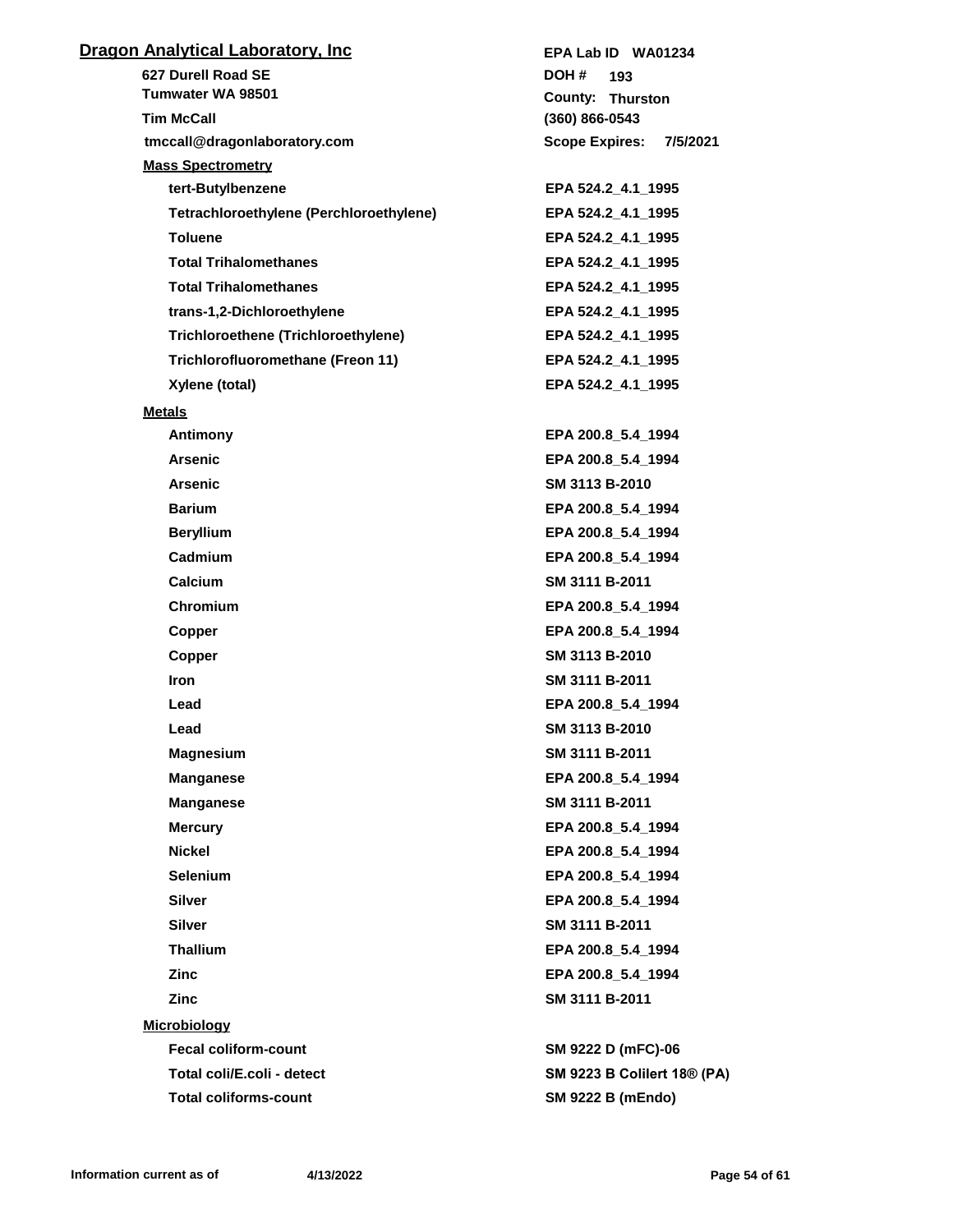## **Thurston County Health Department Laboratory**

**2000 Lakeridge Drive SW iversoe@co.thurston.wa.us Olympia WA 98502 Erik Iverson General Chemistry Nitrate as N SM 4500-NO3¯ D-2011 Microbiology Fecal coliform-count SM 9222 D (mFC)-06 Heterotrophic Bacteria SM 9215 B (PCA)**

## **Walla Walla**

## **Walla Walla Regional Water Testing Services**

**714 South College Avenue info@wallawatr.com College Place WA 99324 Curtis Skifstad General Chemistry Nitrate SM 4500-NO3¯ D-2011 Microbiology Heterotrophic Bacteria SM 9215 B (PCA)**

## **Whatcom**

**Edge Analytical Inc. - Bellingham 805 W. Orchard Dr cknox@edgeanalytical.com Bellingham WA 98225 Ceann Knox Microbiology Fecal coliform-count SM 9221 E2+C (A1-MPN) Fecal coliform-count SM 9222 D (mFC)-06 Heterotrophic Bacteria SM 9215 B (R2A) Heterotrophic Bacteria SM 9215 E SimPlate®**

**(360) 867-2631 Thurston County: 080 DOH # Scope Expires: 5/11/2021 EPA Lab ID WA00120**

**Total coli/E.coli - detect SM 9223 B Colilert 18® (PA) Total coli/E.coli - detect SM 9223 B Colisure® (PA)**

> **(509) 526-9287 Walla Walla County: 209 DOH # Scope Expires: 8/31/2021 EPA Lab ID WA01255**

**E.coli-count SM 9222 D+G (mFC/NA Mug) E.coli-count SM 9223 B Colilert® 24 QTray® Fecal coliform-count SM 9222 D+G (mFC/NA Mug) Total coli/E.coli - detect SM 9223 B Colilert® 24 (PA) Total coliforms-count SM 9223 B Colilert® 24 QTray®**

> **(800) 755-9295 Whatcom County: 164 DOH # Scope Expires: 12/5/2021 EPA Lab ID WA01214**

**E.coli-count SM 9221 B+F+C (LTB/BGB/EC Mug-MPN) E.coli-count SM 9223 B Colilert 18® QTray® Fecal coliform-count SM 9221 B+E1+C (LTB/BGB/EC-MPN) Fecal coliform-count SM 9222 B+9221 E1 (mEndo/EC-counts) Total coli/E.coli - detect SM 9221 B+F (LTB/BGB/EC MUG-PA) Total coli/E.coli - detect SM 9222 B+G2 (mEndo/EC Mug-PA) Total coli/E.coli - detect SM 9223 B Colilert 18® (PA)**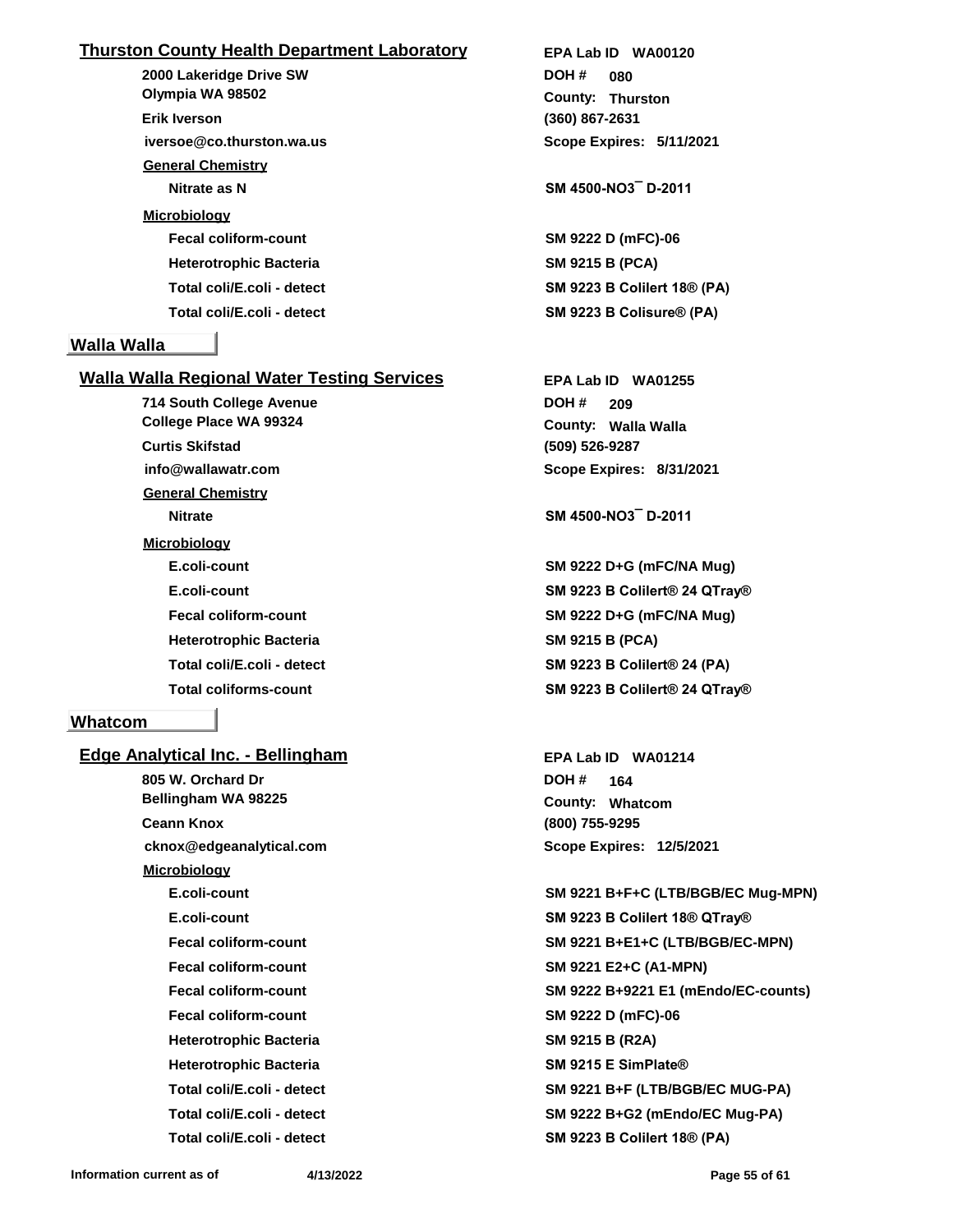## **Edge Analytical Inc. - Bellingham**

**805 W. Orchard Dr cknox@edgeanalytical.com Bellingham WA 98225 Ceann Knox Microbiology Total coli/E.coli - detect SM 9223 B Colisure® (PA) Total coliforms-count SM 9221 B+E1+C (LTB/BGB/EC-MPN) Total coliforms-count SM 9222 B+9221 E1 (mEndo/EC-counts) Total coliforms-count SM 9223 B Colilert 18® QTray® Exact Scientific Services, Inc. 1355 Pacific Place k.oostra@exactscientific.com Ferndale WA 98248 Kent Oostra Chromatography Bromoacetic acid (MBAA, BAA) EPA 552.3 Rev 1 (2003) Bromochloroacetic acid (BCAA) EPA 552.3 Rev 1 (2003) Chloroacetic acid (MCAA, CAA) EPA 552.3 Rev 1 (2003) Dibromoacetic acid (DBAA) EPA 552.3 Rev 1 (2003) Dichloroacetic acid (DCAA) EPA 552.3 Rev 1 (2003) Trichloroacetic acid (TCAA) EPA 552.3 Rev 1 (2003) General Chemistry Alkalinity SM 2320 B-2011 Chloride EPA 300.0\_2.1\_1993 Color SM 2120 B-2011 Cyanide, Free SM 4500 CN-F-2011 Cyanide, Total EPA 335.4\_1\_1993 Fluoride EPA 300.0\_2.1\_1993 Hardness (calc.) SM 2340 B-2011 Hardness, Total (as CaCO3) SM 2340 C-2011 Nitrate EPA 300.0\_2.1\_1993 Nitrate + Nitrite EPA 300.0\_2.1\_1993 Nitrite EPA 300.0\_2.1\_1993 Orthophosphate EPA 300.0\_2.1\_1993 Orthophosphate SM 4500-P E-2011 Solids, Total Dissolved SM 2540 C-2011 Specific Conductance SM 2510 B-2011 Sulfate EPA 300.0\_2.1\_1993 Total Organic Carbon SM 5310 C-2011 Turbidity SM 2130 B-2011 Mass Spectrometry 1,1,1,2-Tetrachloroethane EPA 524.2\_4.1\_1995 1,1,1-Trichloroethane EPA 524.2\_4.1\_1995**

**(800) 755-9295 Whatcom County: 164 DOH # Scope Expires: 12/5/2021 EPA Lab ID WA01214**

**Total coliforms-count SM 9221 B+F+C (LTB/BGB/EC Mug-MPN)**

**(360) 733-1205 Whatcom County: 174 DOH # Scope Expires: 8/20/2021 EPA Lab ID WA01232**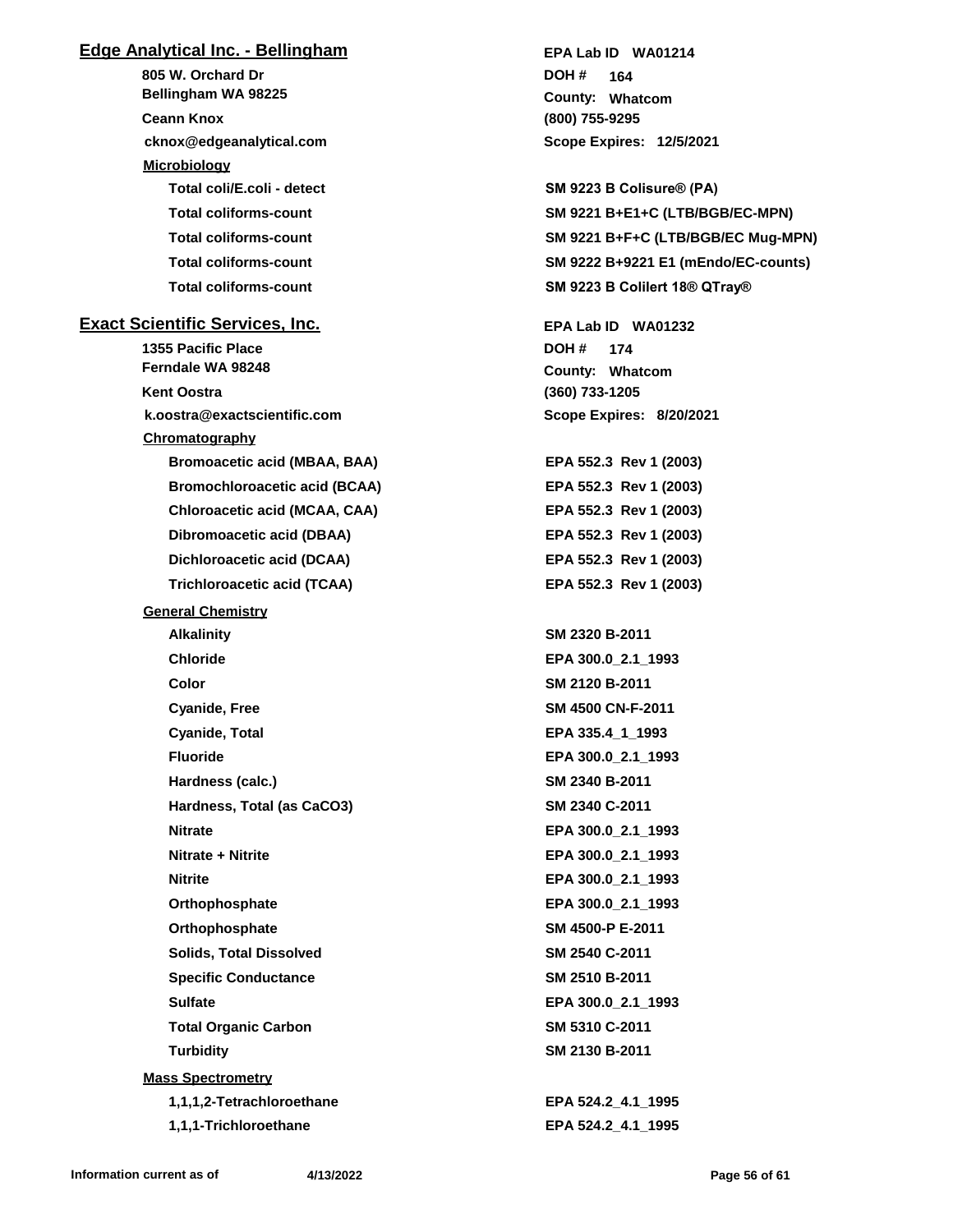| <b>Exact Scientific Services, Inc.</b>   | EPA Lab ID WA01232       |
|------------------------------------------|--------------------------|
| <b>1355 Pacific Place</b>                | DOH #<br>174             |
| Ferndale WA 98248                        | County: Whatcom          |
| <b>Kent Oostra</b>                       | (360) 733-1205           |
| k.oostra@exactscientific.com             | Scope Expires: 8/20/2021 |
| <b>Mass Spectrometry</b>                 |                          |
| 1,1,2,2-Tetrachloroethane                | EPA 524.2_4.1_1995       |
| 1,1,2-Trichloroethane                    | EPA 524.2 4.1 1995       |
| 1,1-Dichloroethane                       | EPA 524.2_4.1_1995       |
| 1,1-Dichloroethylene                     | EPA 524.2_4.1_1995       |
| 1,1-Dichloropropene                      | EPA 524.2_4.1_1995       |
| 1,2,3-Trichlorobenzene                   | EPA 524.2_4.1_1995       |
| 1,2,3-Trichloropropane                   | EPA 524.2_4.1_1995       |
| 1,2,4-Trichlorobenzene                   | EPA 524.2_4.1_1995       |
| 1,2,4-Trimethylbenzene                   | EPA 524.2_4.1_1995       |
| 1,2-Dichlorobenzene                      | EPA 524.2_4.1_1995       |
| 1,2-Dichloroethane (Ethylene dichloride) | EPA 524.2_4.1_1995       |
| 1,2-Dichloropropane                      | EPA 524.2_4.1_1995       |
| 1,3,5-Trimethylbenzene                   | EPA 524.2_4.1_1995       |
| 1,3-Dichlorobenzene                      | EPA 524.2_4.1_1995       |
| 1,3-Dichloropropane                      | EPA 524.2_4.1_1995       |
| 1,4-Dichlorobenzene                      | EPA 524.2_4.1_1995       |
| 2,2-Dichloropropane                      | EPA 524.2_4.1_1995       |
| 2-Chlorotoluene                          | EPA 524.2_4.1_1995       |
| 4-Chlorotoluene                          | EPA 524.2_4.1_1995       |
| 4-Isopropyltoluene (p-Cymene)            | EPA 524.2 4.1 1995       |
| <b>Benzene</b>                           | EPA 524.2_4.1_1995       |
| <b>Bromobenzene</b>                      | EPA 524.2_4.1_1995       |
| <b>Bromochloromethane</b>                | EPA 524.2_4.1_1995       |
| <b>Bromodichloromethane</b>              | EPA 524.2 4.1 1995       |
| <b>Bromoform</b>                         | EPA 524.2_4.1_1995       |
| <b>Carbon tetrachloride</b>              | EPA 524.2 4.1 1995       |
| <b>Chlorobenzene</b>                     | EPA 524.2 4.1 1995       |
| Chlorodibromomethane                     | EPA 524.2 4.1 1995       |
| <b>Chloroethane (Ethyl chloride)</b>     | EPA 524.2_4.1_1995       |
| Chloroform                               | EPA 524.2_4.1_1995       |
| cis-1,2-Dichloroethylene                 | EPA 524.2 4.1 1995       |
| cis-1,3-Dichloropropene                  | EPA 524.2_4.1_1995       |
| <b>Dibromomethane</b>                    | EPA 524.2_4.1_1995       |
| Dichlorodifluoromethane (Freon-12)       | EPA 524.2 4.1 1995       |
| <b>Ethylbenzene</b>                      | EPA 524.2_4.1_1995       |
| Hexachlorobutadiene                      | EPA 524.2_4.1_1995       |
| Isopropylbenzene                         | EPA 524.2_4.1_1995       |
| <b>Methyl bromide (Bromomethane)</b>     | EPA 524.2 4.1 1995       |
| Methyl chloride (Chloromethane)          | EPA 524.2_4.1_1995       |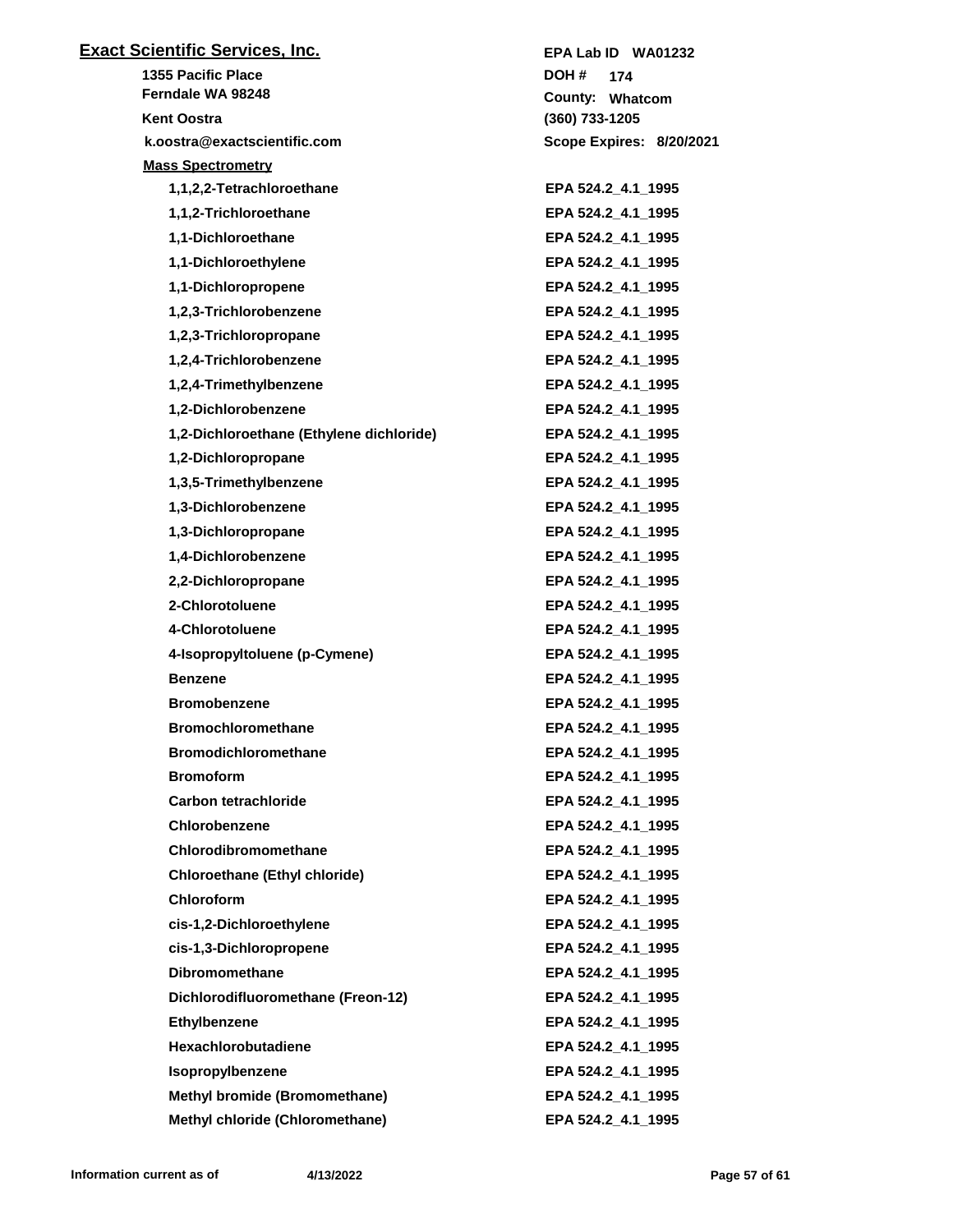| <b>Exact Scientific Services, Inc.</b>  | EPA Lab ID WA01232            |
|-----------------------------------------|-------------------------------|
| <b>1355 Pacific Place</b>               | DOH #<br>174                  |
| Ferndale WA 98248                       | County: Whatcom               |
| <b>Kent Oostra</b>                      | (360) 733-1205                |
| k.oostra@exactscientific.com            | Scope Expires: 8/20/2021      |
| <b>Mass Spectrometry</b>                |                               |
| Methylene chloride (Dichloromethane)    | EPA 524.2_4.1_1995            |
| <b>Naphthalene</b>                      | EPA 524.2_4.1_1995            |
| n-Butylbenzene                          | EPA 524.2_4.1_1995            |
| n-Propylbenzene                         | EPA 524.2 4.1 1995            |
| sec-Butylbenzene                        | EPA 524.2_4.1_1995            |
| <b>Styrene</b>                          | EPA 524.2_4.1_1995            |
| tert-Butylbenzene                       | EPA 524.2_4.1_1995            |
| Tetrachloroethylene (Perchloroethylene) | EPA 524.2_4.1_1995            |
| <b>Toluene</b>                          | EPA 524.2 4.1 1995            |
| <b>Total Trihalomethanes</b>            | EPA 524.2_4.1_1995            |
| trans-1,2-Dichloroethylene              | EPA 524.2 4.1 1995            |
| trans-1,3-Dichloropropylene             | EPA 524.2_4.1_1995            |
| Trichloroethene (Trichloroethylene)     | EPA 524.2 4.1 1995            |
| Trichlorofluoromethane (Freon 11)       | EPA 524.2_4.1_1995            |
| <b>Vinyl chloride</b>                   | EPA 524.2_4.1_1995            |
| Xylene (total)                          | EPA 524.2_4.1_1995            |
| <b>Metals</b>                           |                               |
| <b>Aluminum</b>                         | EPA 200.8_5.4_1994            |
| Antimony                                | EPA 200.8_5.4_1994            |
| <b>Arsenic</b>                          | EPA 200.8 5.4 1994            |
| <b>Barium</b>                           | EPA 200.8_5.4_1994            |
| <b>Beryllium</b>                        | EPA 200.8 5.4 1994            |
| Boron                                   | EPA 200.8_5.4_1994            |
| Cadmium                                 | EPA 200.8 5.4 1994            |
| <b>Chromium</b>                         | EPA 200.8_5.4_1994            |
| Copper                                  | EPA 200.8 5.4 1994            |
| Lead                                    | EPA 200.8_5.4_1994            |
| <b>Manganese</b>                        | EPA 200.8_5.4_1994            |
| <b>Mercury</b>                          | EPA 200.8 5.4 1994            |
| Molybdenum                              | EPA 200.8_5.4_1994            |
| <b>Nickel</b>                           | EPA 200.8_5.4_1994            |
| <b>Selenium</b>                         | EPA 200.8_5.4_1994            |
| <b>Silver</b>                           | EPA 200.8_5.4_1994            |
| <b>Thallium</b>                         | EPA 200.8 5.4 1994            |
| Vanadium                                | EPA 200.8_5.4_1994            |
| Zinc                                    | EPA 200.8_5.4_1994            |
| <b>Microbiology</b>                     |                               |
| E.coli-count                            | SM 9223 B Colilert 18® QTray® |
| <b>Fecal coliform-count</b>             | SM 9222 D (mFC)-06            |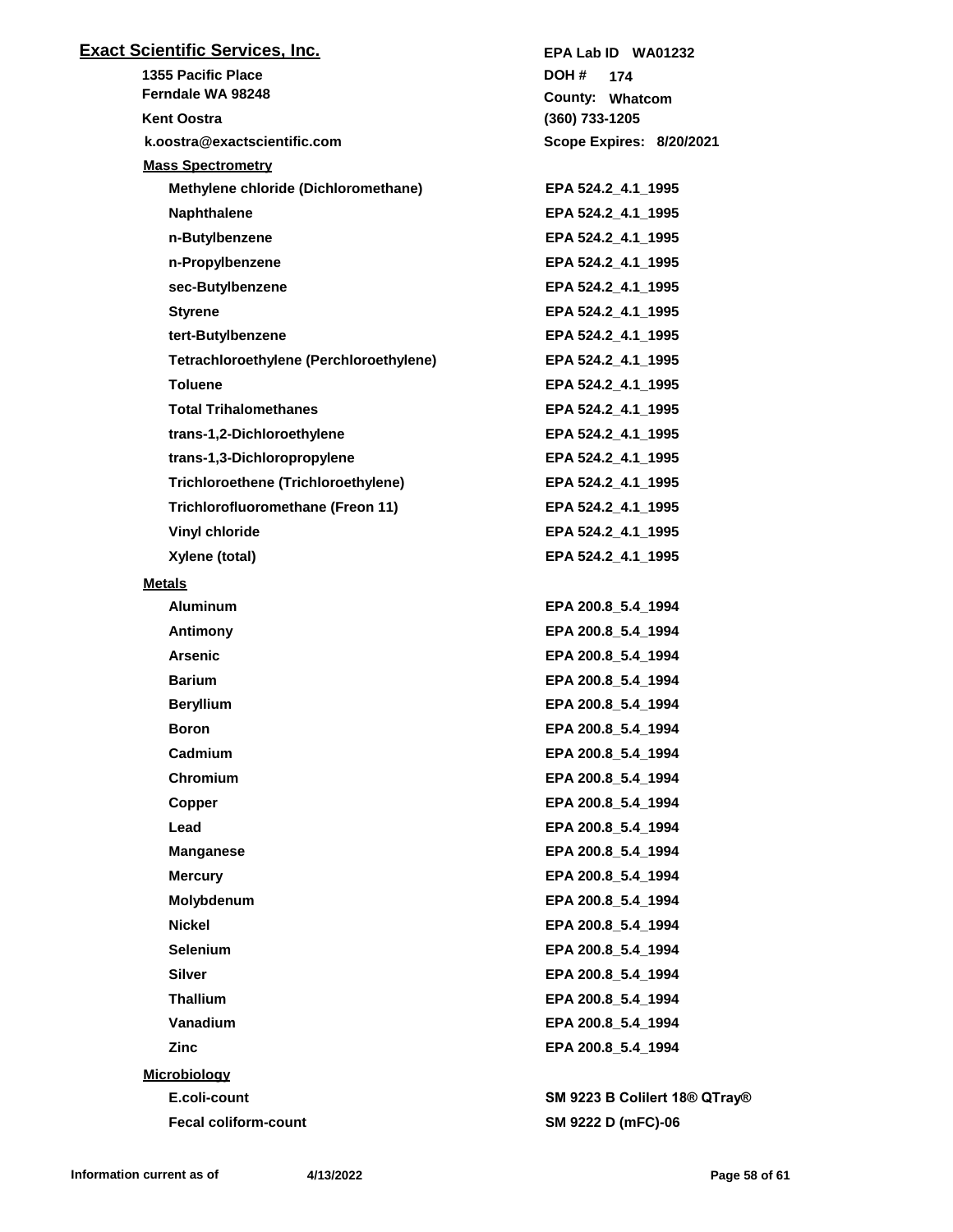## **Exact Scientific Services, Inc.**

**1355 Pacific Place k.oostra@exactscientific.com Ferndale WA 98248 Kent Oostra Microbiology Heterotrophic Bacteria SM 9215 E SimPlate®**

## **Lynden Water Treatment Plant Laboratory**

**524 Riverview Rd kimm@lyndenwa.org Lynden WA 98229 Mike Kim Microbiology**

## **Yakima**

**Ag Health Laboratories, Inc. 609 Franklin Ave cmaiden@aghealthlabs.com Sunnyside WA 98944 Crystal Maiden General Chemistry Nitrate SM 4500-NO3¯ D-2011 Microbiology**

## **Eurofins Cascade Analytical - Yakima**

**1008 W. Ahtanum Rd Kristopher.Moore@eurofinsET.com Union Gap WA 98903 Kristopher Moore General Chemistry Alkalinity SM 2320 B-2011 Bromide EPA 300.0\_2.1\_1993 Chloride EPA 300.0\_2.1\_1993 Color SM 2120 B-2011 Fluoride EPA 300.0\_2.1\_1993 Nitrate EPA 300.0\_2.1\_1993 Nitrate + Nitrite EPA 300.0\_2.1\_1993 Nitrite EPA 300.0\_2.1\_1993 Orthophosphate EPA 300.0\_2.1\_1993 Solids, Total Dissolved SM 2540 C-2011**

**(360) 733-1205 Whatcom County: 174 DOH # Scope Expires: 8/20/2021 EPA Lab ID WA01232**

**Total coli/E.coli - detect SM 9223 B Colilert 18® (PA) Total coliforms-count SM 9223 B Colilert 18® QTray®**

> **(360) 255-5470 Whatcom County: 239 DOH # Scope Expires: 5/2/2021 EPA Lab ID WA10290**

**Total coli/E.coli - detect SM 9223 B Colilert® 24 (PA)**

**(509) 836-2020 Yakima County: 154 DOH # Scope Expires: 9/29/2021 EPA Lab ID WA01192**

**E.coli-count SM 9223 B Colilert® 24 QTray® Total coli/E.coli - detect SM 9223 B Colilert® 24 (PA) Total coliforms-count SM 9223 B Colilert® 24 QTray®**

> **(509) 452-7707 Yakima County: 151 DOH # Scope Expires: 5/28/2021 EPA Lab ID WA01194**

**Specific Conductance SM 2510 B-2011**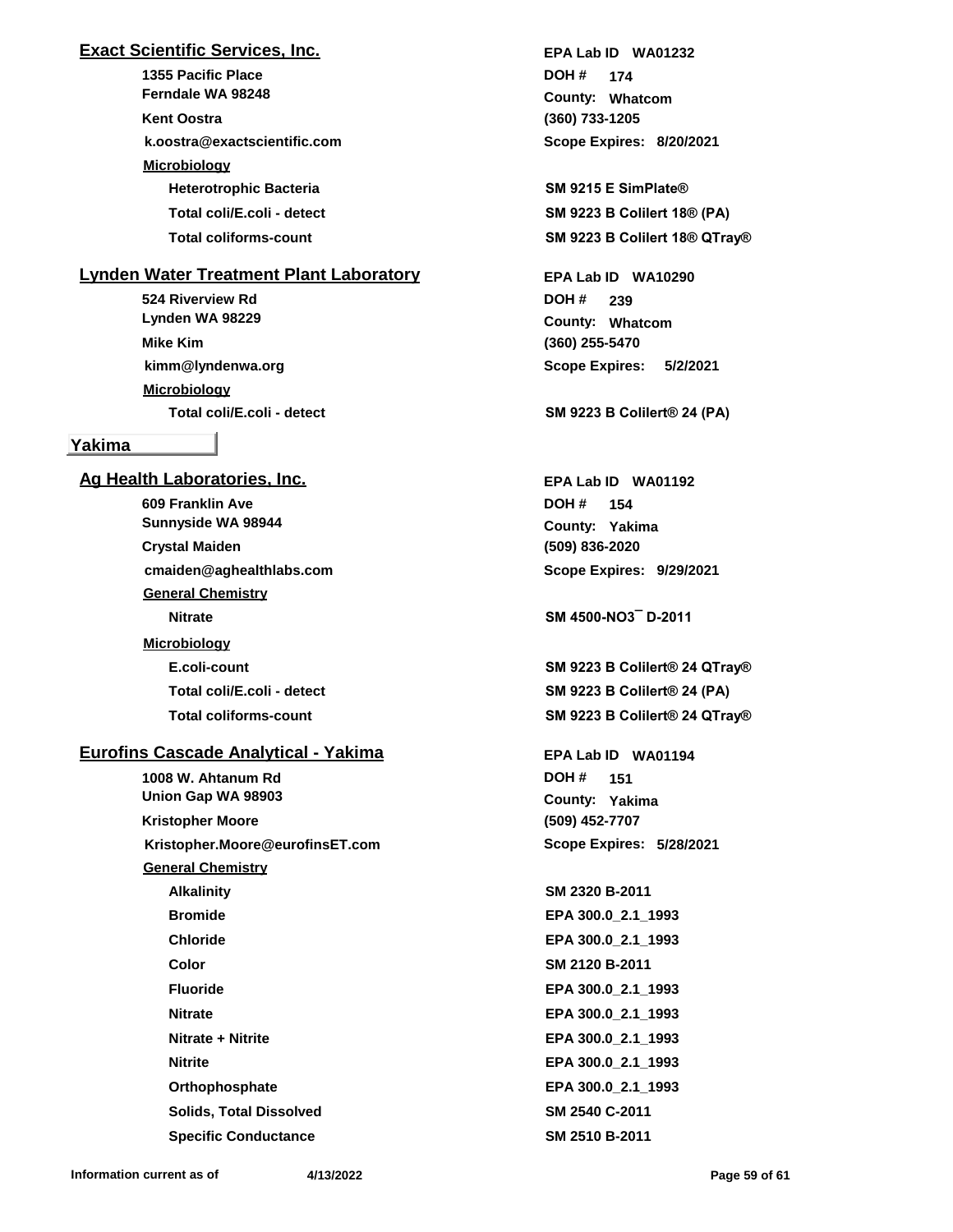## **Eurofins Cascade Analytical - Yakima**

**1008 W. Ahtanum Rd Kristopher.Moore@eurofinsET.com Union Gap WA 98903 Kristopher Moore General Chemistry Sulfate EPA 300.0\_2.1\_1993 Total Organic Carbon SM 5310 C-2011 Turbidity SM 2130 B-2011 Microbiology Fecal coliform-count SM 9222 D (mFC)-06 Heterotrophic Bacteria SM 9215 E SimPlate® Total coli/E.coli - detect SM 9223 B Colilert 18® (PA) Total coli/E.coli - detect SM 9223 B Colilert® 24 (PA)**

#### **LabTest**

**201 East D Street vws155@gmail.com Yakima WA 98908 Bennett Osborne DOH # General Chemistry Chloride SM 4500-Cl¯ E-2011 Color SM 2120 B-2011 Cyanide, Total EPA 335.4\_1\_1993 Hardness (calc.) SM 2340 B-2011 Nitrate EPA 353.2\_2\_1993 Nitrite EPA 353.2\_2\_1993 pH EPA 150.1\_1982 Solids, Total Dissolved SM 2540 C-2011 Specific Conductance SM 2510 B-2011 Sulfate ASTM D516-90 Turbidity EPA 180.1\_2\_1993 Metals Antimony SM 3113 B-2010 Arsenic SM 3113 B-2010 Barium SM 3113 B-2010 Beryllium SM 3113 B-2010 Cadmium SM 3113 B-2010 Calcium SM 3111 B-2011 Chromium SM 3113 B-2010 Copper SM 3113 B-2010 Iron SM 3111 B-2011**

**(509) 452-7707 Yakima County: 151 DOH # Scope Expires: 5/28/2021 EPA Lab ID WA01194**

**E.coli-count SM 9223 B Colilert 18® QTray® E.coli-count SM 9223 B Colilert® 24 QTray® Total coliforms-count SM 9223 B Colilert 18® QTray® Total coliforms-count SM 9223 B Colilert® 24 QTray®**

> **(509) 469-8378 Yakima County: 230 Scope Expires: 7/13/2021 EPA Lab ID WA01283**